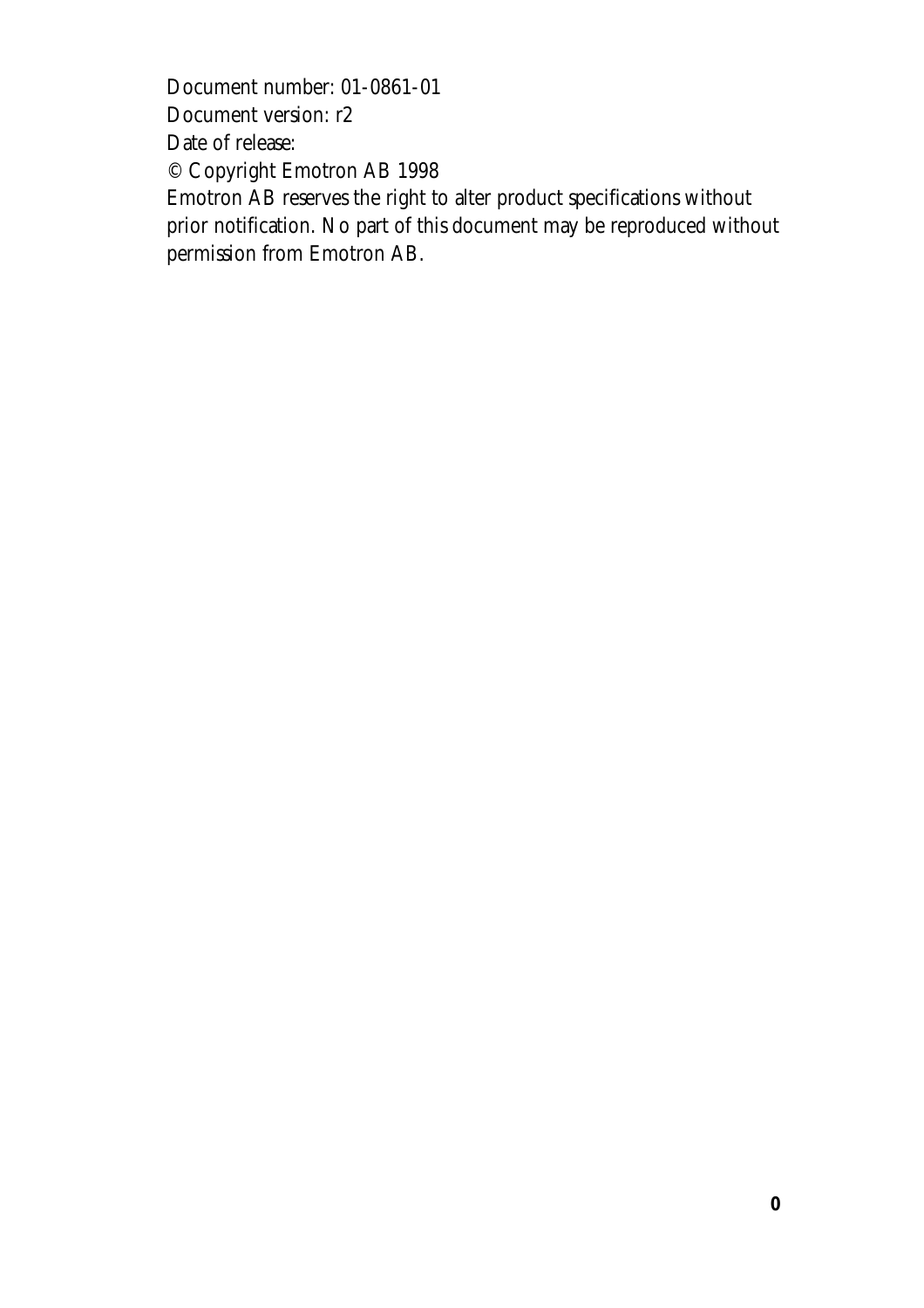# **RULES FOR SAFET Y**

### **Installation**

- Read the whole Instruction manual before installing and putting the equipment into operation.
- The installation must be made by authorized personnel.
- General conditions and regulations for installation and operation of electrical equipment must be complied with.
- Measures must be made for personal safety according to local conditions and regulations.
- Motor cable between inverter and motor is allowed to have a maximum total length of 20 m for screened cable. Special arrangements, as adding output chokes, have to be made for longer cables.
- Install a breaker switch between the mains power supply and the frequency inverter for separate disconnection of the supply voltage to inverter and motor.
- Connection and disconnection of cables are not allowed during operation of the inverter, i.e. with connected supply voltage.
- Do not confuse mains power supply cable with motor cable.
- The frequency inverter must be properly earthed. (Use star-shaped earth wiring, avoid closed earth circuits, use shortest possible connection to the mains protective earth.)
- The DIGIFLUX should not be installed higher than 3,000 metres (10,000 ft) above sea level. Motor power is reduced by 1% with reference to the nominal power for every 100 m (330 ft) above 1,000 metres (3,300 ft).
- Before the equipment is put into service, check that it is properly wired according to chapter **"2. INSTALLATION"**.
- The warranty does not cover faults arising out of improper installation or operation.

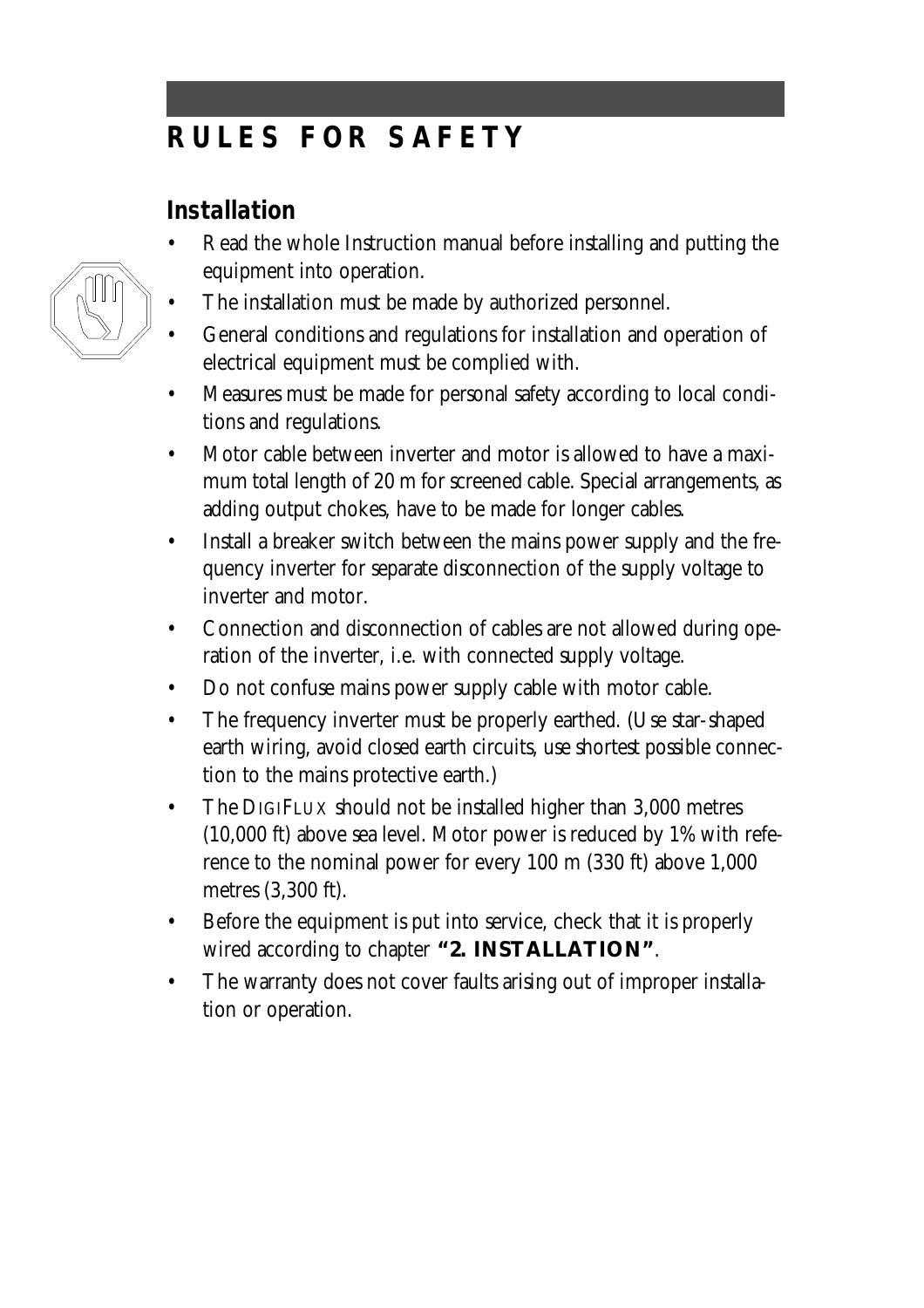## **Operation**

- Do not touch cable connectors while the inverter is connected to mains voltage.
- Do not make measurements in the inverter while it is operating, i.e. with connected mains supply voltage.
- The inverter must not be opened or taken apart while operating.
- The DIGIFLUX contains electrical components which remain live for a time after it has been shut down; the unit must therefore not be opened and touched inside for at least 5 minutes after switching off.
- Repeated frequent switching of the mains power supply on and off is not allowed.
- The DIGIFLUX should be operated under permissible conditions. Consider ambient temperature, humidity etc.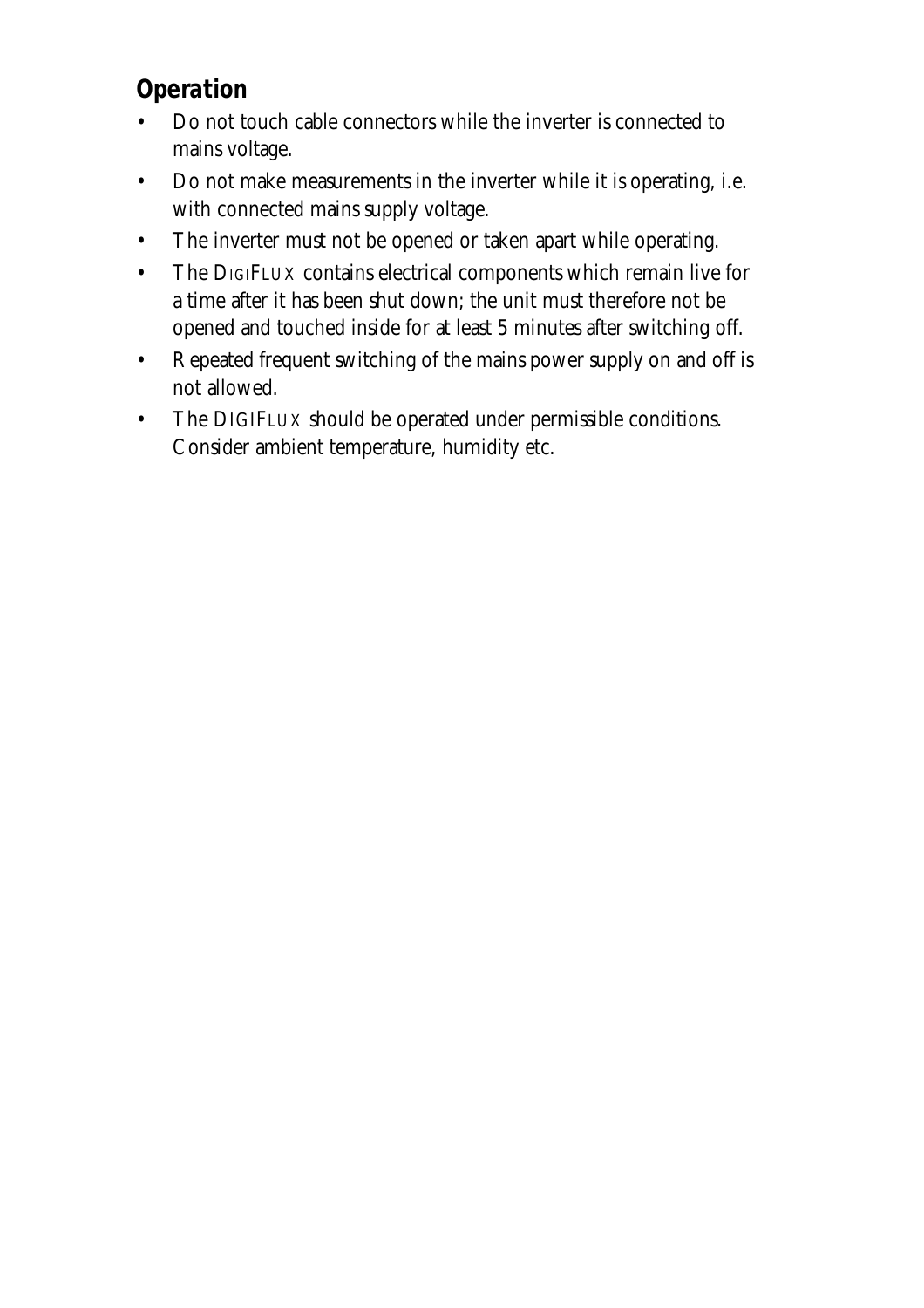# **TABLE OF CONTENT S**

| <b>RULES FOR SAFETY</b>                         | 1 |                |  |
|-------------------------------------------------|---|----------------|--|
| 1. INTRODUCTION                                 |   | 5              |  |
| 1.1 How to use the instruction manual           |   | 5              |  |
| 1.2 Inspection and unpacking at delivery        |   | 5              |  |
| 1.3 Functional description                      |   | 5              |  |
| 1.4 Display unit                                |   | 6              |  |
| 2. INSTALLATION                                 |   | 7              |  |
| 2.1 Mounting                                    |   | $\overline{7}$ |  |
| 2.2 Wiring                                      |   | 8              |  |
| 3. SETTINGS                                     |   | 15             |  |
| 3.1 Display unit                                |   | 15             |  |
| 3.2 General                                     |   | 16             |  |
| 3.3 Reference values                            |   | 19             |  |
| 3.4 Start/stop, forward/reverse, alarm<br>reset |   | 25             |  |
| 3.5 Acceleration/deceleration                   |   | 29             |  |
| 3.6 Protective functions                        |   | 30             |  |
| 3.7 Voltage/frequency functions                 |   | 33             |  |
| 3.8 Programmable inputs and outputs             |   | 37             |  |
| 3.9 Display functions                           |   | 41             |  |
| 3.10Special functions                           |   | 44             |  |
| MAINTENANCE AND<br>4.                           |   |                |  |
| <b>TROUBLESHOOTING</b>                          |   | 49             |  |
| 4.1 Regular maintenance                         |   | 49             |  |
| 4.2 Troubleshooting                             |   | 49             |  |
| 4.3 Alarm list                                  |   | 50             |  |
| 4.4 Help from Emotron or a distributor          |   | 54             |  |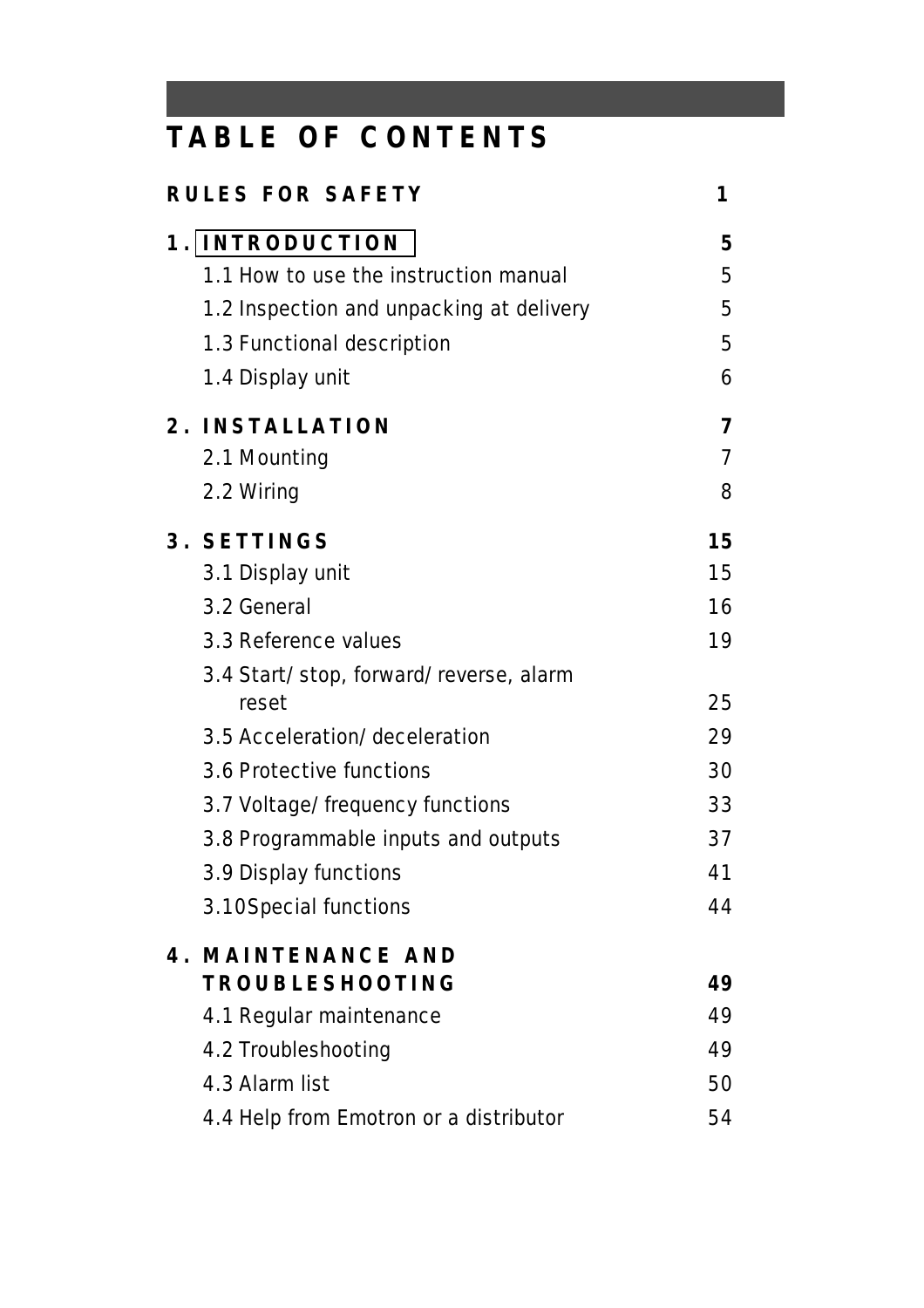| 5. ACCESSORIES                       | 55 |
|--------------------------------------|----|
| 5.1 Extension cable for display unit | 55 |
| 5.2 Earth fault protection ZCT       | 55 |
| 5.3 RFI filter                       | 56 |
| 5.4 RS232 Serial link                | 56 |
| 5.5 RS485 Serial link                | 56 |
| <b>6. TECHNICAL DATA</b>             | 57 |
| 6.1 General Specifications           | 57 |
| 6.2 Type specific data               | 58 |
| 6.3 Dimensions CF                    | 59 |
| 6.4 Dimensions filter                | 60 |
| 7. PARAMETER SETTING                 |    |
| RECORD                               |    |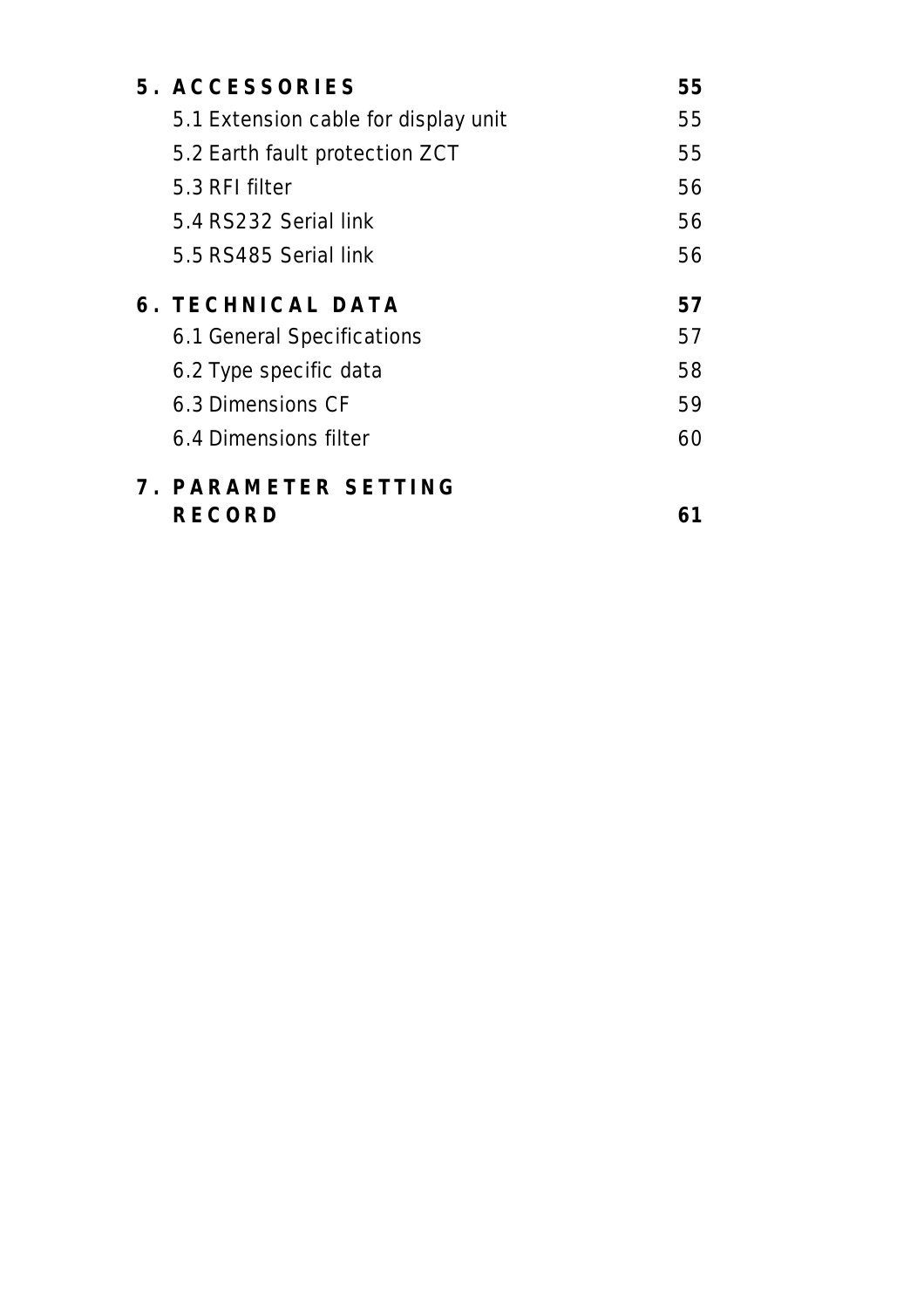# <span id="page-5-0"></span>**1 . INTRODUCTIO N**

DIGIFLUX CF frequency inverters are intended to control the speed of three phase asynchronous motors. The design is intended for multi purpose use. Typical applications are conveyor tables, packaging machines, pumps and fans.

## **1.1 How to use the instruction manual**

This instruction manual tells you how to install and operate the DIGI-FLUX CF frequency inverter. Before starting to use the inverter, you should read the whole manual.

## **1.2 Inspection and unpacking at delivery**

The delivery includes the inverter itself, a dust cover for the top and this instruction manual.

Even tough Emotron products are thoroughly controlled and carefully packed before delivery, transport damages may occur. When receiving the goods, always check that the delivery is complete according to the packing list. Compare the type label of the unit with the description found in the packing list. Also check that nothing has been damaged in transit. Any damages should be reported both to the shipping agent and the supplier, even if there is no visible damage to the packing material. Keep the packing material for possible inspection by the shipping agent or for returning the goods.

## **1.3 Functional description**

The frequency inverter rectifies the single or three phase AC input into DC, and by switching the output transistors, the DC voltage is transformed into a pulse width modulated, three phase AC voltage. By changing the switching pattern, both frequency and voltage can be controlled. The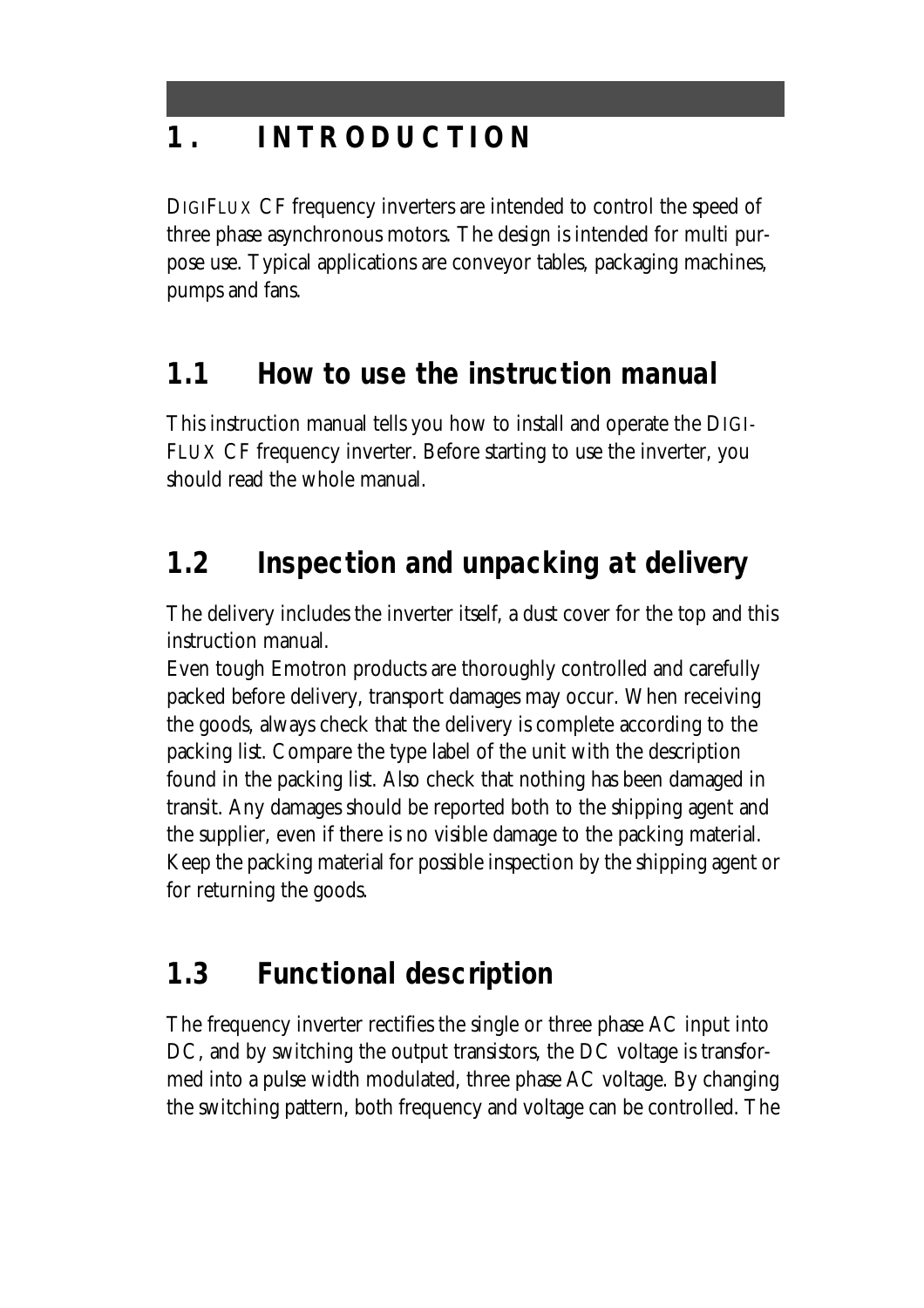speed of the motor is dependant of the frequency, and the torque of the motor is dependant of the current (indirect the voltage). The inverter includes some built in functions and parameter settings which may be changed by using the optional display unit. Normally, the operator controls the inverter by remote signals connected to the terminals (1-16), but the inverter can also be controlled directly from the display unit.

## **1.4 Display unit**

The display unit is a tool for setting inverter parameters or for direct operation of the unit. For parameter setting procedure, refer to chapter **"3. SETTINGS"**. Operation directly from the display unit can be performed if  $F010=0$  (start/stop and fwd/rev), and  $F011=0$  (frequency control via up/down-keykeys) or  $=1$  (frequency control via the built-in potentiometer). When using the display unit as a control unit there is no need for any connections on the control terminals.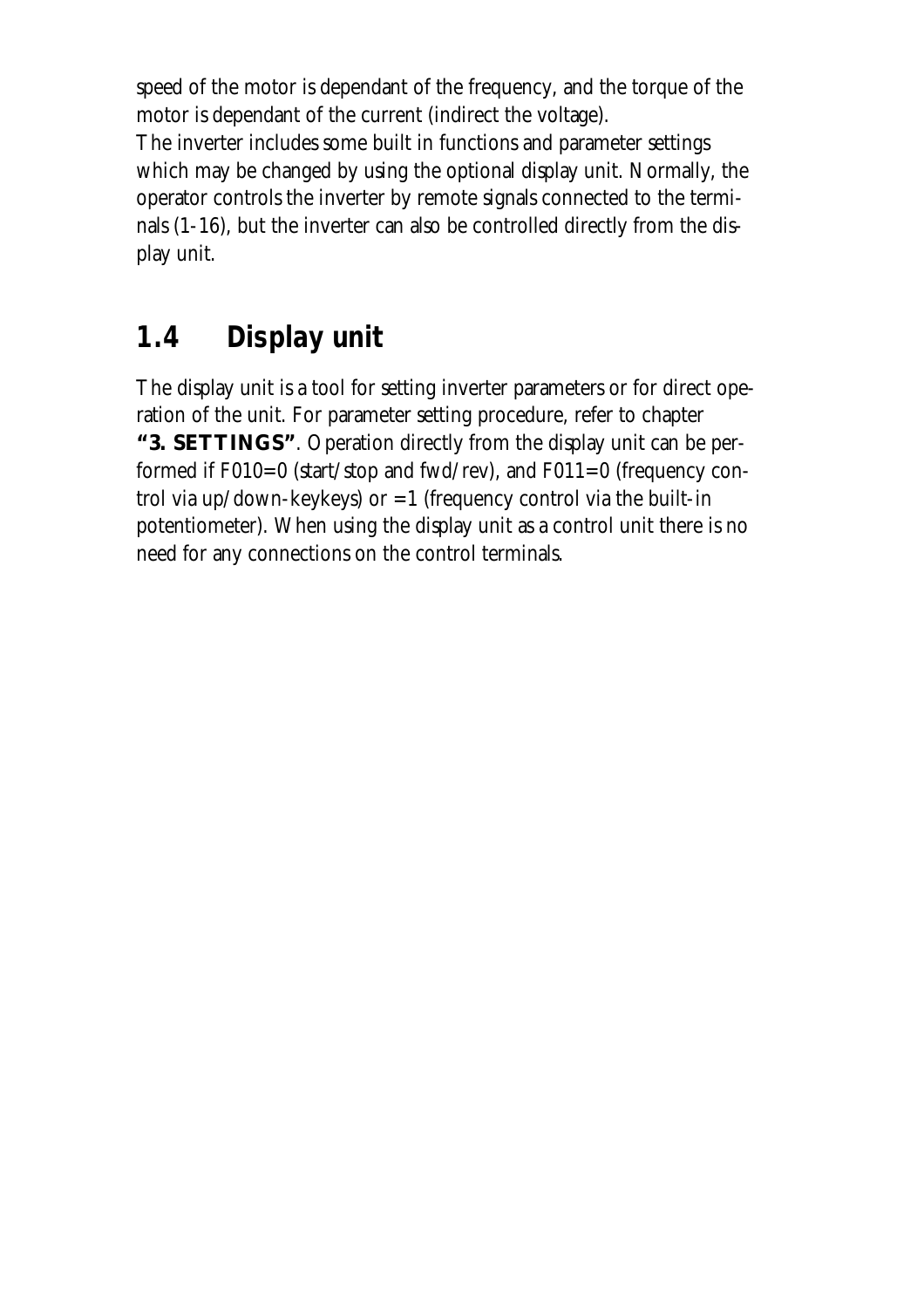# **2 . INSTALLATIO N**

Installation and putting the device into operation has to be carried out by personal trained in electrical power installations and according to the safety instructions for these type of installations. Special care must be taken to avoid getting in contact with live parts.

## **2.1 Mounting**

All DIGIFLUX frequency inverters must be mounted vertically in an upright position.

The unit must be mounted in a cool, dry place and must not be exposed to vibration. See to that the ambient conditions lie within the specified limits, see chapter **"6. TECHNICAL DATA"**. Also keep the minimum free space for adequate air circulation. There must be a free space of at least 100 mm above and below it and at least 50 mm at the sides. When mounting the inverter in a cabinet, the following has to be considered for the cabinet dimensioning:

 $A = P_f/(K^*dT)$ 

 $V = 3.1 * P_f/dT$ 

where

 $A =$  Outer surface area of the cabinet in  $m<sup>2</sup>$ 

 $P_f$  = Inverter power loss in W

K = Heat transfer factor, k-value, for steel cabinets appr. 5  $\rm W/(K^*m^2)$ .

dT = Temperature difference between ambient and the inside of the cabinet, standard value approx. 10-20 K. Consider the allowed inverter ambient temperature.

V = Air flow for cabinet cooling fan in  $m^3/h$ .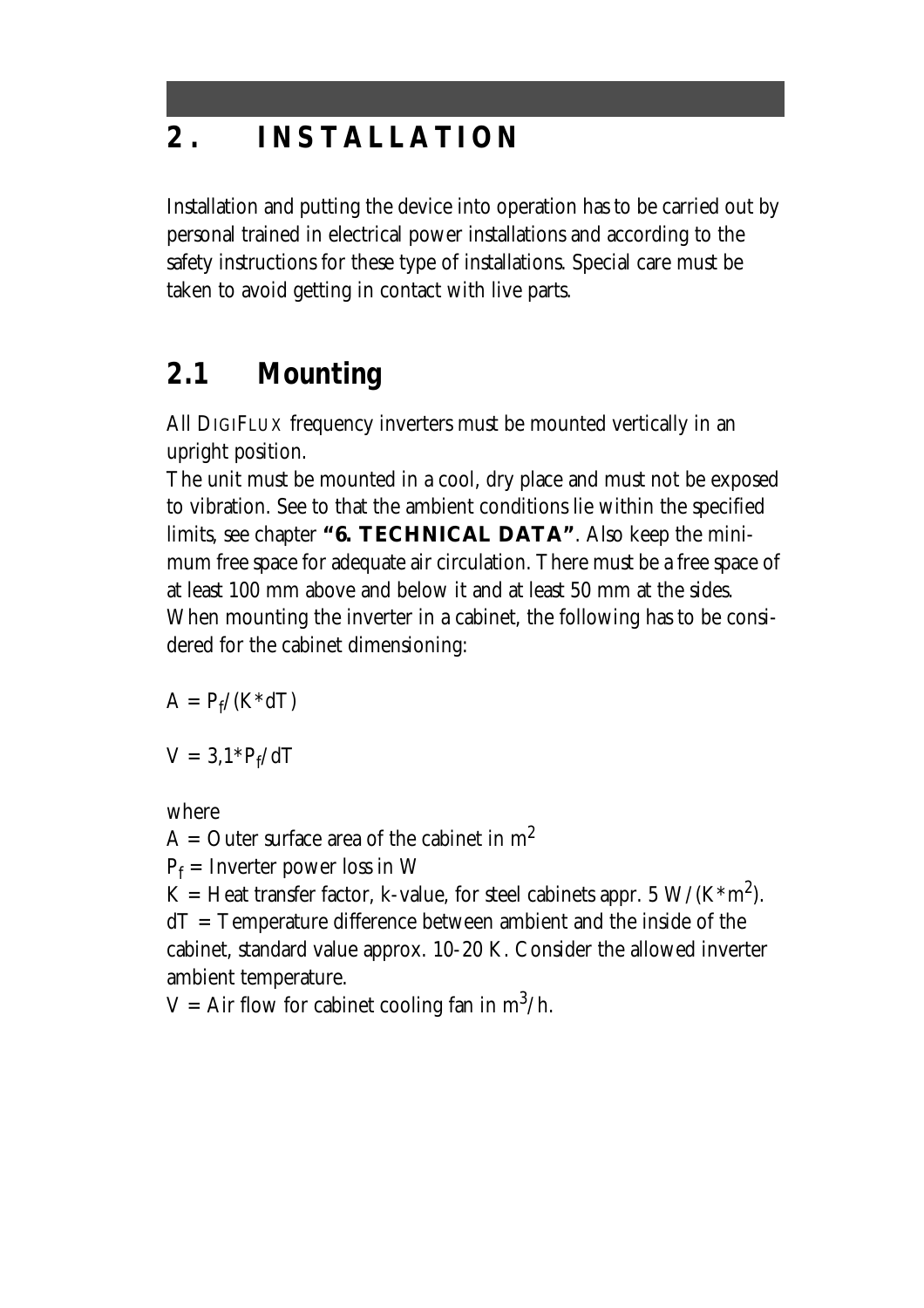# **2.2 Wiring**

To access the terminals, the cover must be removed. Make sure that power is disconnected and that all LED's in the front are extinguished. The cover is secured by a screw. To make the access and connection easier, the metal plate can be removed. After making the necessary wiring, the metal plate and the cover should be replaced before switching the power on.

### **2.2.1 Mains supply**

For CF23: connect the single phase supply 230 VAC to terminals L1 and L2. Remark: Three phase 230 VAC can be connected to L1, L2 and L3, but the standard EMC filter is designed for single phase connection only. For CF40: connect the three phase supply 400 VAC to terminals L1, L2 and L3.

Use an RFI filter to fulfil the european EMC standards. Refer to "**2.2.7 EMC guidelines**".

The recommended fuse ratings and cable sizes are based on the actual RMS current to the inverter during operation within the permitted range for a standard 3-phase induction motor. The given figures are valid for copper cables and should be seen as minimum recommendations. Larger wire cross areas are required for long cables.

| <b>CF23</b><br><b>Type</b> | <b>Fuse</b><br>(A) | Cable<br>$\text{(mm}^2)$ | <b>CF40</b><br><b>Type</b> | <b>Fuse</b><br>(A) | Cable<br>$\text{ (mm}^2\text{)}$ |
|----------------------------|--------------------|--------------------------|----------------------------|--------------------|----------------------------------|
| CF23-05                    | 16                 | 2.5                      | CF40-003                   | 16                 | 2.5                              |
| CF23-07                    | 16                 | 2.5                      | CF40-006                   | 16                 | 2.5                              |
| CF23-11                    | 32                 | 4.0                      | CF40-008                   | 16                 | 2.5                              |
| CF23-16                    | 32                 | 4.0                      | CF40-013                   | 16                 | 2.5                              |
|                            |                    |                          | CF40-020                   | 25                 | 4.0                              |
|                            |                    |                          | CF40-026                   | 32                 | 4.0                              |

*Table 1: Fuse ratings and cable sizes for CF23.*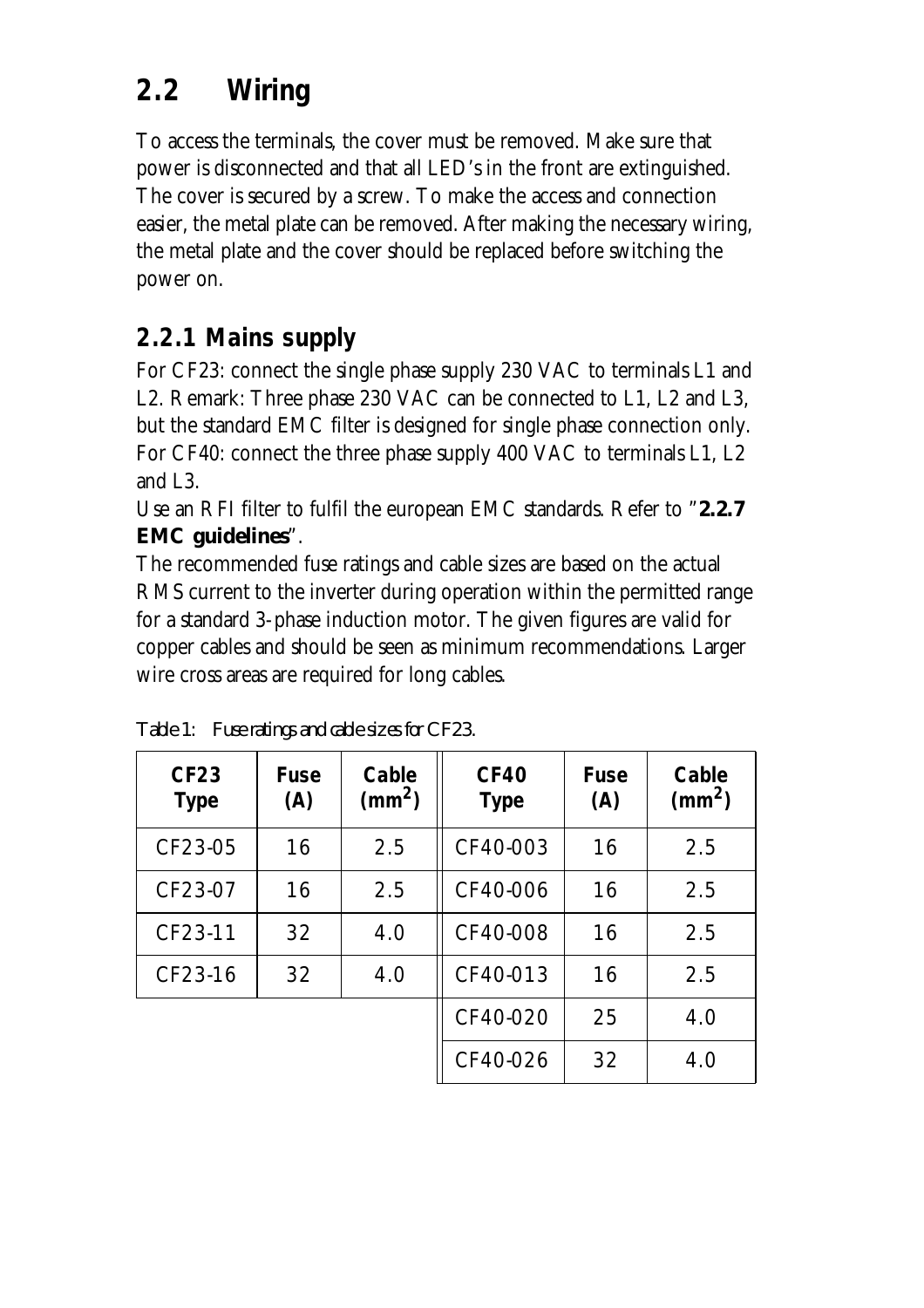#### **2.2.2 Motor**

Connect the motor to terminals T1, T2 and T3. For CF23: Make sure that the motor is made and connected for 230VAC.

Use a screened cable to fulfil the european EMC standards. Refer to "**2.2.7 EMC guidelines**". The cross wire area can be the same as for the mains supply cable. Maximum recommended cable length is 20 meters. If longer cables are to be used, please contact your distributor.

The order of wiring motor cables affects the direction of rotation for the motor.

**DO NOT** connect mains power to the inverter output terminals T1, T2 and T3. This will seriously damage the inverter.

**DO NOT** use power correction capacitors between the inverter and the motor.

**DO NOT** open or close the motor lines during operation.

**DO NOT** use a megger on the motor while it is connected to the inverter.

#### **2.2.3 Brake resistors**

A brake resistor, used to dissipate excessive energy during braking, can be connected to terminals P and R. Use screened cables to fulfill the european EMC standards. The resistor value can be calculated using the following formula:

 $R(ohms) = Udc \times Udc / Pmax$ , where

R=Resistance of the brake resistor. Not allowed to be lower than the value indicated in the following table.

Pmax=Maximum braking power desired, in Watts

Udc=385V for CF23 and 770V for CF40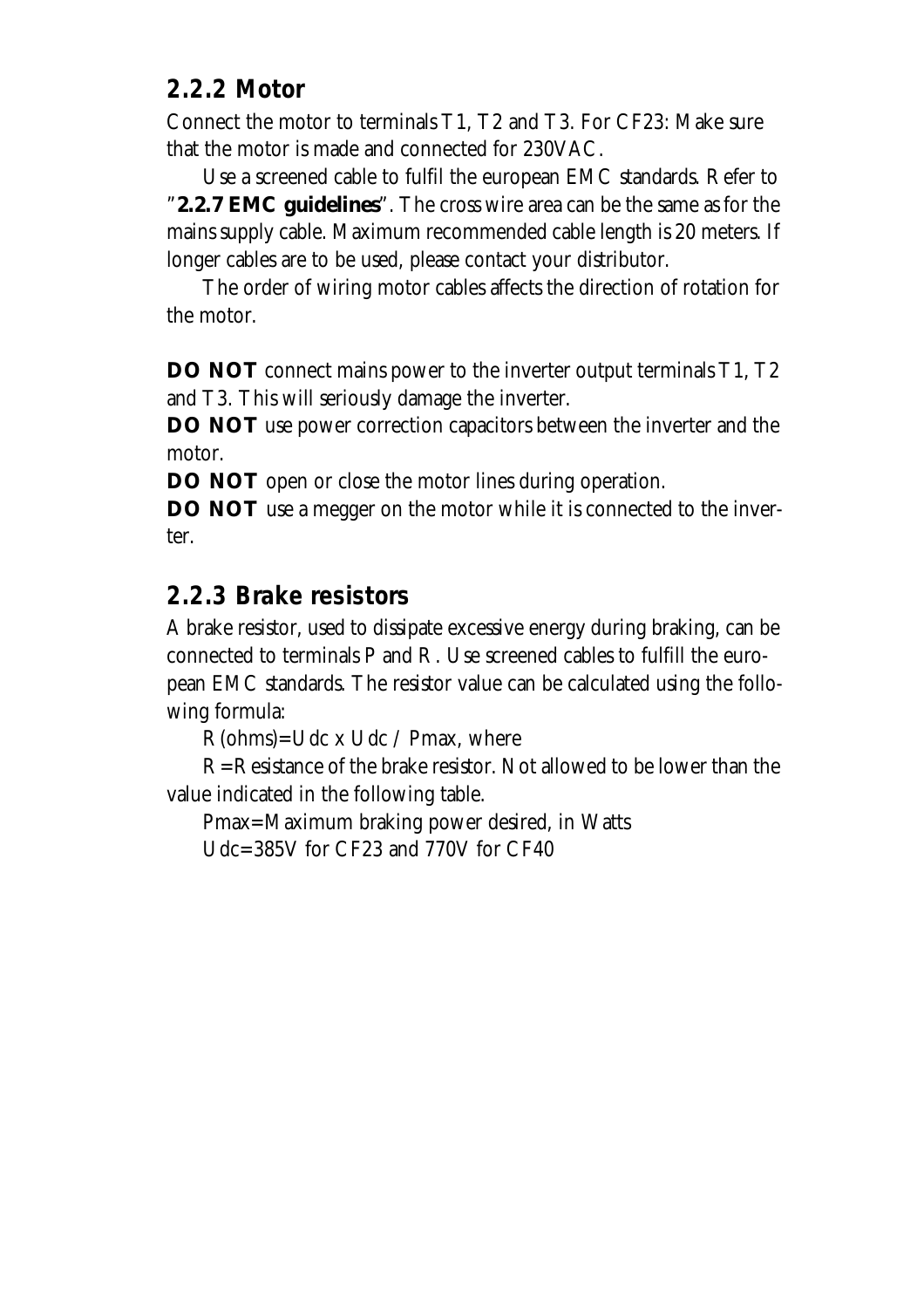| <b>CF23</b><br><b>Type</b> | Min. Ohms | <b>CF40</b><br><b>Type</b> | Min. Ohms |
|----------------------------|-----------|----------------------------|-----------|
| CF23-05                    | 100       | CF40-003                   | 100       |
| CF23-07                    | 100       | CF40-006                   | 65        |
| CF23-11                    | 20        | CF40-008                   | 50        |
| CF23-16                    | 15        | CF40-013                   | 30        |
|                            |           | CF40-020                   |           |
|                            |           | CF40-026                   |           |

*Table 2: Allowed values for brake resistors*

#### **2.2.4 Earthing**

The frequency inverter must always be connected to protective earth. Avoid earth currents by earthing star-shaped with a well defined earth point.



#### **Use of earth fault breakers**

**Warning! Earth fault breakers may only be used with frequency inverters subject to special conditions.**

An earth fault breaker may not function properly together with a frequency inverter. For this reason a ground fault breaker must not be used as the sole safety precaution. Additional safety measures such as safe distance and zeroing are required. The outputs of the inverter may however not be connected to zero. The tripping current must be 200 mA or higher to prevent false triggering when switching the inverter mains supply on and off.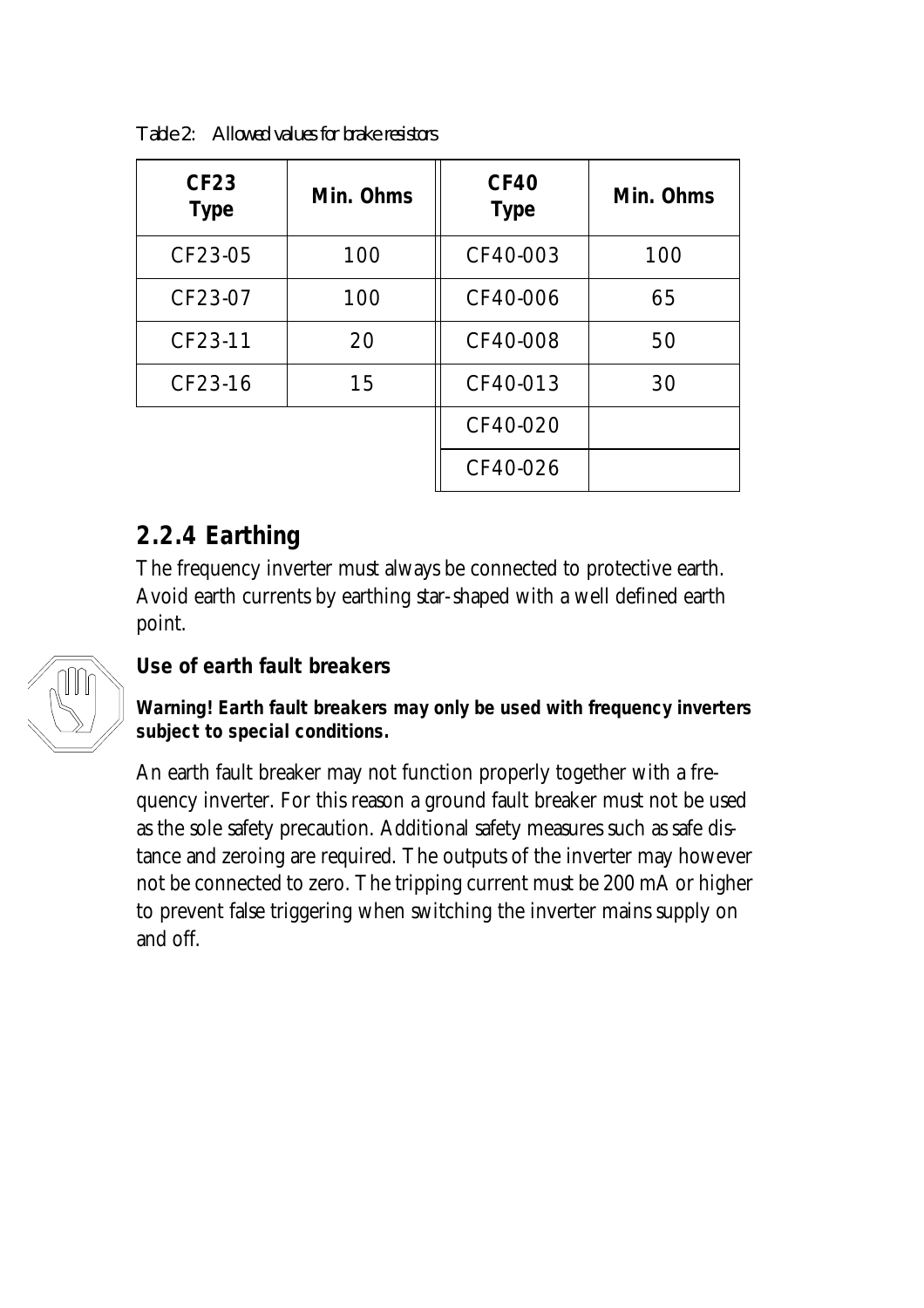### **2.2.5 Control signals**

The inverter can be controlled by the optional display unit or by external control signals. **Note**: To control by external signals, F010 must be set to "1" and F011 must be set to "2" or "3".

When using the display unit as a control unit there is no need for any connections on the control terminal (TM2).

Use screened control cables to fulfil the european EMC standards. Refer to "**2.2.7 EMC guidelines**".

## **2.2.6 EMC guidelines**

It is essential to use screened cables and a filter from the table below to fulfil the european EMC Directive. The installation must also be performed according to the recommendations listed below. Special care must be taken to the earthings and screenings. In multi drive installations, the earth connections should be made in a star shape to prevent from circulating currents.

**Note: Always make sure that all equipment is properly installed to earth according to safety standards**

- Mount the inverter to the filter. Make sure that the chassis of the inverter gets good electrical contact with the filter.
- The inverter with filter should be mounted on an unpainted cabinet backplane in such a way that the filter gets a good contact to the backplane.
- Screened motorcables, signal cables and cables to the brake resistor (if used) should be used. The screens should be clamped to the cabinet backplane, as close to the inverter as possible. Also here a good contact should be ensured. The screenes are also to be connected to the housing/chassis of the inverter, preferably by using metallic coupling nuts.
- The motor cable should have it's screen connected also to the motor housing.
- The earth connection of the filter should be connected to the earth connection of the inverter.
- The line earth is to be connected to the earth connection of the filter.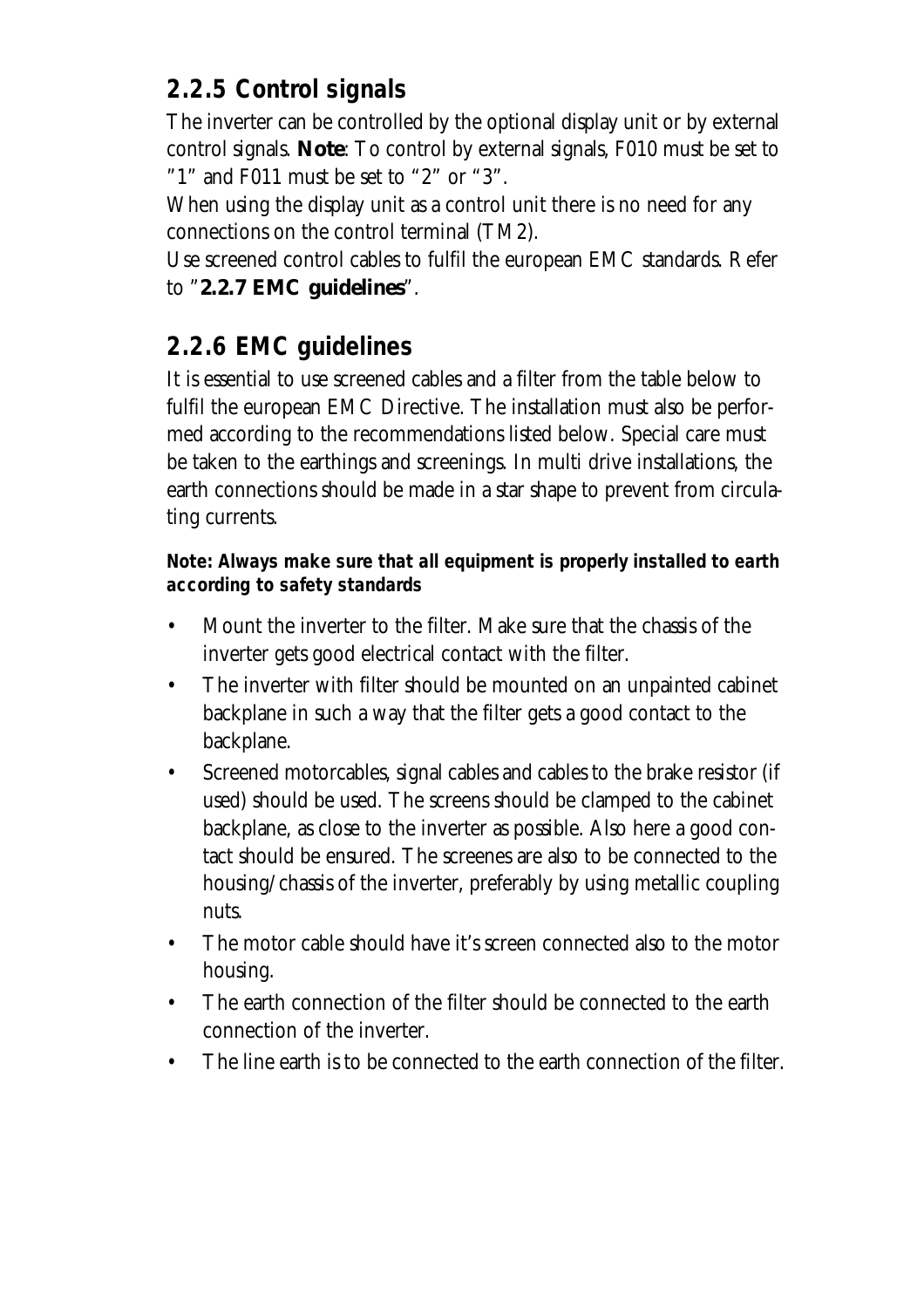| <b>CF23</b><br><b>Type</b> | <b>Filter type</b> | <b>CF40</b><br><b>Type</b> | <b>Filter type</b>    |
|----------------------------|--------------------|----------------------------|-----------------------|
| CF23-05                    | N2F-2102           | CF40-003                   | N2F-4103A             |
| CF23-07                    | N2F-2102           | CF40-006                   | N2F-4103A             |
| CF23-11                    | N2F-2202A          | CF40-008                   | N2F-4103B             |
| CF23-16                    | N2F-2202B          | CF40-013                   | N2F-4103B             |
|                            |                    | CF40-020                   | N <sub>2</sub> F-4203 |
|                            |                    | CF40-026                   | N <sub>2</sub> F-4203 |

*Table 3: EMC filters for DIGIFLUX CF*

With these filters and an installation according to the recommendations given, the inverter will fulfill the standards EN50081-1 (Emission) and EN50082-2 (Immunity).



*Fig. 1 Mounting of EMC filter*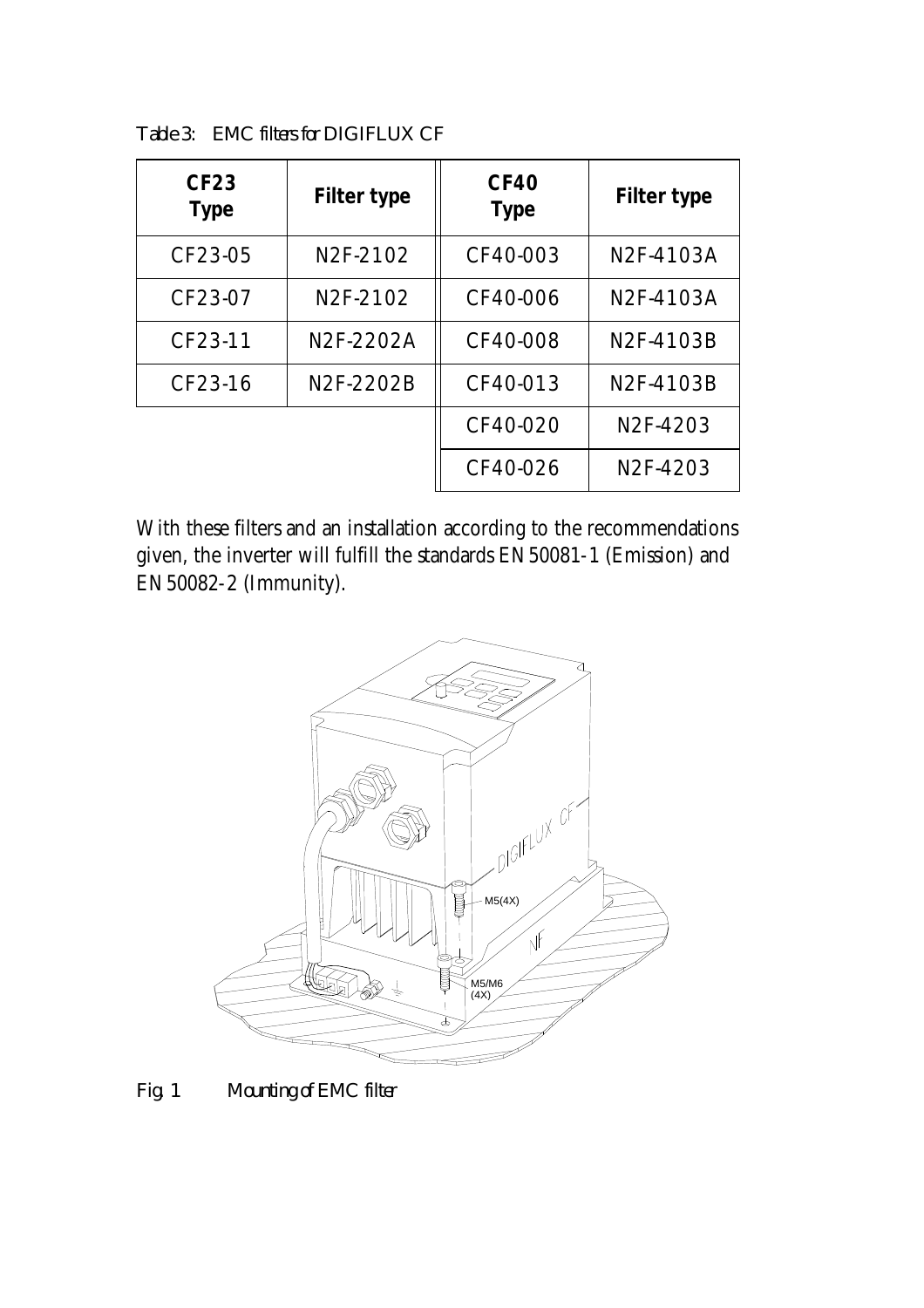#### **2.2.7 Wiring example**





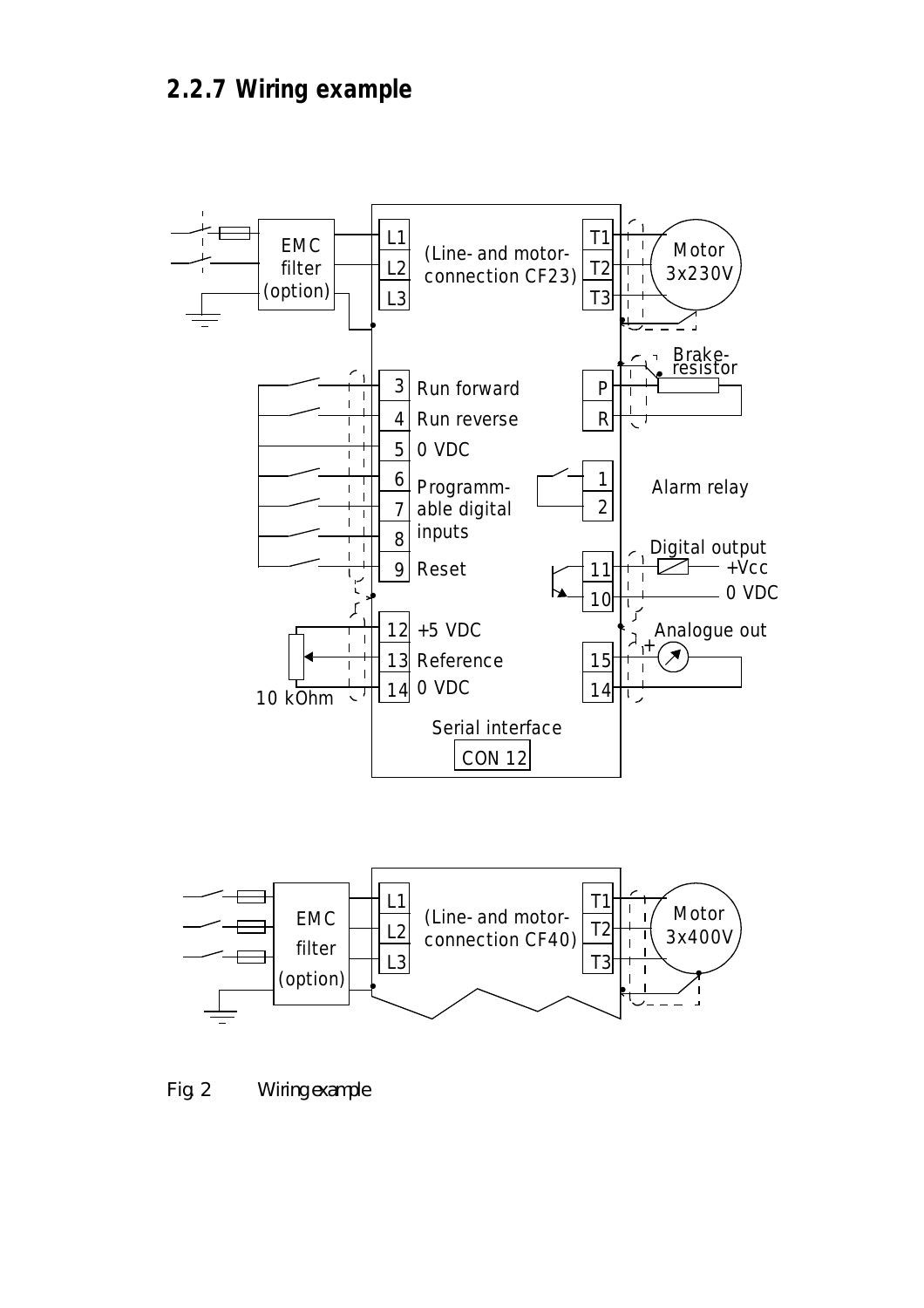*Table 4: Control signal inputs and outputs.*

| Ter-<br>minal  | <b>Function</b>                                                      | <b>Electrical</b><br><b>characteristics</b> |
|----------------|----------------------------------------------------------------------|---------------------------------------------|
| 1              | Alarm relay.                                                         | 250 VAC / 1A or                             |
| $\overline{2}$ | See section 3.8.5                                                    | 30 VDC / 1A                                 |
| 3              | RUN FORWARD/STOP.<br>See sections 3.4.1, 3.4.2, 3.4.3                | Active low, closed                          |
| 4              | RUN REVERSE/STOP.<br>See sections 3.4.1, 3.4.2, 3.4.3                | to 0 VDC.                                   |
| 5              | GND (OVDC) for terminals 3 - 9.                                      | 0 VDC                                       |
| 6              | Multi purpose input 1.<br>See section 3.8.1                          |                                             |
| 7              | Multi purpose input 2.<br>See section 3.8.1                          | Active low, closed                          |
| 8              | Multi purpose input 3.<br>See section 3.8.1                          | to OVDC.                                    |
| 9              | RESET.<br>See sections 3.8.1, 3.4.2, 3.4.11                          |                                             |
| 10             | Programmable digital output.                                         | Open collector out-                         |
| 11             | See section 3.8.3                                                    | $put.$ Max. rating $=$<br>35 VDC, 50 mA.    |
| 12             | Reference voltage.                                                   | $+5$ VDC,<br>max. 10 mA                     |
| 13             | Reference value input.<br>See sections 3.3.1, 3.3.2, 3.3.3,<br>3.3.4 | 0-5 VDC, 0-10<br>VDC, 0(4)-20 mA            |
| 14             | O VDC for analogue signals.                                          | 0 VDC                                       |
| 15             | Programmable analogue output.<br>See section 3.8.4                   | 0-10 VDC                                    |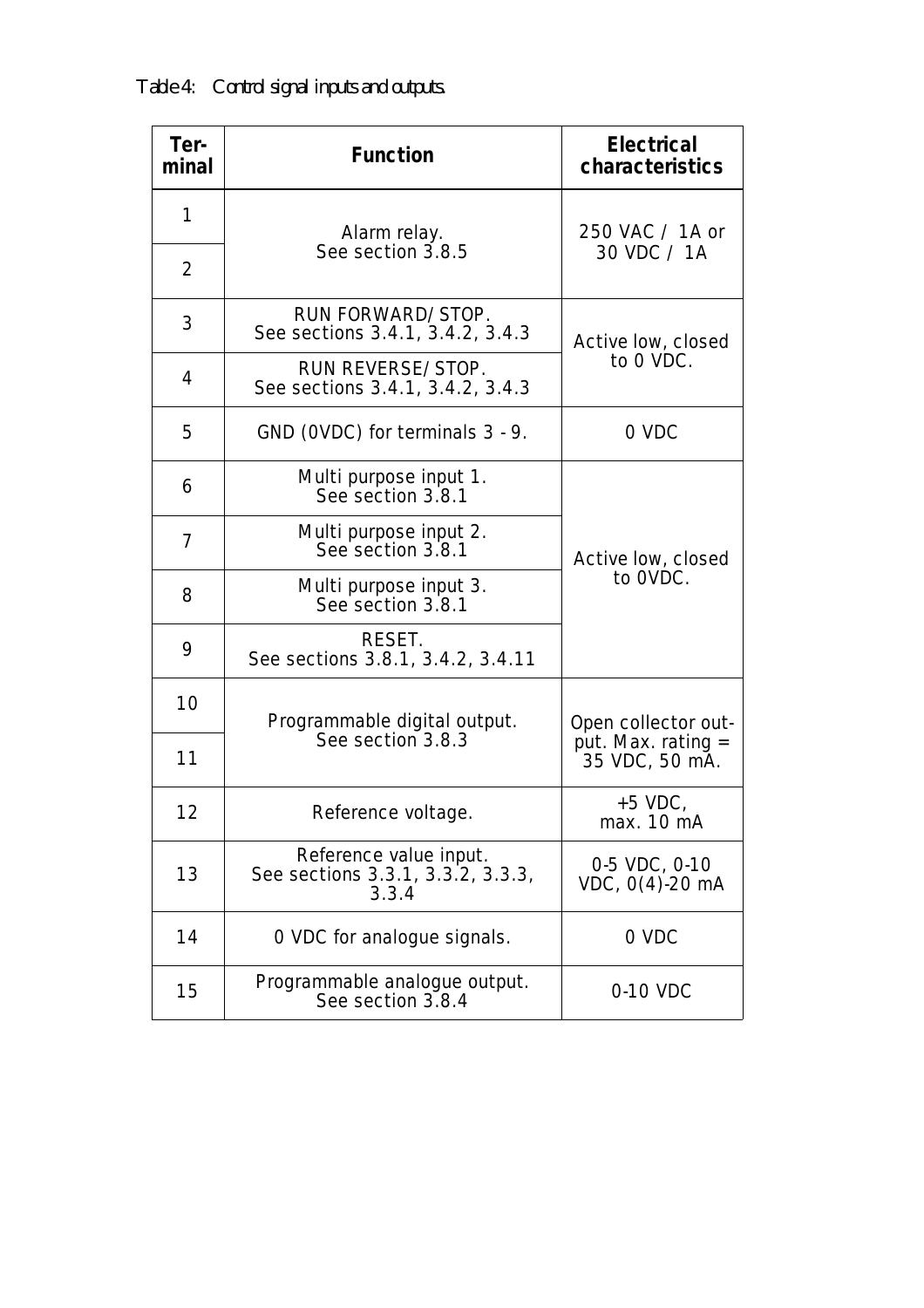# **3 . SETTING S**

To change the settings of the frequency inverter, the display unit is required.

# **3.1 Display unit**

The display unit is used to set parameters and functions in the inverter, but it can also be used to control the inverter.



*Fig. 3 Display unit*

Description of the display unit:

- 4 x 7 segment LED: Displays parameter numbers, parameter values or operational data.
- LED "FUN": Indicates programming mode.
- LED "Hz/RPM": Indicates that the display shows frequency or speed.
- LED "SEQ": Indicates RUN-command via external control.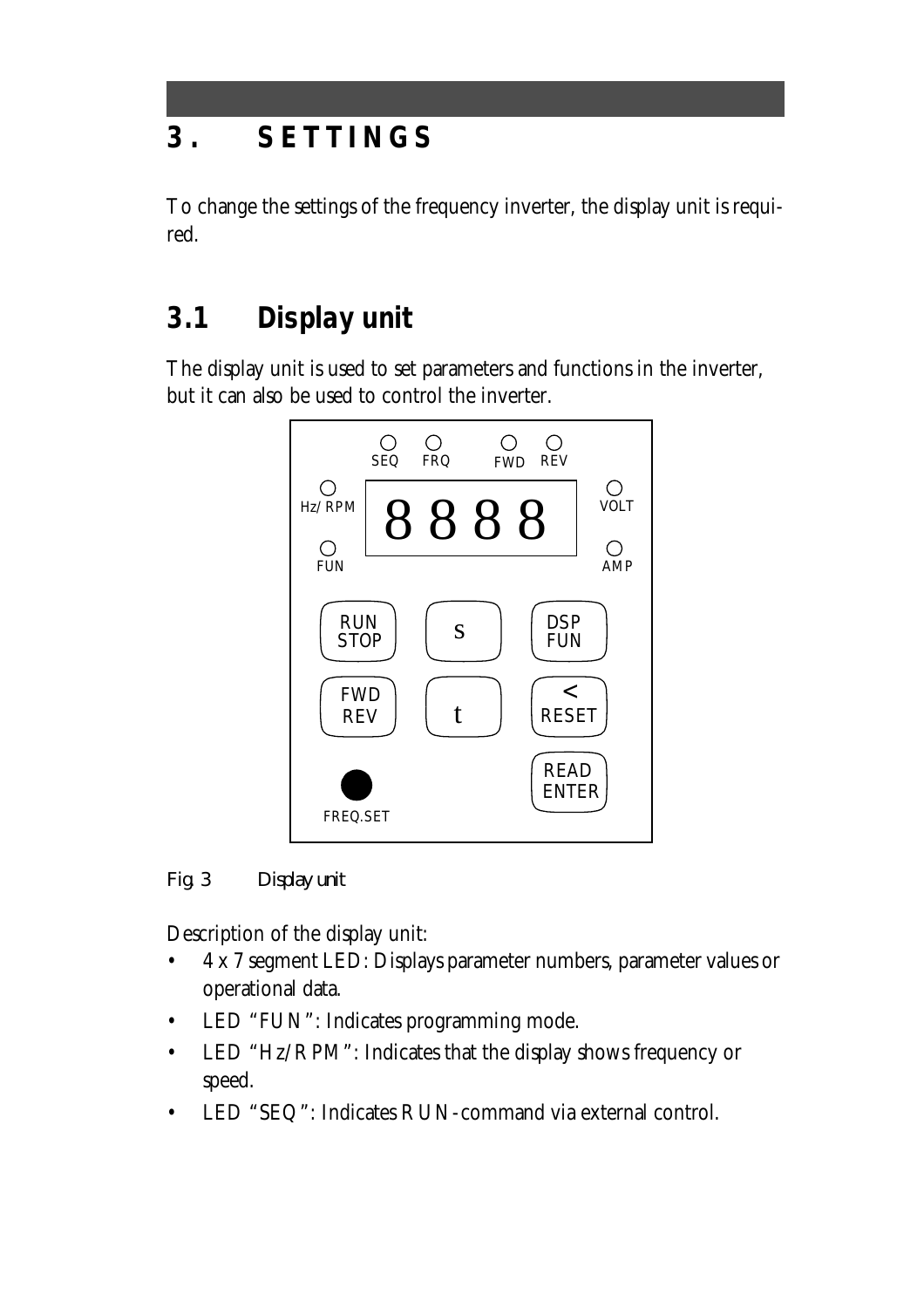- LED "FRQ": Indicates that the reference value comes from the built-in potentiometer, via the analogue input or the motor potentiometer function.
- LED "FWD": Indicates forward direction.
- LED "REV": Indicates reverse direction.
- LED "VOLT": Indicates that the dispay shows the output voltage.
- LED "AMP": Indicates that the display shows the output current.
- KeyKey "RUN/STOP": Used to start and stop when the inverter is set up for control via the display unit.
- Key "FWD/REV": Used to reverse the direction of rotation when the inverter is set up for control via the display unit.
- Key "s": Used to increase a setting.
- Key "t": Used to decrease a setting.
- Key "DSP/FUN": Used to shift between programming mode and readout of operational data.
- Key "</RESET": Used to move the cursor in the display or to reset a fail alarm.
- Key "READ/ENTER": Used to read the value of a chosen parameter and to acknowledge changes in settings.
- Potentiometer "FREQ.SET": Used to control the output frequency when the inverter is set for operation via the display unit.

## **3.2 General**

To start the setting procedure, press the "DSP/FUN" key. The parameter number (F###) will be shown in the display. Press the " $\land$ " or " $\lor$ " key to find the right parameter number. To find the right parameter more quickly, use the "</RESET" key. Press the "READ/ENTER" key, and the parameter value will be displayed. Press the "∧" or "∨" key to adjust the parameter to the desired value. Press "READ/ENTER" again to confirm the setting. **Note**: Some parameters can be changed during operation, while others require the inverter to be in "stop" mode.

**Recommendation for 50Hz systems: Start the set-up by setting F123=1110 (Factory default values according to 50Hz systems). See "3.10.6 Factory settings".**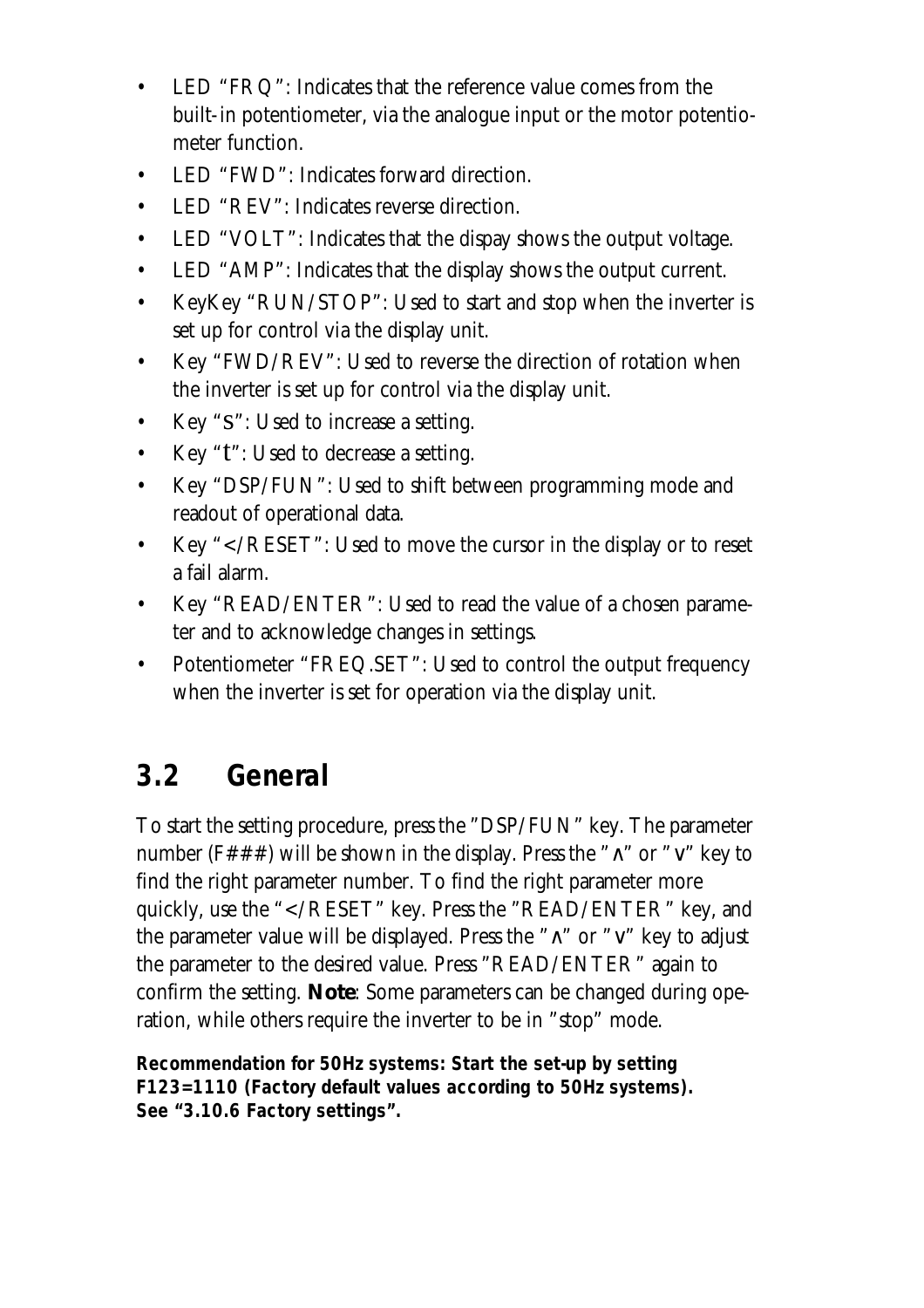In this chapter, the parameters are divided according to their functionality – they are not described in numerical order. There is a list of parameters at the end of this instruction manual, with space for notes about your own settings. The functions are divided into the following sections:

#### **3.2.1 Reference values**

Source of the reference value, Highest and lowest permitted frequencies, Analogue reference value type, Scale factors for the analogue reference value input, Pre-programmable reference values, Motor potentiometer, Jog frequency, Blocking frequency ranges.

### **3.2.2 Start/stop, forward/reverse, alarm acknowledgement**

Signal source for start/stop and forward reverse, External signals for start/ stop and forward reverse, Blocking the reversing function, Start frequency, Speed search, Automatic restart after power failure, Automatic start at power-up, Automatic reset and start after an alarm, Alternatives for stopping, DC braking, Conditions for alarm reset.

### **3.2.3 Acceleration, deceleration**

Acceleration time 1, Deceleration time 1, S-form for acceleration & deceleration time 1, Acceleration time 2, Deceleration time 2, S-form for acceleration & deceleration time 2, Dynamic brake.

### **3.2.4 Protection and limitations**

Protection during acceleration, deceleration and operation, Electronic motor protection I<sup>2</sup>t, Electronic inverter protection I<sup>2</sup>t, Torque limit.

## **3.2.5 Voltage/frequency functions**

Preset V/Hz curves, Custom definition of V/Hz curves, Automatic IxR compensation, Compensation for variations in mains voltage, Slip compensation, Energy-saving function.

### **3.2.6 Programmable inputs and outputs**

Programmable digital inputs, Adjustment of the inputs' sensivity, Transistor output, Analogue output, Alarm relay.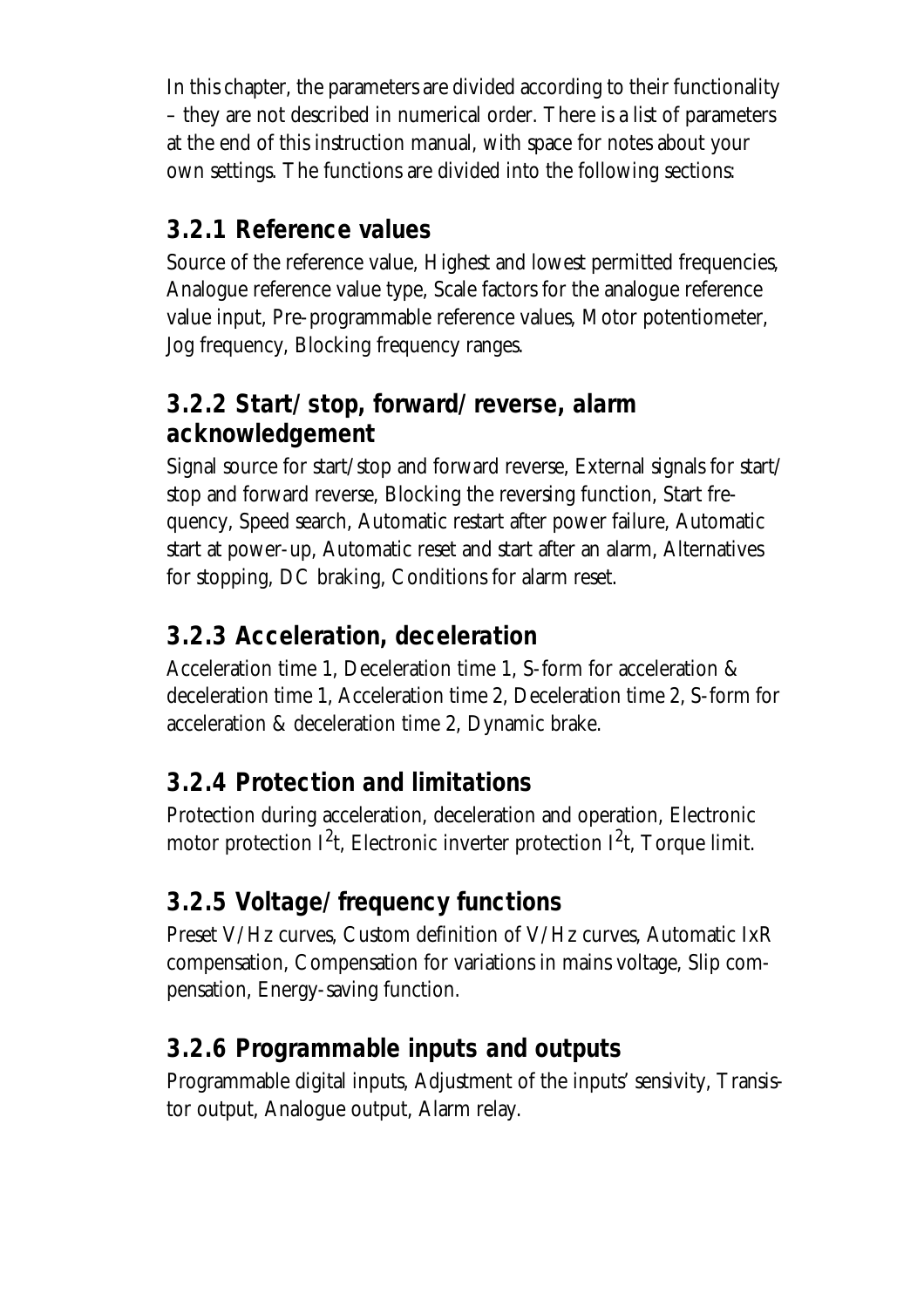### **3.2.7 Display functions**

Displaying values, Locking of the display panel, The panel's stop key, Indicators.

#### **3.2.8 Special functions**

Switch frequency, Inverter type, Processor version, Stability adjustment, Serial communication, Factory settings, Sequence control.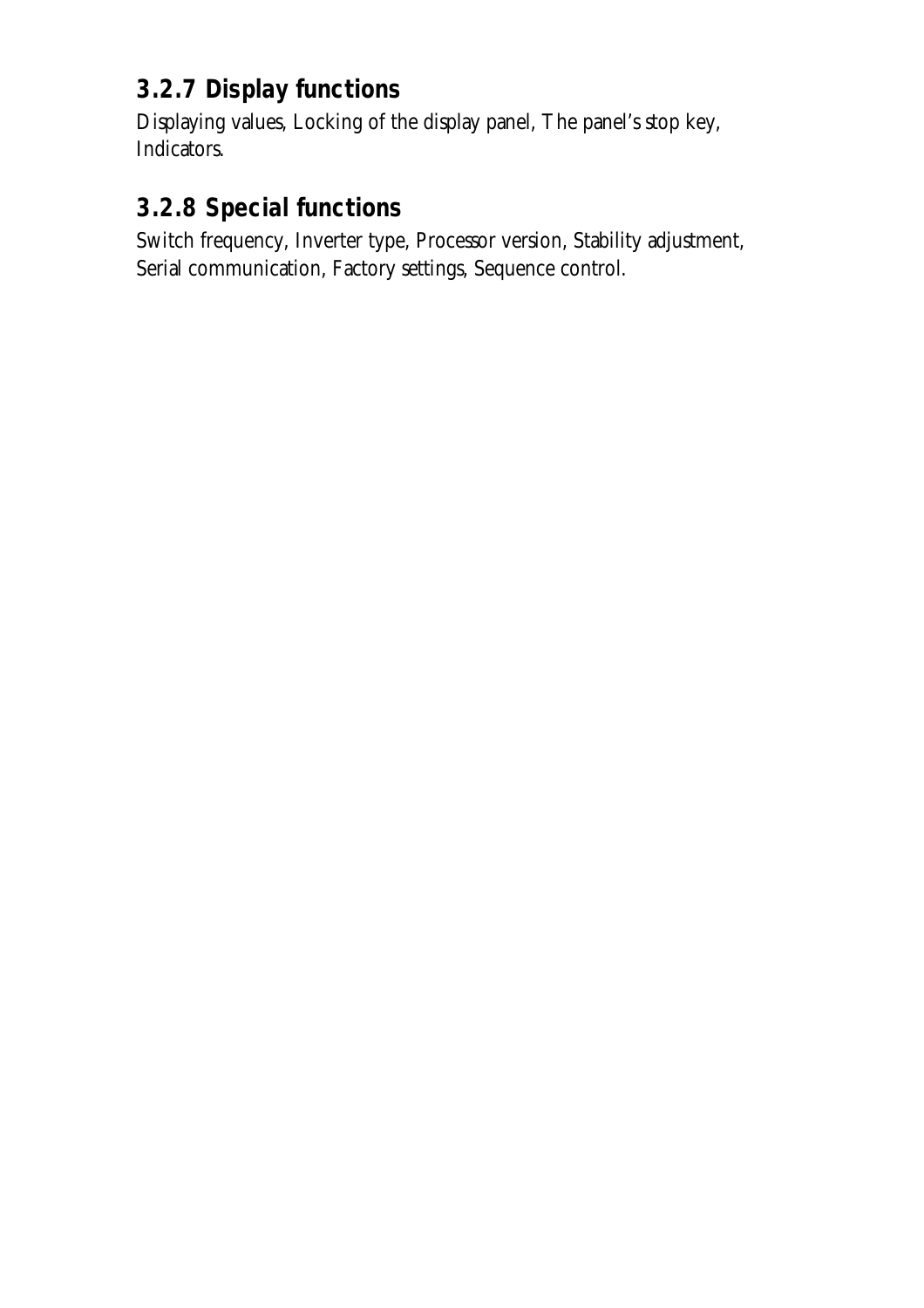## **3.3 Reference values**

#### **3.3.1 Source of the reference value**

The reference value is used to specify the frequency required. There are a number of ways of specifying a reference value:

- Via the up/down keys on the display,  $F011=0$ Note: The frequency set is stored in F025.
- Via the potentiometer on the display,  $F011=1$ Note: By setting F056, F057 or F058 (see "3.8.1 Programmable digital inputs"), inputs 6, 7, and 8 can be used for switching to the reference value type "external analogue signal" (local/remote).
- Via an external analogue signal connected to terminal 13,  $F011=2$ Note: By setting F056, F057 or F058 (see "3.8.1 Programmable digital inputs"), inputs 6, 7, and 8 can be used for switching to the reference value from the display's potentiometer (local/remote).
- Via pre-programmable reference values or motor potentiometer function (external increase/decrease keys),  $F011=3$ . Inputs 6, 7, and 8 are used to activate preset frequencies, or to control the motor potentiometer function.

Default setting F011=0.

#### **3.3.2 Highest and lowest permitted frequencies**

- F006: Sets the highest frequency the inverter is permitted to operate at. Default setting: 50/60Hz.
- F007: Sets the lowest frequency the inverter is permitted to operate at. Default setting: 0Hz.

#### **3.3.3 Analogue reference value type**

The analogue input terminal 13 has a default setting of 0-5 V (for connection to a potentiometer), but can be configured for  $0\n-10$  V or  $0(4^*)$ -20 mA. This can be done by moving a jumper at "JP1" or "JP2" above terminal 14 or 15 on the control board:

 $*4mA$  is set by F027, see 3.3.4.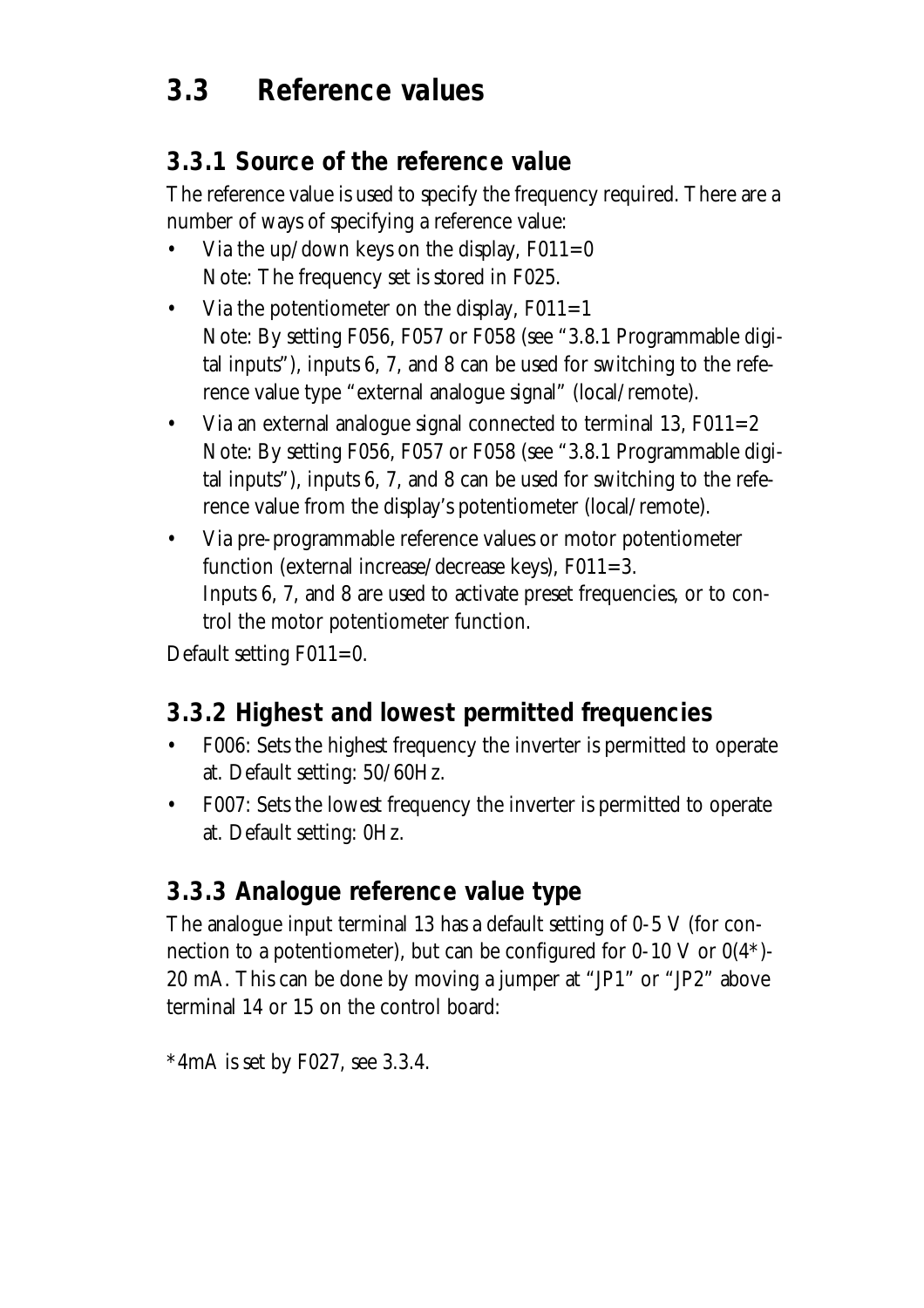

*Fig. 4 Jumper positions*

### **3.3.4 Scale factors for the analogue reference value input**

The default setting means that 5V/10V/20mA will be equivalent to the set maximum frequency, F006. If necessary, the analogue input can be rescaled, i.e. provided with an offset and reversed:

- F026: Frequency at reference value signal 0% if F029=0. Frequency at reference value signal  $100\%$  if F029=1. Range: 0.0-400 Hz. Default setting: 0 Hz.
- F027: Dead band for the lower part of the reference value signal. Specified in % of the maximum reference value, e.g. 20 % (4/20) to change the reference value input from 0-20 mA to 4-20 mA. Range: 0-100 %. Default setting: 0 %. N.B. F027 may not be greater than F028.
- F028: Dead band for the upper part of the reference value signal. Specified in % of the maximum reference value, e.g. 80 % (8/10) to change the reference value input from 0-10 V to 0-8 V. Range: 0- 999.9 %. Default setting: 100 %.
- F029: Setting for positive or negative characteristic for the reference value signal. If F029=0, the output frequency will increase when the reference value increases. If F029=1, the output frequency will decrease when the reference value increases. Default setting: F029=0.

Note: The settings of F026-F029 also apply to the display unit's built-in potentiometer if F011=2.

Following figures give some examples of the most common settings: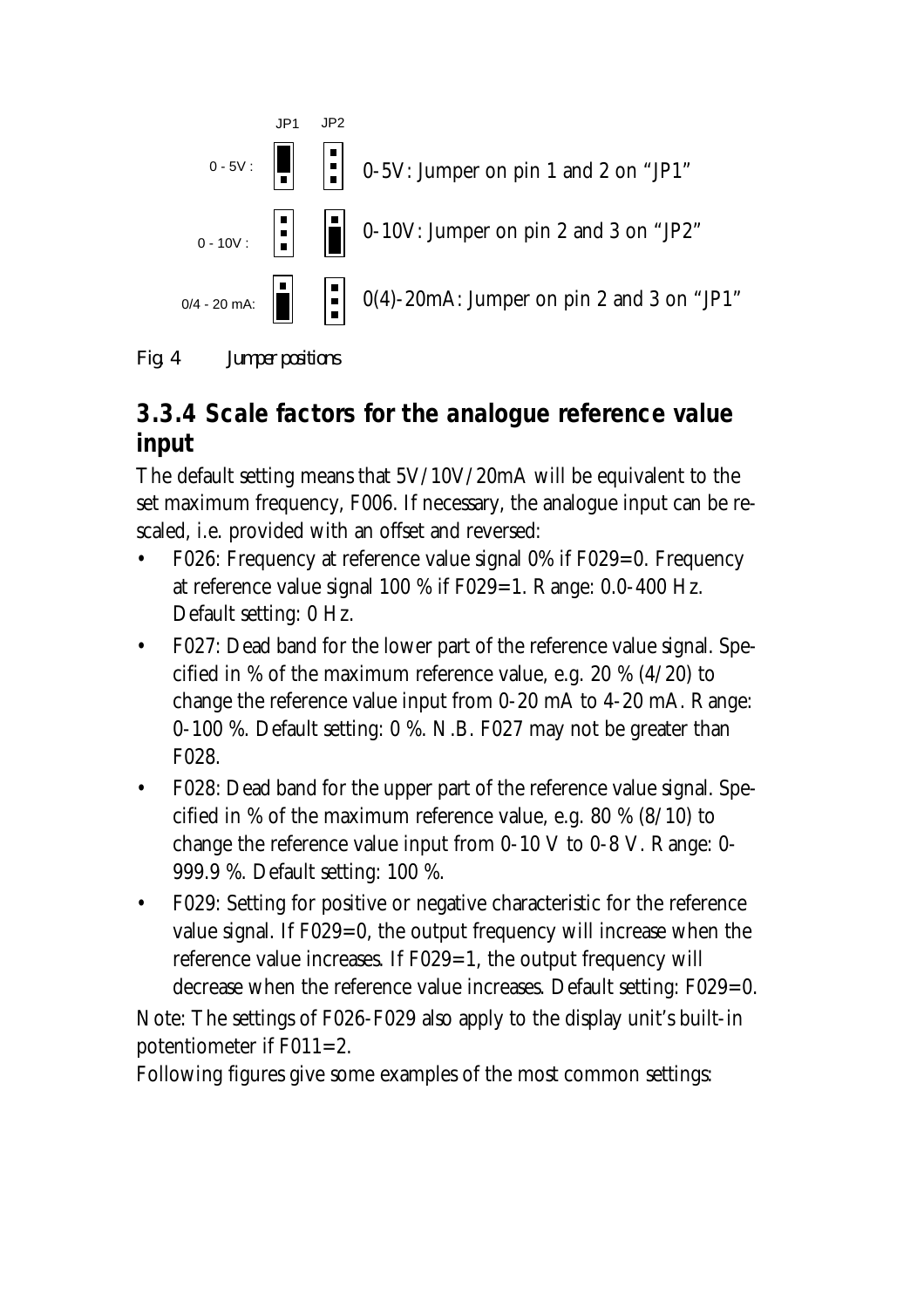

*Fig. 5 Reference input, default setting*



*Fig. 6 Reference setting, example using F026*



*Fig. 7 Reference input, example using F027 and F028*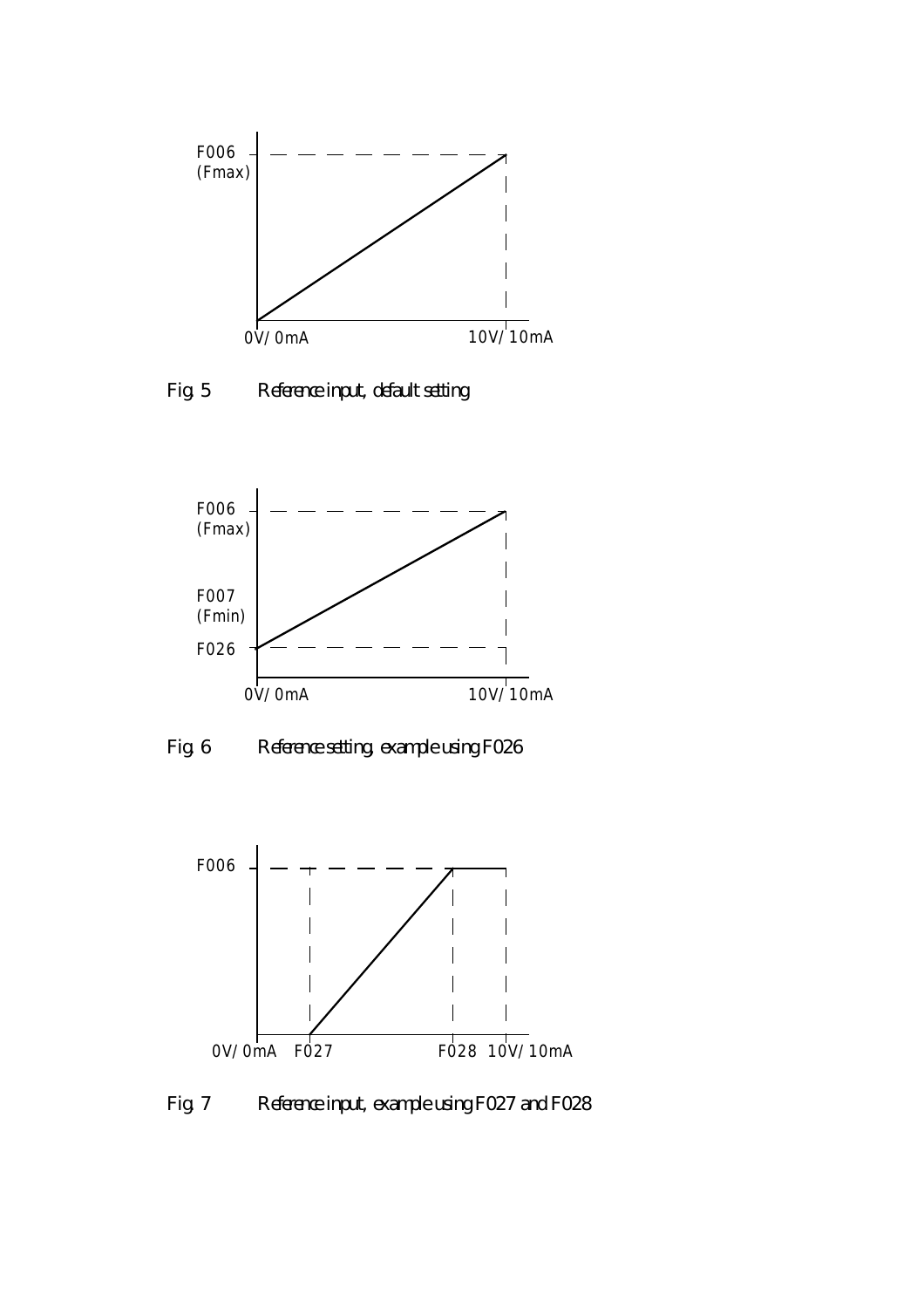

*Fig. 8 Reference input, example using F029*



*Fig. 9 Reference input, calculation formula 1*



Can be used with signal type 4-20mA, 1-5V or 2-10V when F007<10Hz:

$$
FO27 = (4 - \frac{(FO07 * 16)}{FO06 * FO28 \cdot FO07})/20
$$

(Result in %)

*Fig. 10 Reference input, calculation formula 2*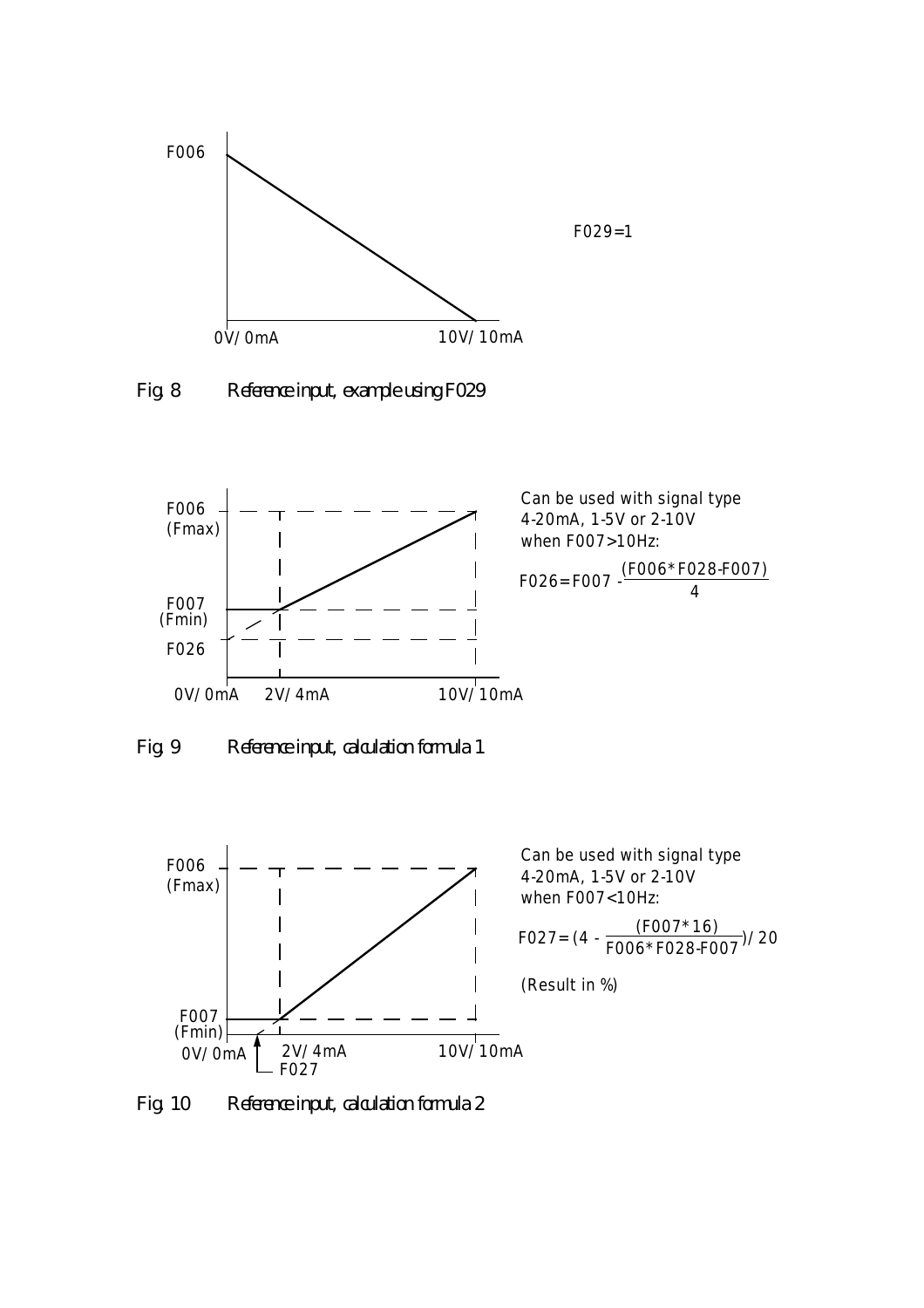#### **3.3.5 Pre-programmable reference values**

Digital inputs 6, 7, and 8 can be programmed (see "3.8.1 Programmable digital inputs") to activate preset reference values (which have priority over the analogue reference value and any reference value via the operator's display). They are set in F017-F023. Range: 0-400Hz. Function as shown in the following table:

| "SP3"      | "SP2" | "SP1"     | <b>Output frequency as:</b>                                   |
|------------|-------|-----------|---------------------------------------------------------------|
| <b>Off</b> | Off   | Off       | Analogue reference value or<br>setting via operators display. |
| Off        | Off   | <b>On</b> | F017                                                          |
| Off        | On    | Off       | F018                                                          |
| Off        | On    | <b>On</b> | F019                                                          |
| On         | Off   | Off       | F020                                                          |
| On         | Off   | <b>On</b> | F021                                                          |
| On         | On    | Off       | F022                                                          |
| <b>On</b>  | On    | On        | F023                                                          |

*Table 5: Pre-programmable reference values*

#### **3.3.6 Motor potentiometer**

The motor potentiometer function allows the connection of two external push-buttons for increase/decrease signals. Two of the three programmable digital inputs (6, 7, and 8) must be set to obtain this function. See "3.8.1 Programmable digital inputs". F011 must also  $=$  3. If both the increase and decrease inputs are active at the same time, the output frequency will not be changed.

- F003=0xxx: The most recently set frequency will be kept as reference value after the stop signal.
- F003=1xxx: The motor potentiometer will start from 0Hz after the stop signal.

Default setting F003=0000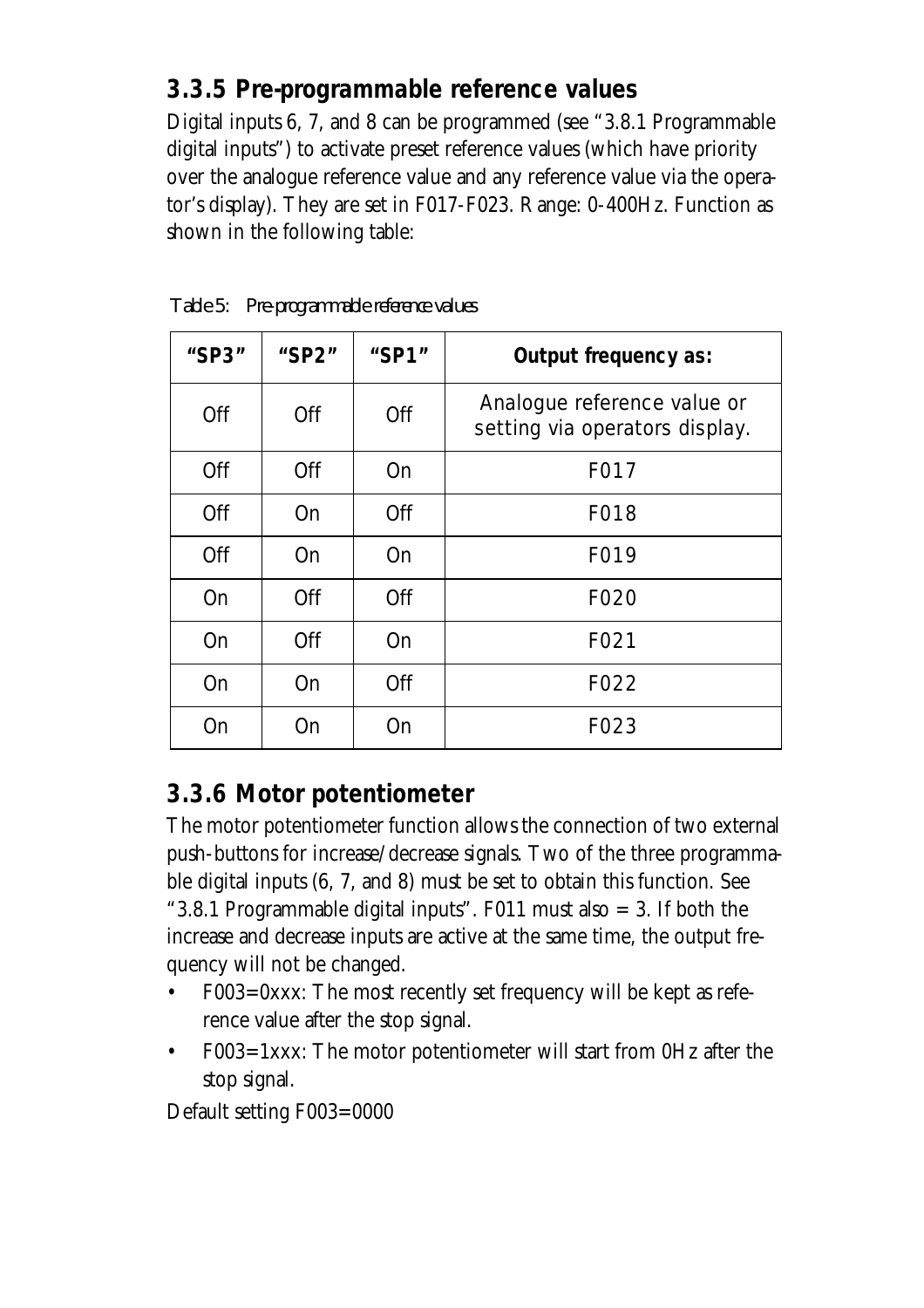### **3.3.7 Jog frequency**

Digital inputs 6, 7 and 8 can be programmed (see "3.8.1 Programmable digital inputs") to function as Jog inputs, which means that the inverter will start and use the set Jog frequency as long as the input is active. This is often used for manual running/positioning at low speed. The Jog speed is set in F024. The Jog input has highest priority of all reference value types. The range is 0-400 Hz, and the default setting is 2.00Hz.

### **3.3.8 Blocking frequency ranges**

If certain speeds/frequencies cause vibrations in the equipment being run, continuous operation on these frequencies can be blocked. Three frequency ranges with a common range can be blocked.

- F065: Frequency blocking 1. Range: 0-400Hz. Default setting: 0Hz.
- F066: Frequency blocking 2. Range: 0-400Hz. Default setting: 0Hz.
- F067: Frequency blocking 3. Range: 0-400Hz. Default setting: 0Hz.
- F068: Range for frequency blocking 1-3. Range: 0-10Hz. Default setting: 0Hz. For example: F065=30 and F068=5 give blocking of the frequency range 25-35Hz.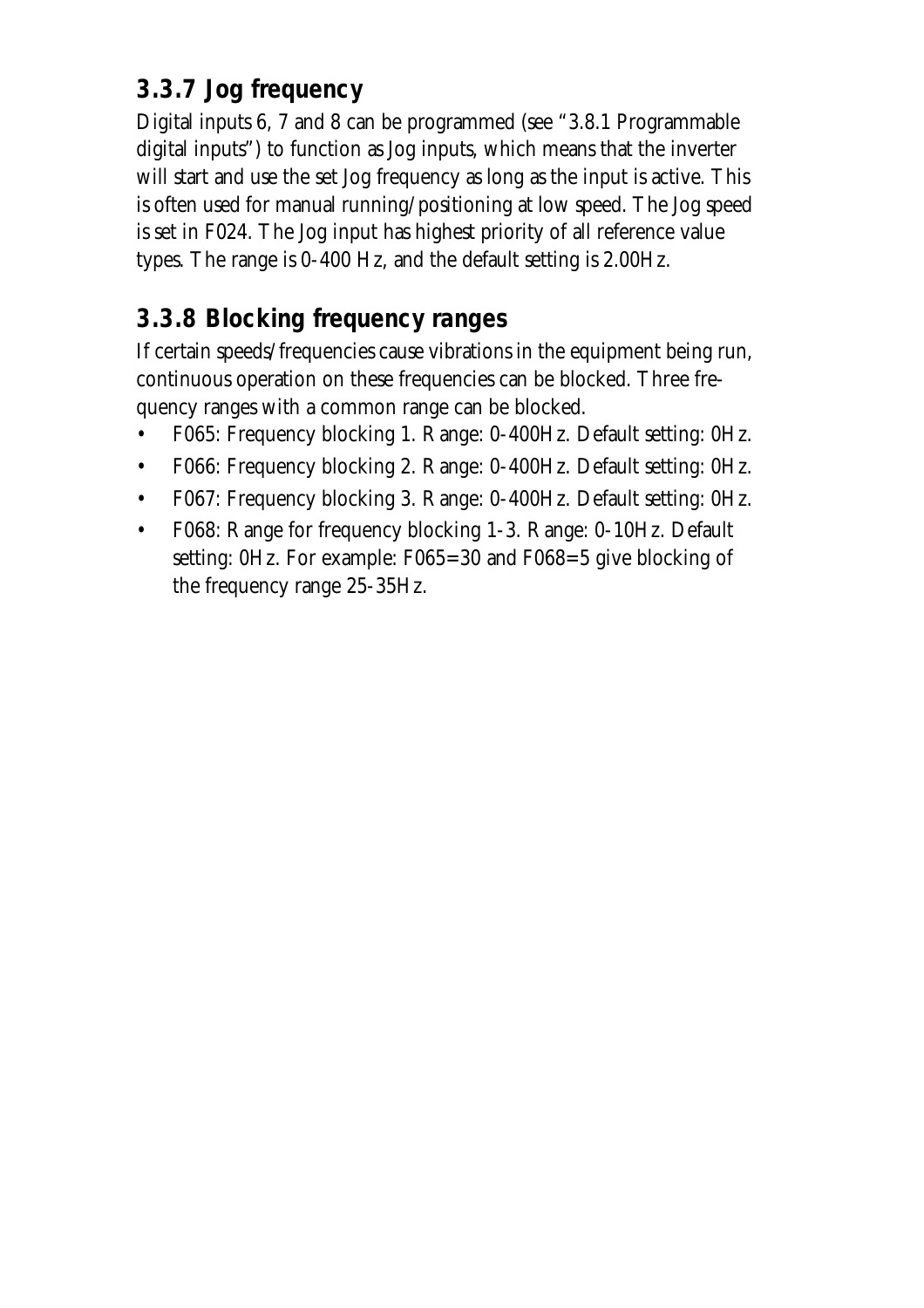# **3.4 Start/stop, forward/reverse, alarm reset**

#### **3.4.1 Signal source for start/stop and forward/ reverse**

- F010=0 Start/stop and forward/reverse are selected via the operator's display. Default setting=0.
- F010=1 Start/stop and forward/reverse are selected via external signals on the control terminal. Note: It is still possible to use the Stop key on the operators panel if F048=xx0x, see "3.9.3 The display panel's stop key"

#### **3.4.2 External signals for start/stop and forward/ reverse**

Applies to the function for connection terminals 3, 4 and 6. Applies only if F010=1.

- $\cdot$  F003=xx00 Terminal 3=Run forward, Terminal 4=Run reverse
- $F003 = xx01$ Terminal 3=Run (forward), Terminal 4=Reversing
- $F003 = xx10$

Terminal 3=Start (forward) at momentary closing Terminal 4=Stop - at momentary opening Terminal 6=Reversing Note: If STOP (term.4) is open, still a START can be made with terminal 3.

### **3.4.3 Blocking the reversing function**

- $F003=x0xx$ Reversing allowed
- $F003 = x1xx$ Reversing blocked





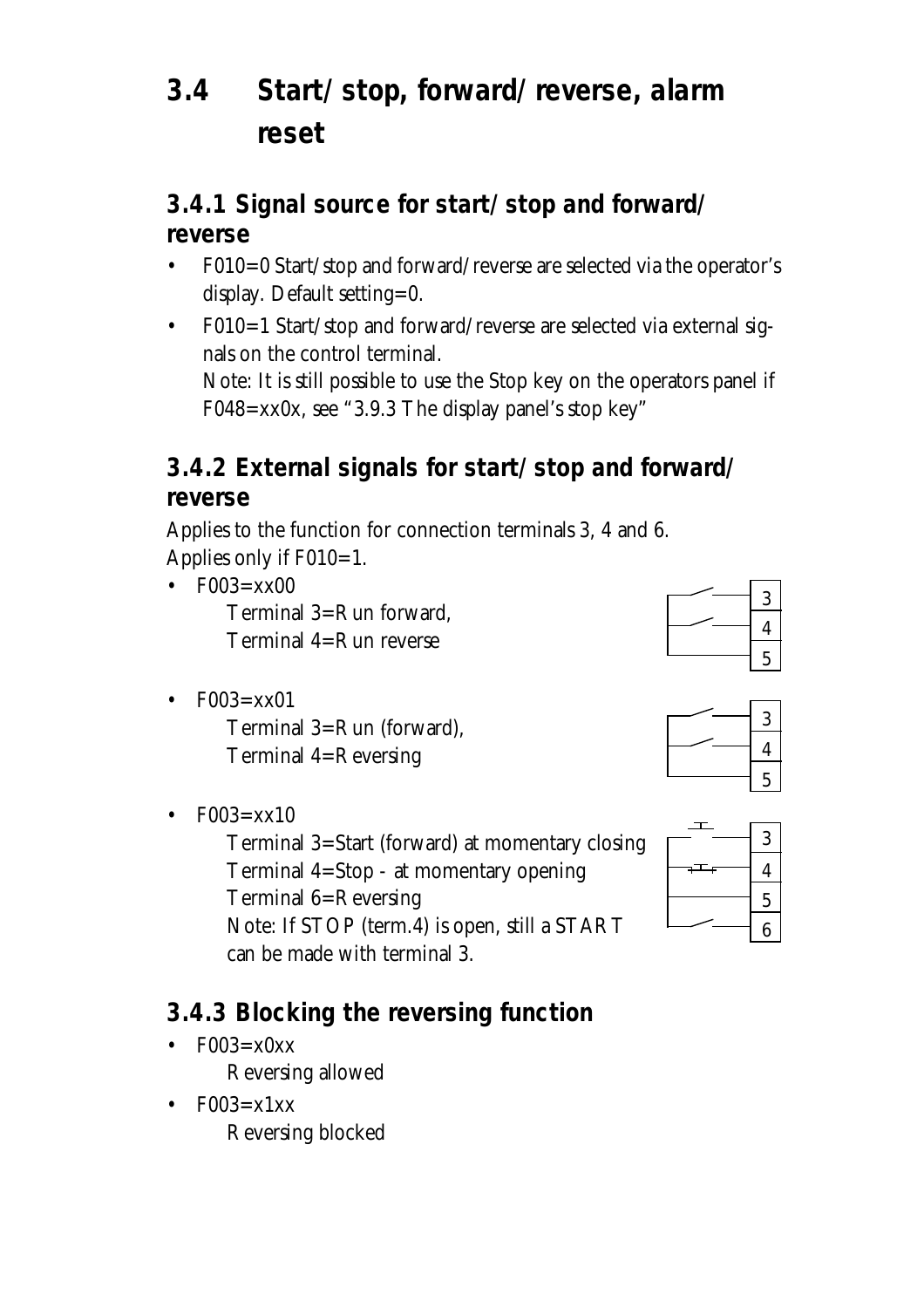### **3.4.4 Start frequency**

A separate start frequency can be specified in F042. N.B. The start frequency does not constitute a limit for the minimum frequency. After starting, the frequency can be altered to below the start frequency, provided the minimum frequency setting (F007) allows it. Range: 0.1-10 Hz. Default setting 1 Hz.

## **3.4.5 Speed search**

When starting a motor that is already rotating, such as for fans for example, this function must be used to avoid overvoltage or overcurrent alarms. When a start signal is obtained, the motor's frequency is measured, after which a start takes place immediately at this frequency, without ramping.

- F048=x0xx: The speed search function is activated by an input, see the "3.8.1 Programmable digital inputs".
- F048=x1xx: The speed search function is activated at each start signal.

Default setting F048=0000

#### **3.4.6 Automatic restart after a power failure**

The inverter can cope with temporary power failures of up to 2 seconds, depending on the model. If voltage returns within the time specified in F031, and F032=xxx1, the inverter will restart automatically. The function for automatic restart after alarms (F034, F035) is not affected.

- F031: Permitted length of time for a power failure. Range 0-2s. (type-dependent). Default setting: 0.5s.
- F032:  $=xxx0$ : Function shut off.  $=xxx1$ : Function switched on. Default setting: F032=0000.

#### **3.4.7 Automatic start at power-up**

When the inverter is controlled via the control terminal, it can be programmed to start immediately when voltage is supplied, provided the operating command is active. This function is obtained by setting F016=xxx0. If F016=xxx1, the operating input needs to be switched for the inverter to start. Default setting: F016=0000.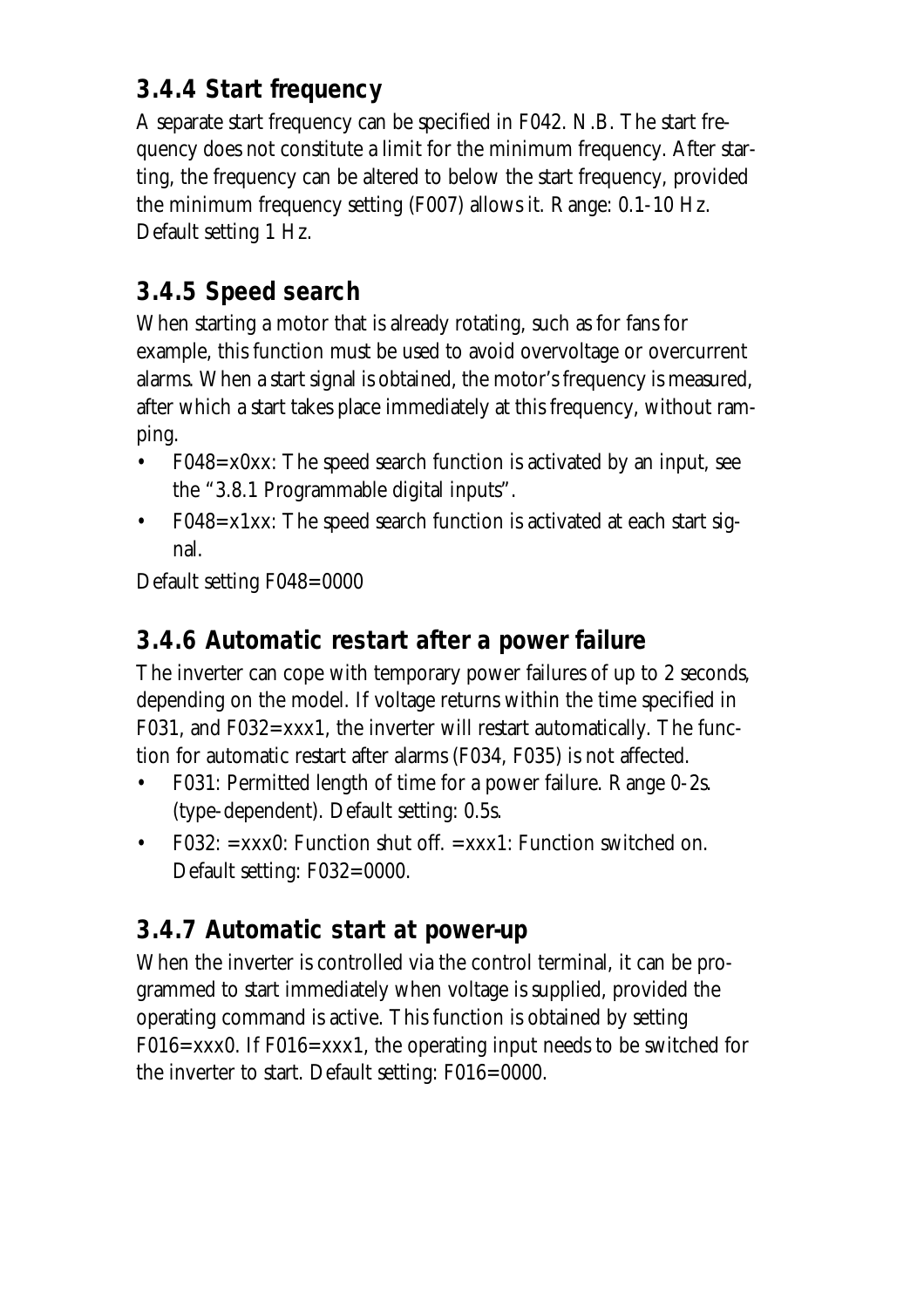### **3.4.8 Automatic reset and start after an alarm**

In the event of an alarm, the inverter can be set to reset the alarm and restart automatically. The number of restart attempts can be set (F035) with an adjustable time delay (F034). The function is not active during deceleration to stop or during DC braking.

- F034: Time delay. 0-800s. Default setting: 0s. If F034=0 s, the inverter will, within 0.5s, return to the frequency it had at the time of the alarm, and then return to the relevant reference value. If F034>0s, the inverter will restart from the specified start frequency (F042) after the set time delay.
- F035: Number of restart attempts. 0-10 No. Default setting: 0. If F035=0, the restart function is not active. If the set number of restart attempts is exceeded, the inverter will remain in alarm mode. The counter is reset when no faults are detected within a 10-minute period, or if acknowledgement takes place via the operator's display or control terminal.

#### **3.4.9 Alternatives for stopping**

- F044=xxx0: The inverter ramps to a stop according to the selected deceleration ramp for stopping.
- F044=xxx1: The inverter lets the motor freewheel to a stop. Default setting F044=0000

#### **3.4.10 DC braking**

DIGIFLUX CF has a built-in DC brake for distinct stopping. This braking function is intended only to prevent the last rolling, which can otherwise occur. In other words, it has no function at higher frequencies. The braking time, engagement level, and current can be set with the settings F053, F054 and F055.

- F053: Setting of braking time. Specifies how long DC braking will be active. The setting 0 seconds means that the DC brake is disconnected. Range: 0-25.5s. Default setting: 0.5s.
- F054: Setting of engagement level. When ramping to stop occurs, the inverter will automatically activate the DC brake at the set frequency. Range: 0.1-10 Hz. Default setting: 1.5 Hz.
- F055: Setting of brake current, i.e. braking torque: 0-20%. Default setting: 8%.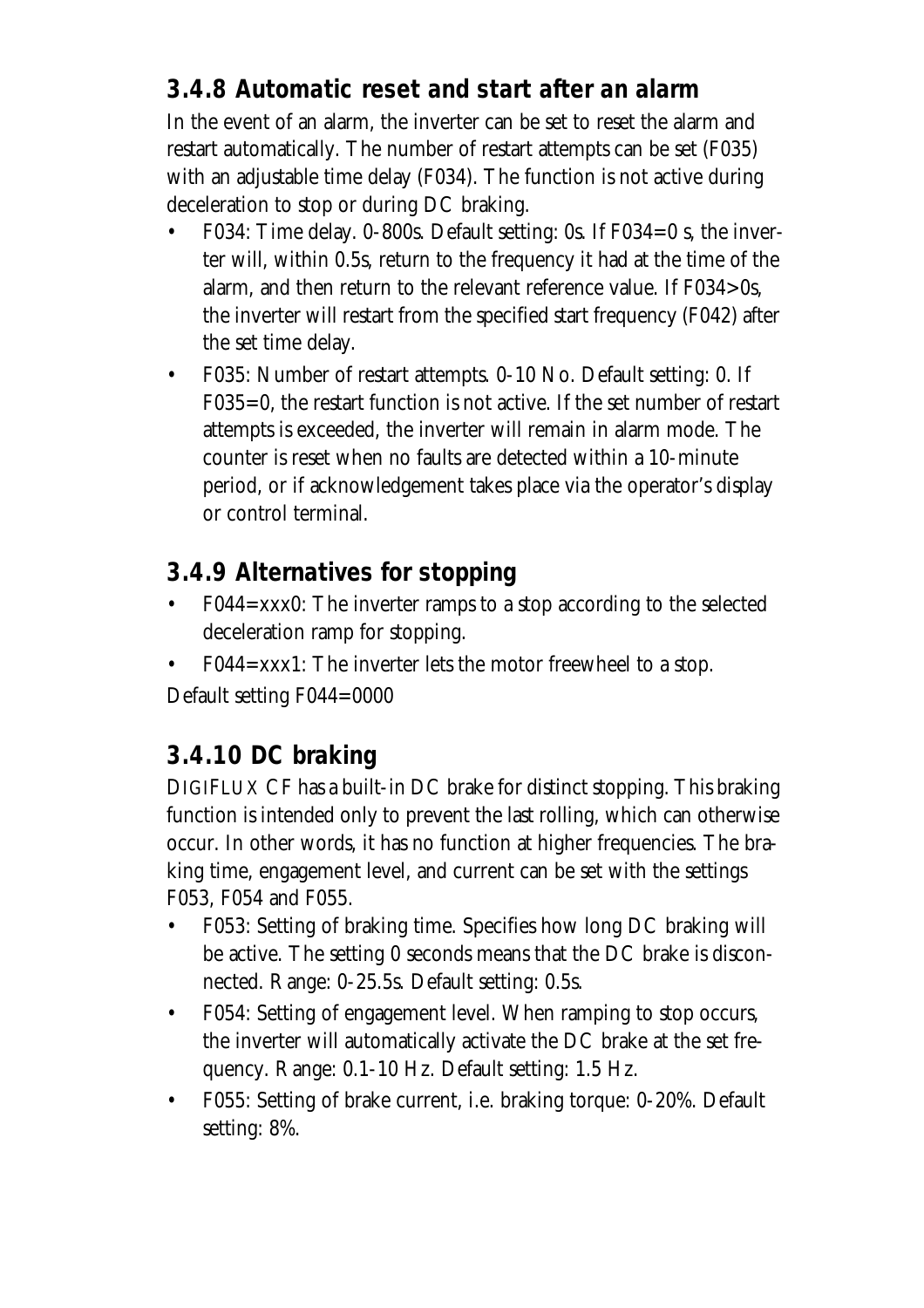### **3.4.11 Conditions for Alarm reset**

If F016=xx0x, alarm resets can only take place when the inverter is not in operation. If F016=xx1x, resets can also take place during operation. Note: This is valid only if Run/Stop command is remote. Default setting: F016=0000.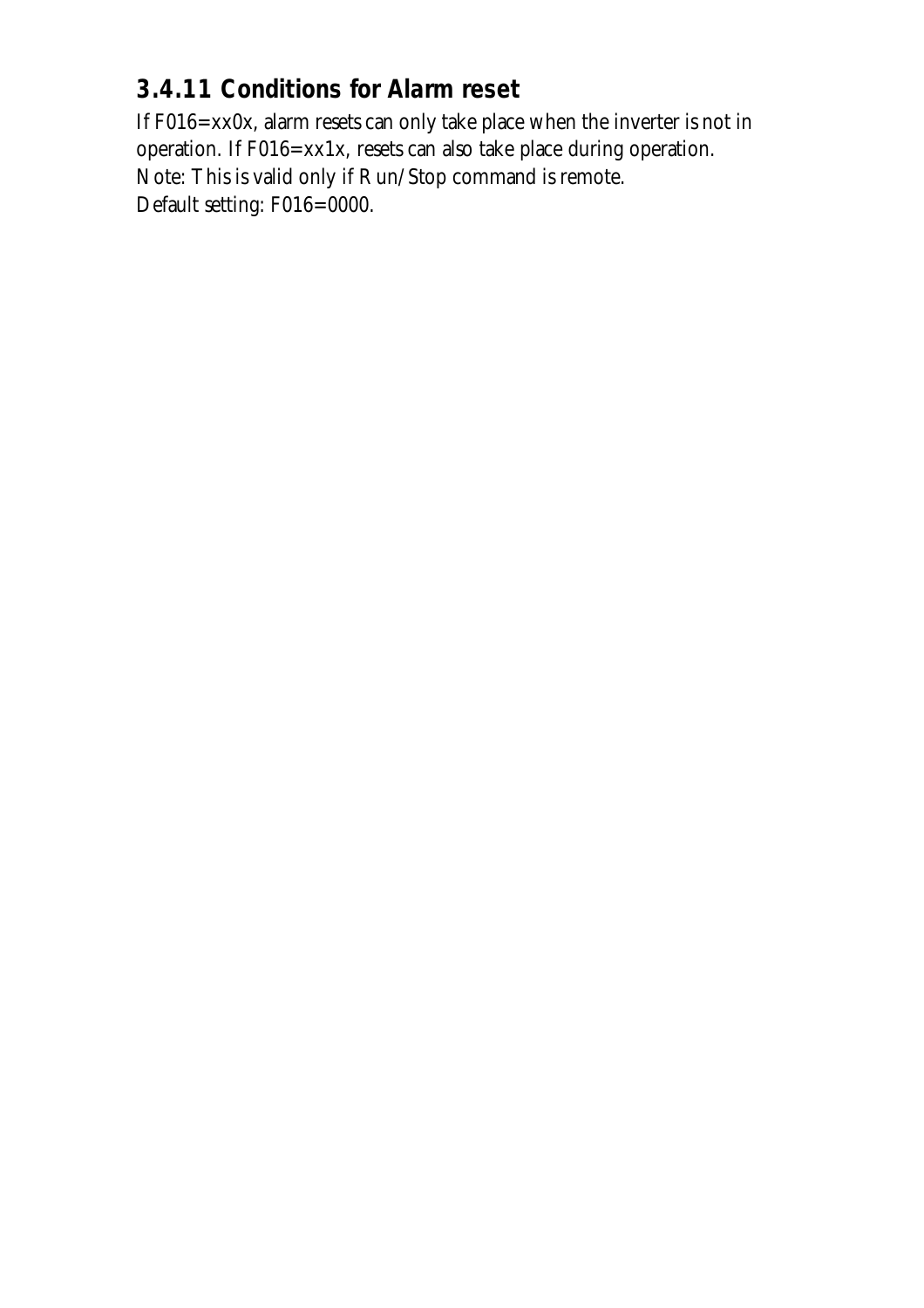## **3.5 Acceleration/deceleration**

### **3.5.1 Acceleration time 1.**

F001: Acceleration time is defined as the time it takes to accelerate from 0 Hz to 60 Hz. Range: 0.1-3600 s. Default setting: 10 s.

#### **3.5.2 Deceleration time 1.**

F002: Deceleration time is defined as the time it takes to decelerate from 60 Hz to 0 Hz. Range: 0.1-3600 s. Default setting: 10 s.

### **3.5.3 S-form for acceleration & deceleration time 1.**

F080: S-formed ramps give softer transitions but also increase the total ramping time. Range: 0-4 seconds, in which 0 seconds means an entirely linear ramp. Default setting: 0 s.

### **3.5.4 Acceleration time 2.**

F049: Acceleration time 2 can be selected externally using one of the inputs 6, 7 or 8 – see "3.8.1 Programmable digital inputs". Acceleration time is defined as the time it takes to accelerate from 0Hz to 60Hz. Range: 0.1-3600 s. Default setting: 10 s.

#### **3.5.5 Deceleration time 2:**

F050: Deceleration time 2 can be selected externally using one of the inputs 6, 7 or 8 – see "3.8.1 Programmable digital inputs". Deceleration time is defined as the time it takes to retard from 60Hz to 0Hz. Range: 0.1-3600 s. Default setting: 10 s.

### **3.5.6 S-form for acceleration and deceleration time 2.**

F081: S-formed ramps give softer transitions but also increase the total ramping time. Range: 0-4 seconds, in which 0 seconds means an entirely linear ramp. Default setting: 0 s.

### **3.5.7 Dynamic brake**

If F048 is set to xxx0, the output voltage will be increased in the event of braking to increase the losses in the motor, which leads to shorter braking time when no braking resistor is connected.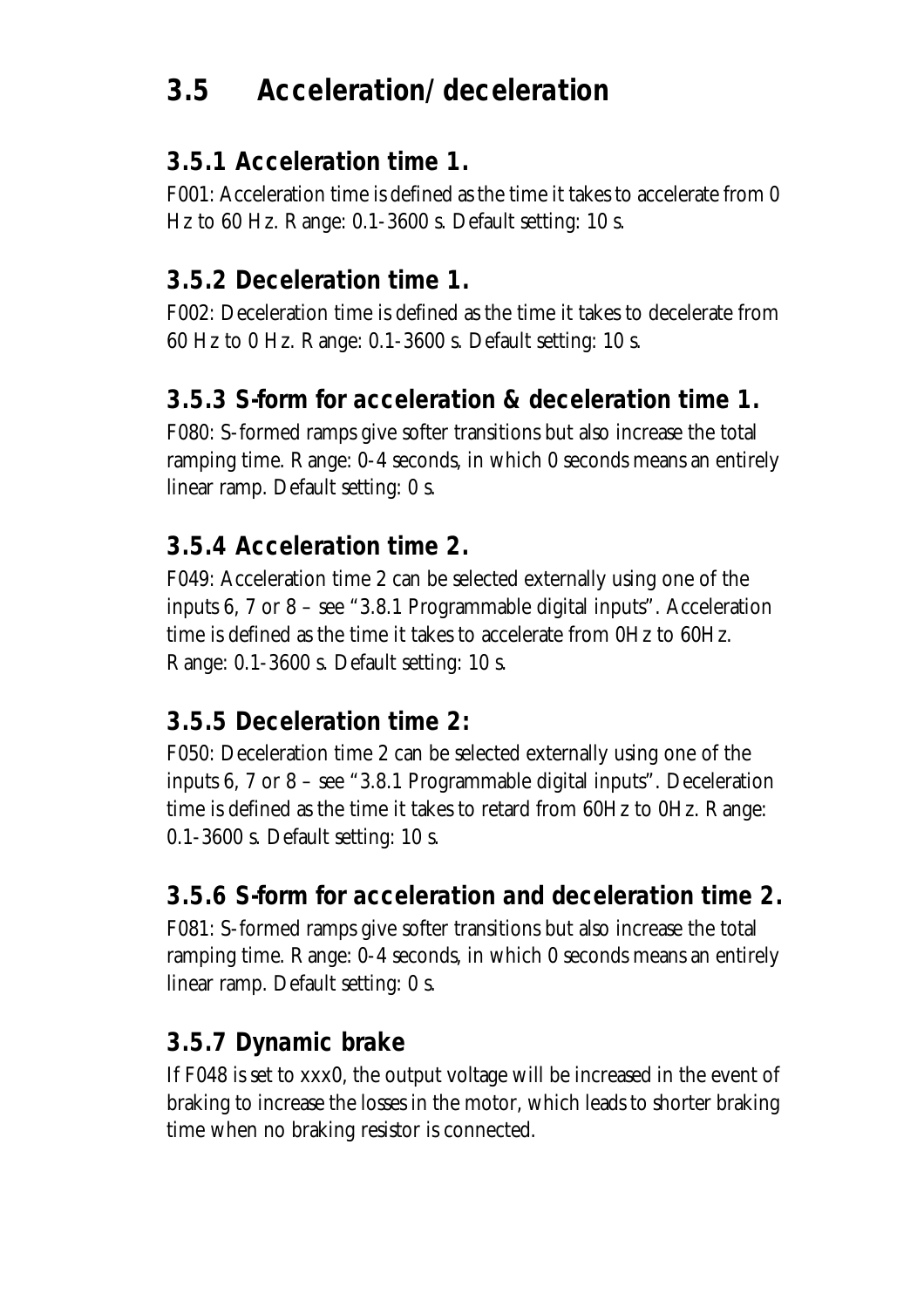# **3.6 Protective functions**

#### **3.6.1 Protection during acceleration, deceleration and operation**

To protect against operating disturbances caused by excessive acceleration or deceleration, or excessively high loading during operation, the frequency inverter can extend ramp times or reduce the frequency. Bear in mind that these functions can give longer ramp times than necessary. In many cases, it may be better to adjust the ramps instead.

• F012=xxx0: The overcurrent protection during acceleration is switched on.

When the current during acceleration becomes too high, the ramp will be extended to prevent an alarm due to overcurrent. The engagement level can be adjusted with F013, see below.

- F012=xxx1: The overcurrent protection during acceleration is switched off.
- F012=xx0x: The overvoltage protection during deceleration is switched on.

When the DC voltage in the inverter's intermediate stage becomes too high during braking, the ramp will be extended to prevent an alarm due to overvoltage.

- F012=xx1x: The overvoltage protection during deceleration is switched off.
- F012=x0xx: The overcurrent protection during operation is switched on.

When the current becomes too high during operation, the frequency will be reduced to prevent an alarm due to overcurrent. The engagement level can be adjusted with F014 and the ramp time can be adjusted with F002 or F015, see below. When the current has been reduced, the inverter will return to the set frequency.

- F012=x1xx: The overcurrent protection during operation is switched off.
- F012=0xxx: Ramp time for the overcurrent protection during opera $tion = F002.$
- F012=1xxx: Ramp time for the overcurrent protection during opera $tion = F015.$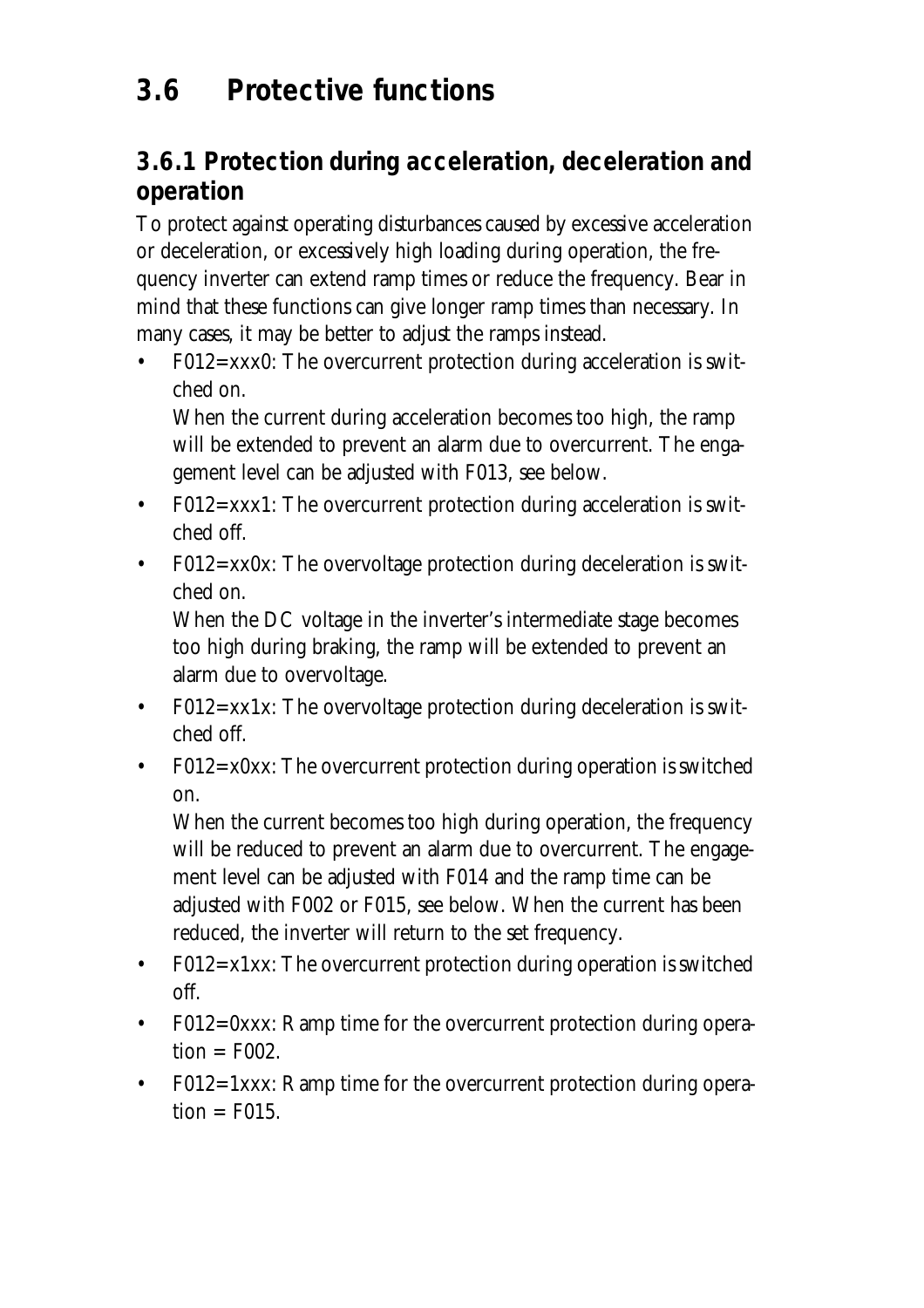The default setting for F012=0000.

- F013: Engagement level for overcurrent protection during acceleration. The range is 30-200% of the inverter's rated current. The default setting is 110%.
- F014: Engagement level for overcurrent protection during operation. The range is 30-200% of the inverter's rated current. The default setting is 160%.
- F015: Ramp time for overcurrent protection during operation. N.B. Applies only if  $F012=1xxx$ . The range is 0.1-3600 s. The default setting is 3 s.

## **3.6.2 Electronic motor protection I<sup>2</sup> t**

A function for the protection of the motor against overloading/overheating. Similar to motor protection circuit breakers or bimetallic relays. However, the function does not take into account deteriorated cooling at lower speeds. To achieve full motor protection, a sensor (thermostat) is required, installed in the motor.

- F069=xxx0:  $I^2$ t protection active.
- F069=xxx1:  $I^2t$  protection not active.
- F069=xx0x: Characteristic adjusted for standard motors.
- F069=xx1x: Characteristic adjusted for special motors with improved cooling at low speeds.
- F069=x0xx: Characteristic adjusted for operation with constant torque. Allows 103% of the set motor rated current (F070) continuously, and 150 % for 1 minute.
- F069=x1xx: Characteristic adjusted for operation with quadratic torque. Allows 113 % of the set motor rated current (F070) continuously, and 123 % for 1 minute.
- F069=0xxx: Freewheeling to stop takes place when  $I^2$ t-protection is activated. The operator's display indicates "OL1". The alarm must be acknowledged before restart can take place.
- F069=1xxx: The inverter continues to operate when  $I^2$ t-protection is activated. The operator's display indicates "OL1" until the current drops below 103 % (or 113 % if  $F069 = x1xx$ ).

Default setting: F069=0000

• F070: Sets the motor's rated current (according to information on the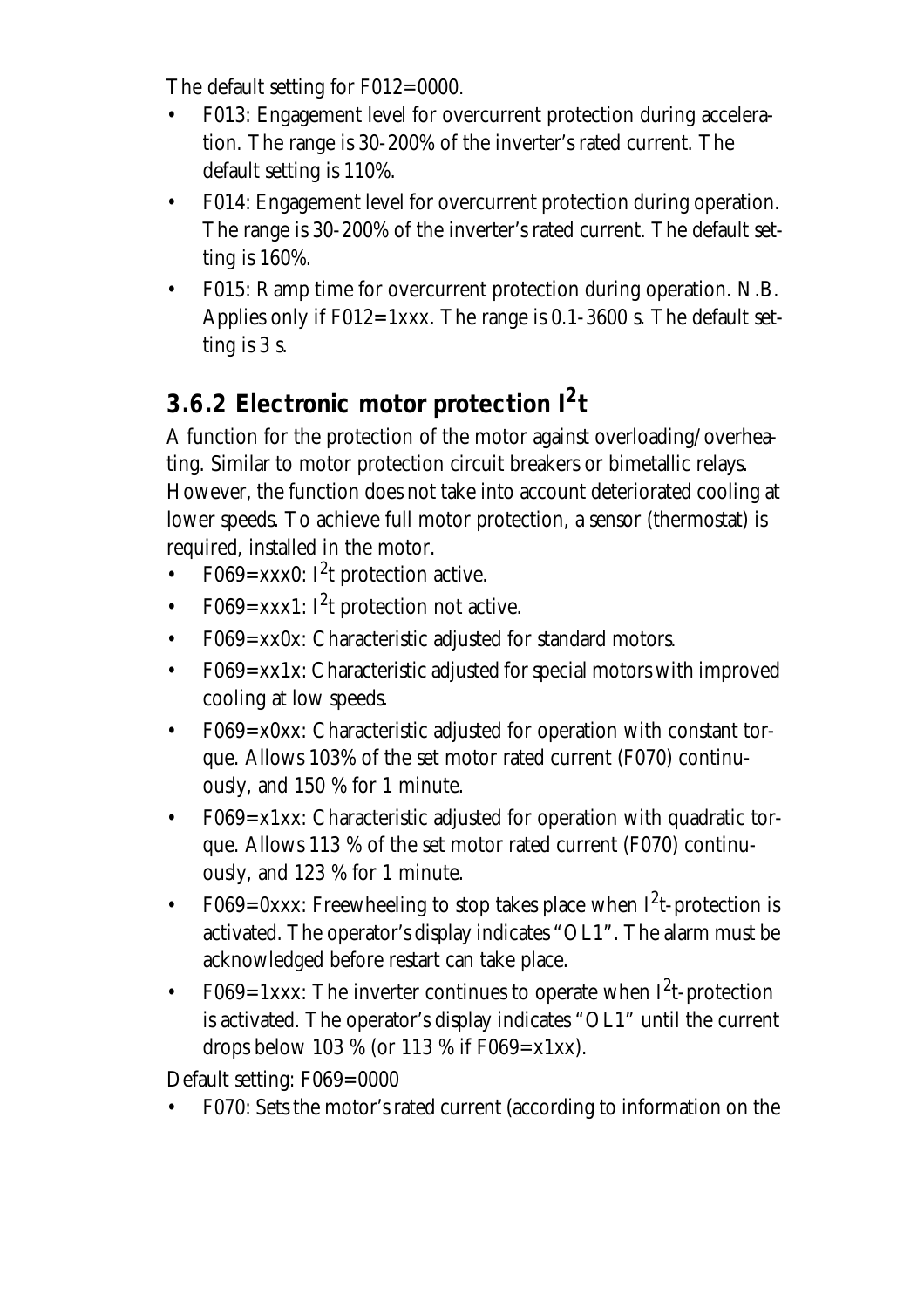motor's marking plate) to obtain the correct function in  $I^2$ t-protection.

## **3.6.3 Electronic inverter protection I<sup>2</sup> t**

A function similar to electronic motor protection, but with the task of protecting the frequency inverter. The protection allows 110 % of the inverter's rated current in continuous operation and 150 % for 1 minute.

- F071=xxx0: Freewheeling to stop takes place when  $I^2$ t-protection is activated. The operator's display indicates "OL2". Alarm acknowledgement must take place before a restart is possible.
- F071=xxx1: The inverter continues to operate when  $I^2$ t-protection is activated. The operator's display indicates "OL2" until the current drops below 110 %.

Default setting: F071=0000

## **3.6.4 Torque limit**

The inverter can be set for alternative behaviour when it reaches its torque limit, which is itself adjustable. An external indication of the torque limit being reached can be obtained via the programmable digital output – see "3.8.3 Transistor output".

- F077=xxx0: Torque limit function switched off.
- F077=xxx1: Torque limit function switched on.
- F077=xx0x: Torque limit connected only when reference value reached.
- F077=xx1x: Torque limit connected only during operation.
- $F077 = x0xx$ : Operation is not interrupted when the torque limit is reached. The display indicates "OL3" until loading has dropped below the set level.
- F077=x1xx: Operation is interrupted immediately when the torque limit is reached. The display indicates "OL3". Alarm acknowledgement is required for a restart to be possible.

Default setting: F077=0000.

• F078: Setting of torque limit level. The torque limit is related to the inverter's nominal current. Range: 30-200 %. Default setting: 160 % F079: Setting of time delay. Specifies how long the set torque limit may be exceeded. Range: 0-25 s. Default setting: 0.1 s.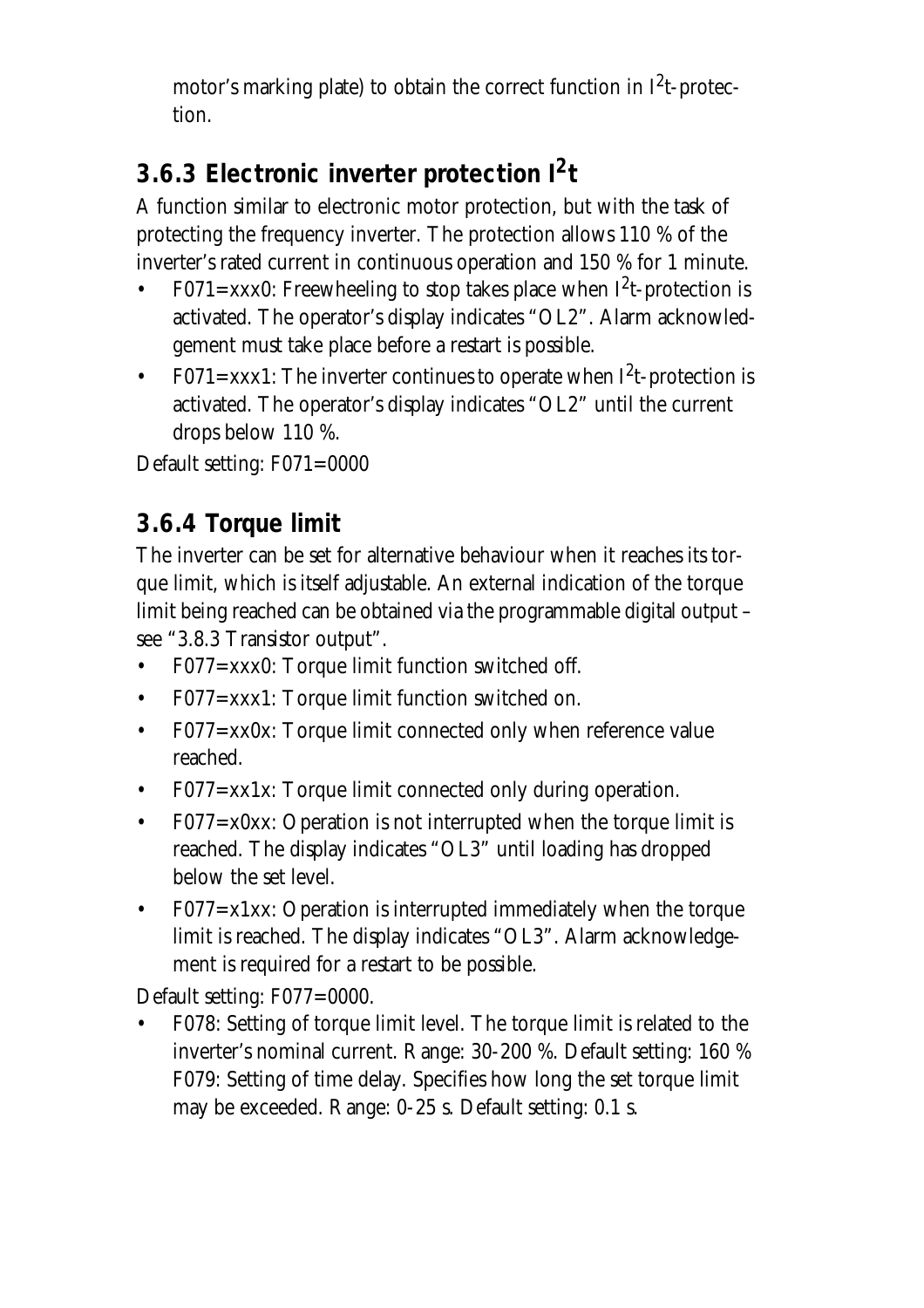## **3.7 Voltage/frequency functions**

Under this heading, we discuss not only settings that affect the voltage/ frequency ratio, but also slip compensation and the energy-saving function. All of these functions affect the performance of the system, the noise level of the motor, motor heating, and power consumption. In general, the motor should have a constant V/Hz ratio based on the motor's rated data (e.g. 230 V / 50 Hz = 4.6 V/Hz) throughout the speed range. To compensate for the drop in voltage at low frequencies, it is possible to raise the V/Hz ratio (IxR-compensation/"Boost"). This gives increased torque, but also higher current and increased motor heating. Similarly, it is possible to reduce the V/Hz ratio to save energy during the operation of pumps and fans.

#### **3.7.1 Preset V/Hz curves**

F005: To simplify the setting and adjustment of the V/Hz ratio, there are a number of preset curves for motors with 50 or 60 Hz as the basic frequency.



*Fig. 11 V/Hz curve*

The table below shows the three reference points that apply for each setting of F005. The voltage is shown in per cent of the relevant mains voltage. The factory default settings of "D" and "E" depend on the setting of F123 (Factory defaults for 50 or 60 Hz), see "3.10.6 Factory settings".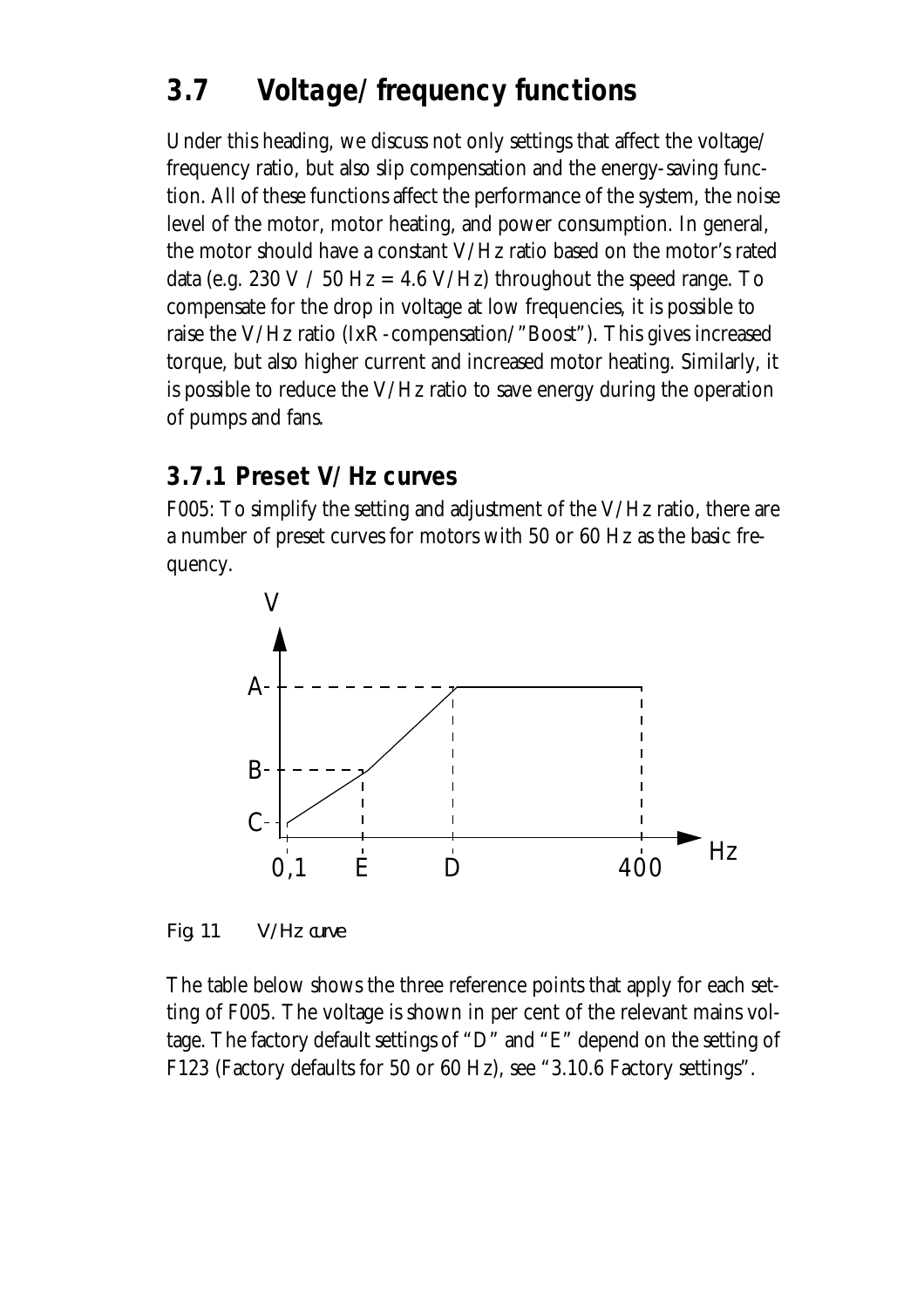*Table 6: Voltage/frequency settings*

| <b>Application</b>                     | <b>F005</b><br>for<br>50Hz/<br>60Hz<br>motors | A<br>$(\%)$ | B<br>$(\%)$ | $\mathbf C$<br>$(\%)$ | D<br>(Hz) | E<br>(Hz) |
|----------------------------------------|-----------------------------------------------|-------------|-------------|-----------------------|-----------|-----------|
| General                                | 0/9                                           | 100         | 7.5         | 7.5                   | 50/60     | 2.5/3     |
| <b>High starting</b><br>torque level 1 | 1/10                                          | 100         | 10          | 7.5                   | 50/60     | 2.5/3     |
| <b>High starting</b><br>torque level 2 | 2/11                                          | 100         | 15          | 7.5                   | 50/60     | 2.5/3     |
| <b>High starting</b><br>torque level 3 | 3/12                                          | 100         | 20          | 7.5                   | 50/60     | 2.5/3     |
| Pump/fan<br>curve level 1              | 4/13                                          | 100         | 17.5        | 7.5                   | 50/60     | 25/30     |
| Pump/fan<br>curve level 2              | 5/14                                          | 100         | 25          | 7.5                   | 50/60     | 25/30     |
| Constant out-<br>put level 1           | 6/15                                          | 100         | 15          | 7.5                   | 50/60     | 5/6       |
| Constant out-<br>put level 2           | 7/16                                          | 100         | 20          | 7.5                   | 50/60     | 5/6       |
| Constant out-<br>put level 3           | 8/17                                          | 100         | 25          | 7.5                   | 50/60     | 5/6       |
| Custom defini-<br>tion                 | 18                                            | F038        | F040        | F041                  | F037      | F039      |

#### **3.7.2 Custom definition of V/Hz curves**

If none of the preset curves are suitable, you can define your own by setting F005=18. The curve can then be set by specifying the appropriate value in F037-F041. Compare with the table and curve above.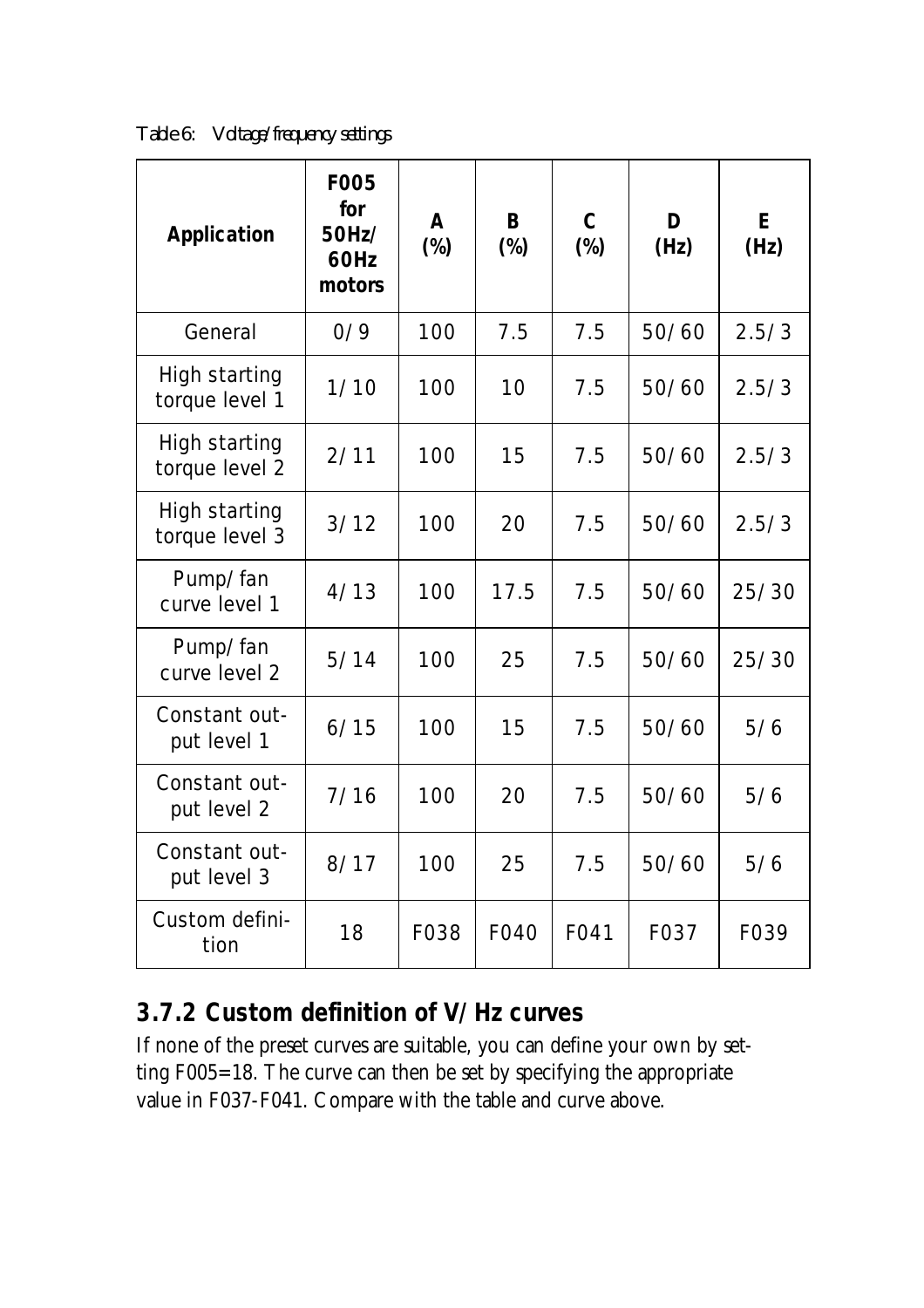N.B. An excessively high V/Hz ratio can cause the inverter to issue an alarm for overcurrent, or the motor can overheat.

#### **3.7.3 Automatic IxR compensation**

To obtain better torque at lower speeds, the voltage must be increased. This can be done automatically by the inverter itself increasing the voltage when the load increases. This reduces the risk of the motor overheating.

- $F071 = x0xx$ : Automatic IxR compensation is connected.
- $F071 = x1xx$ : Automatic IxR compensation is disconnected.

Default setting: F071=0000

• F072: Setting of manual IxR compensation. Increases voltage in the lower frequency range in per cent of the set V/Hz ratio in accordance with F005. Range: 0-10 % Default setting: 0 %.

### **3.7.4 Compensation for variations in mains voltage**

F048=0xxx: Prevents variation in the voltage supply to the motor due to variations in mains voltage. When this function is used, the V/Hz curve will be related to the setting of F030. If this function is switched off  $(F048=1xxx)$ , the V/Hz curve will be related to mains voltage. F030: Specifies nominal supply voltage.

#### **3.7.5 Slip compensation**

Better speed stability under varying loads can be obtained by slip compensation, which automatically increases output frequency during increased loads.

- F075: Sets the motor's no-load current. Can be calculated using the formula: I<sub>rated</sub> x  $\sqrt{(1-(\text{cos}\phi)^2)}$ , in which I<sub>rated</sub>=the motor's rated current.
- F076: Sets the motor's slip frequency. Can be calculated using the formula:  $f_{rating}$  x ( $n_{synchronous} - n_{asynchronous}$ )/ $n_{synchronous}$ , in which  $f_{\text{rated}} =$  the motor's rated frequency, normally 50Hz.

 $n<sub>synchronous</sub>$  = the motor's synchronous speed, e.g.1500 rpm for a 4pole motor.

 $n<sub>asynchronous</sub> =$  the motor's asynchronous speed, e.g. 1420 rpm for a 4-pole motor.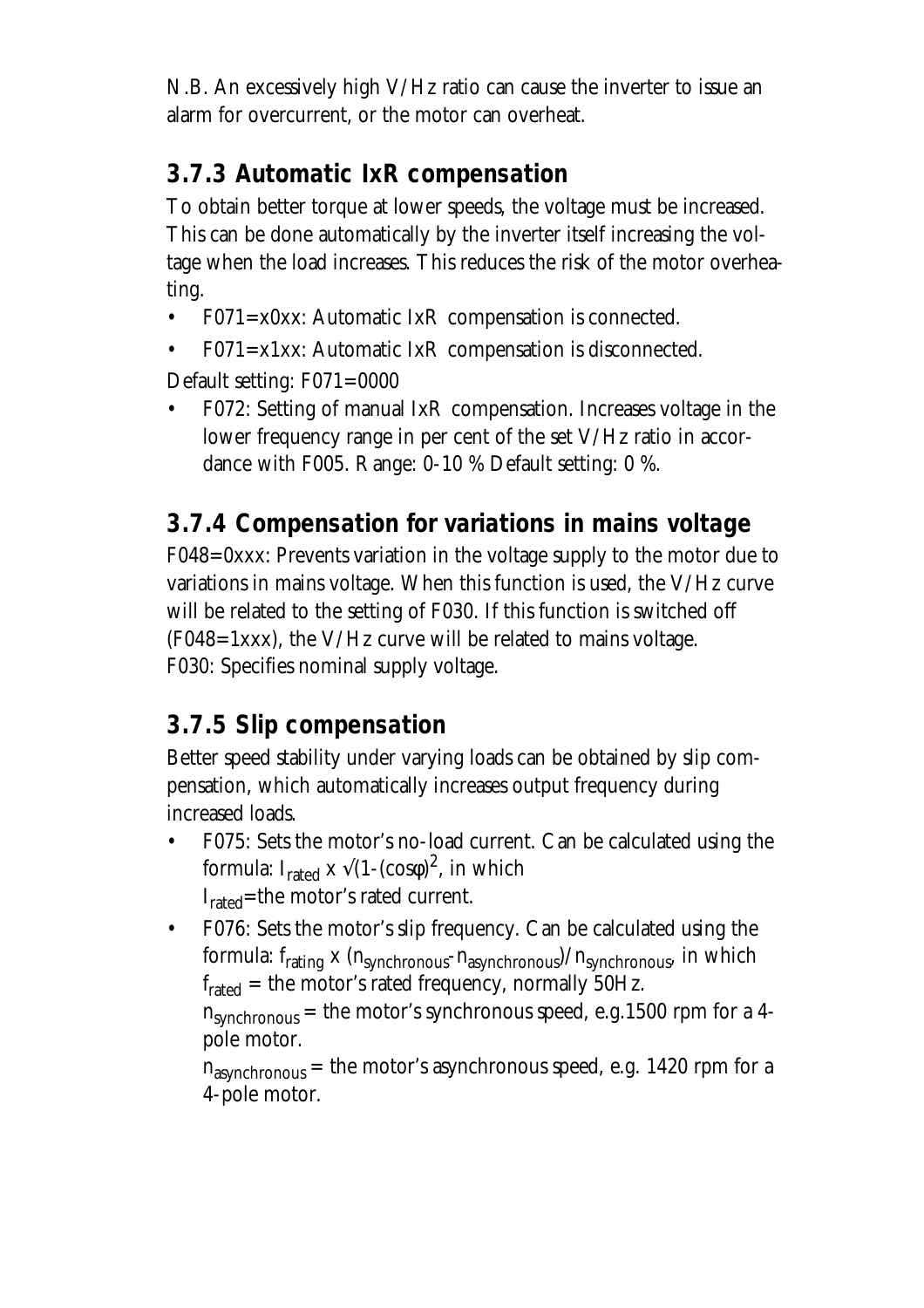## **3.7.6 Energy-saving function**

This function can be used to reduce the consumption of current in pump and fan applications. By activating one of the digital programmable inputs (see the section "3.8.1 Programmable digital inputs"), voltage is reduced and current drops. This assumes that the motor is not fully loaded.

- F082=xx00: The energy-saving function is switched off.
- F082=xx01: The energy-saving function is switched on when the input is active.
- F083: Setting of level. Specifies to what level the voltage is reduced when the energy-saving function is active. Range: 0-100% of the original voltage. Default setting: 80%.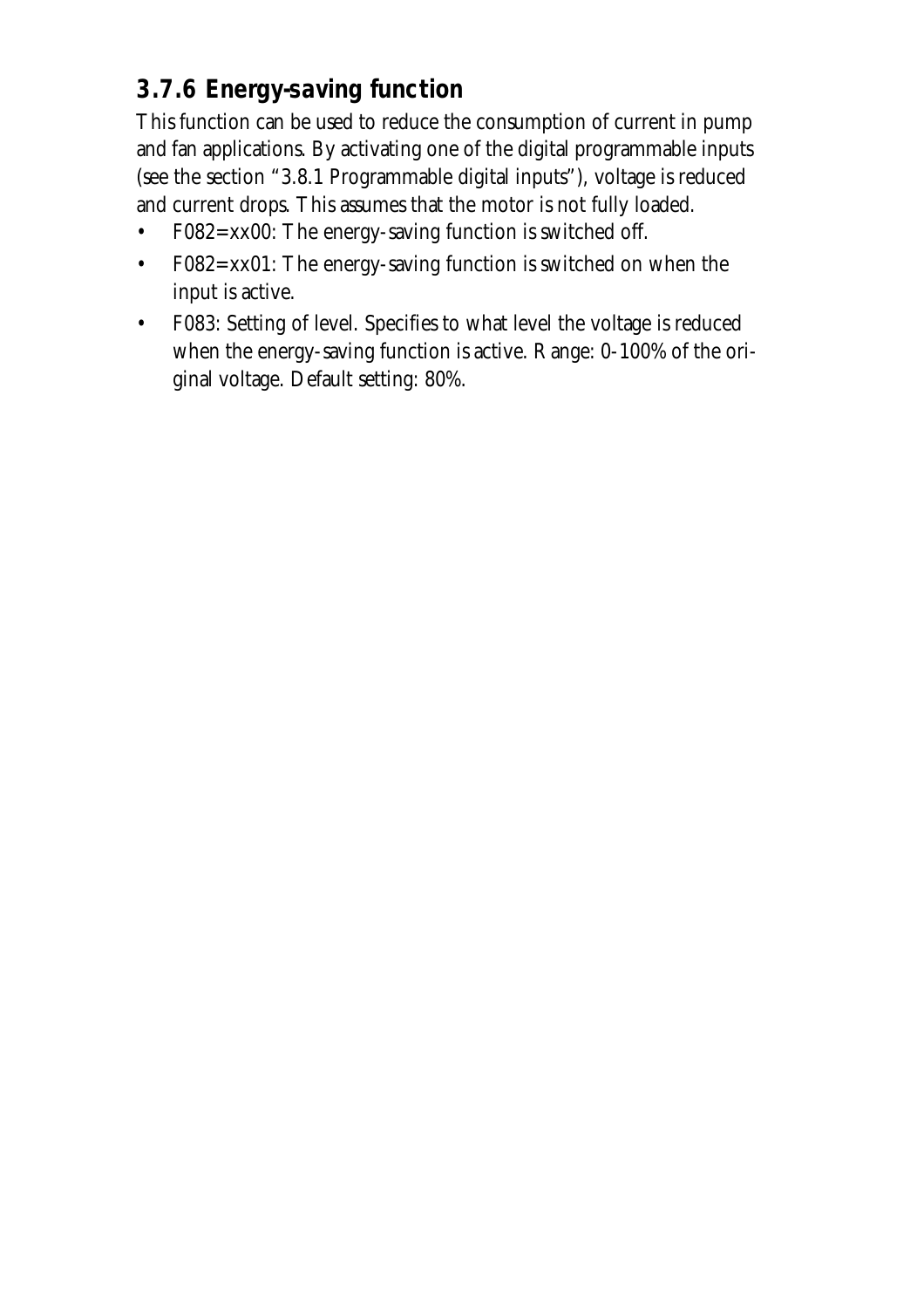## **3.8 Programmable inputs and outputs**

#### **3.8.1 Programmable digital inputs**

Inputs 6, 7, and 8 can be programmed for various functions. The setting F056 determines the function for input 6, F057 for input 7, and F058 for input 8. The setting options are the same for all inputs, as shown in the description below. The settings in brackets provide the same function, but the logic is reversed, that is, the input is considered active when the input is open.

Note: F056 will have no function if the three-wire control of start/stop/ forward/reverse is selected  $(F003=xx10)$ .

Default settings:

F056=00  $F057=01$ F058=02

Setting of F056-F058:

- 00 (16): Input "SP1" for the activation of pre-programmable speed. See "3.3.1 Source of the reference value" and "3.3.5 Pre-programmable reference values".
- 01 (17): Input "SP2" for the activation of pre-programmable speed. See "3.3.1 Source of the reference value" and "3.3.5 Pre-programmable reference values".
- 02 (18): Input "SP3" for the activation of pre-programmable speed. See "3.3.1 Source of the reference value" and "3.3.5 Pre-programmable reference values".
- 03 (19): Input for the activation of Jog frequency. See "3.3.1 Source of the reference value" and "3.3.7 Jog frequency"
- 04 (20): Input for the selection of ramp time. When the input is active, acceleration time 2 will be used.
- 05 (21): Input for external (emergency) stop. When the input is activated, the inverter will ramp to stop, and the display will indicate "E.S.". The input has a holding function, that is, the stop will be completed even if the input is opened before completion. A restart can only take place if a new start signal is received.
- 06 (22): Input for freewheel stop. When the input is activated, the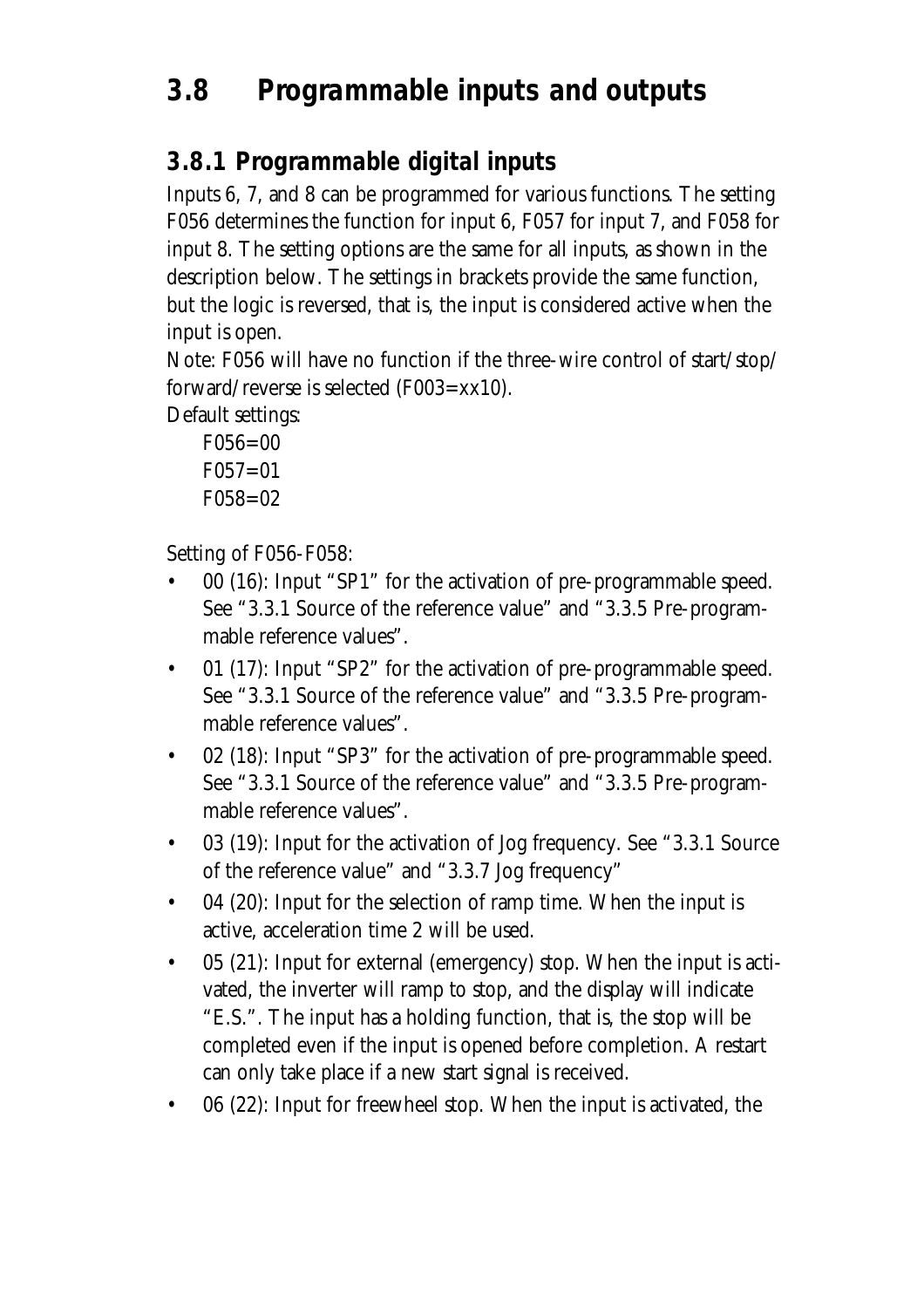inverter will shut off the power stage, the display will indicate "b.b.", and the motor will freewheel to a stop. A restart can only take place if a new start signal is received.

- 07 (23): Input for external activation of the function "Speed search". N.B. F048 must be set to x0xx, see the "3.4.5 Speed search".
- 08 (24): Input for external activation of the energy-saving function. N.B. F082 must be set to x0xx, see "3.7.6 Energy saving function".
- 09 (25): Input for control via the operator's display (Local/Remote switching). When the input is activated, control of start/stop, forward/reverse and reference value changes to the built-in operator's display.
- 10 (26): Input for the blocking of control signals via serial communication. When the input is active, serial communication can only be used to read the value from the inverter.
- 11 (27): Input for blocking of ramps. When the input is active, ramping is interrupted. The function is only active when the RUN command is active.
- 12 (28): Input for the increasing of the reference value (motor potentiometer). Applies only if F011=3, see "3.3.1 Source of the reference value" and "3.3.6 Motor potentiometer".
- 13 (29): Input for reduction of the reference value (motor potentiometer). Applies only if F011=3, see "3.3.1 Source of the reference value" and "3.3.6 Motor potentiometer".
- 14 (30): Input for sequence control, see "3.10.7 Sequence control".
- 15 (31): Input for selection of reference value source. With this input, switching can take place between the potentiometer on the operator's display and the analogue input on terminal 13. Applies if  $F011=1$  or 2, see "3.3.1 Source of the reference value".

### **3.8.2 Adjustment of the inputs' sensitivity.**

By using F016, the sensitivity of the digital inputs (3, 4, 6, 7, 8, 9) can be set. This is done by specifying how many times the inverter must read the same status at the input before the value is accepted. Several readings give better protection against disturbances such as contact bounces, etc., but also contribute to a greater reading delay. One reading cycle takes 2ms. Default setting: F016=0000.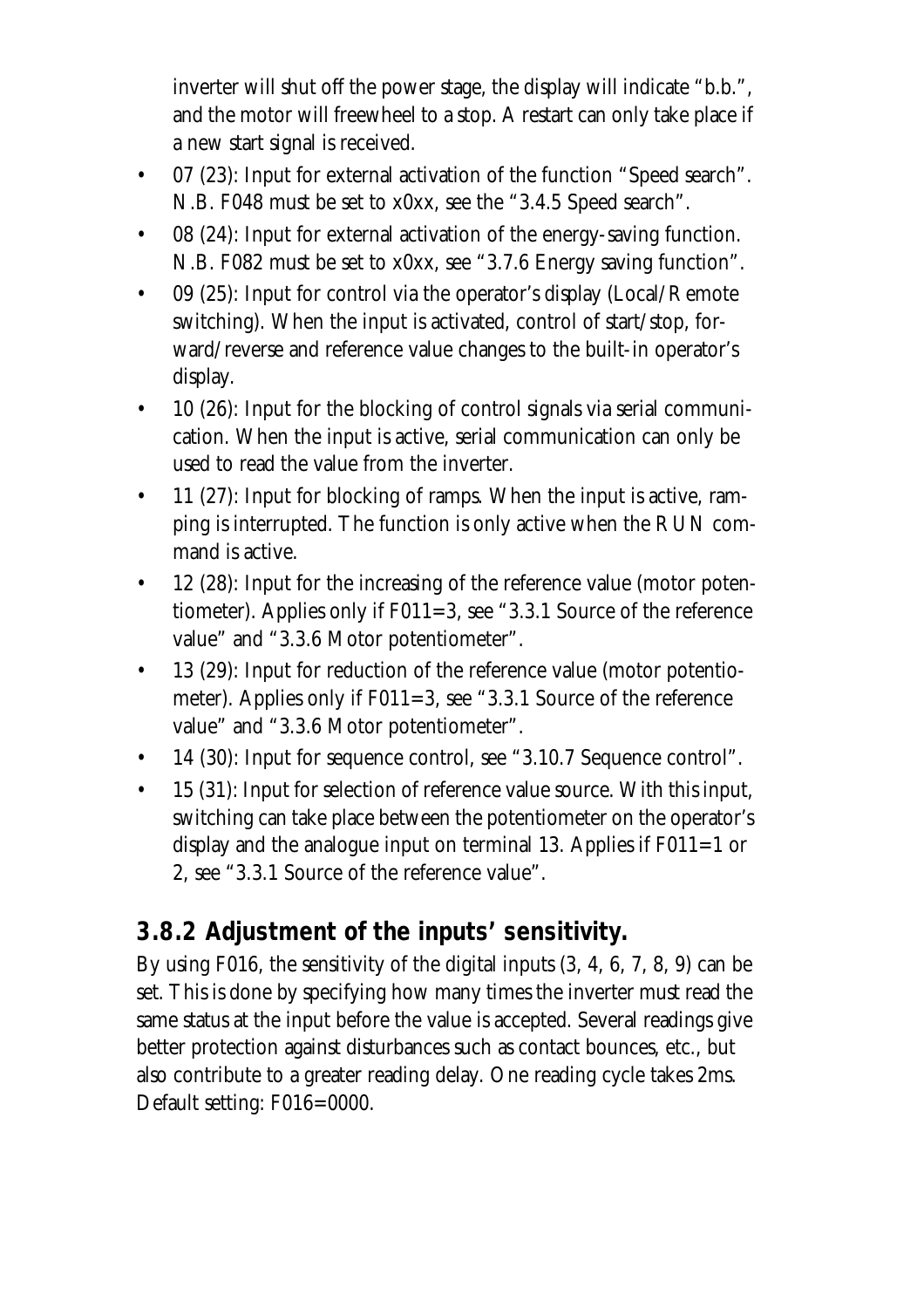- F016=00xx: 10 readings.
- F016=01xx: 5 readings.
- F016=10xx: 3 readings.
- F016=11xx: 1 reading.

The sensitivity of the analogue input can be adjusted in a similar way by setting the number of readings in F033. Range: 1-100. Default setting: F033=100.

#### **3.8.3 Transistor output**

F061 determines the function for the digital transistor output, terminal 10-11. The output is activated when the condition shown below is fulfilled. The setting options in brackets provide the same function, although the output will go from active to inactive mode when the condition is fulfilled.

- 00 (06): Operating indication.
- 01 (07): Reference value reached.
- 02 (08): Output frequency =  $F008 \pm F009$  (see below)
- 03 (09): Output frequency > F008 (see below)
- 04 (10): Output frequency < F008 (see below)
- 05 (11): Indication of excessive torque.

F008 = User-defined adjustable threshold frequency for indication as above. Setting range: 0-400 Hz, default value: 0 Hz.

F009 = Margin for F008. Setting range: 0-30 Hz, default value: 0 Hz.

### **3.8.4 Analogue output**

The analogue output (terminals 14-15) issues a 0-10 VDC signal according to the following conditions:

- F045: Scale factor for the analogue output. Used to adjust the size of the output signal. Range: 1-200 %. The default setting gives 100% as shown below.
- F046: Setting of the value to be indicated by the analogue output: F046=0: Output frequency. 10 VDC = Max. frequency (F006) F046=1: Reference value. 10 VDC = Max. frequency (F006) F046=2: Output voltage. 10 VDC = Mains voltage (F030) F046=3: DC link voltage.  $10 \text{ VDC} = 450 \text{ VDC}$  for CF23 and 900 VDC for CF40.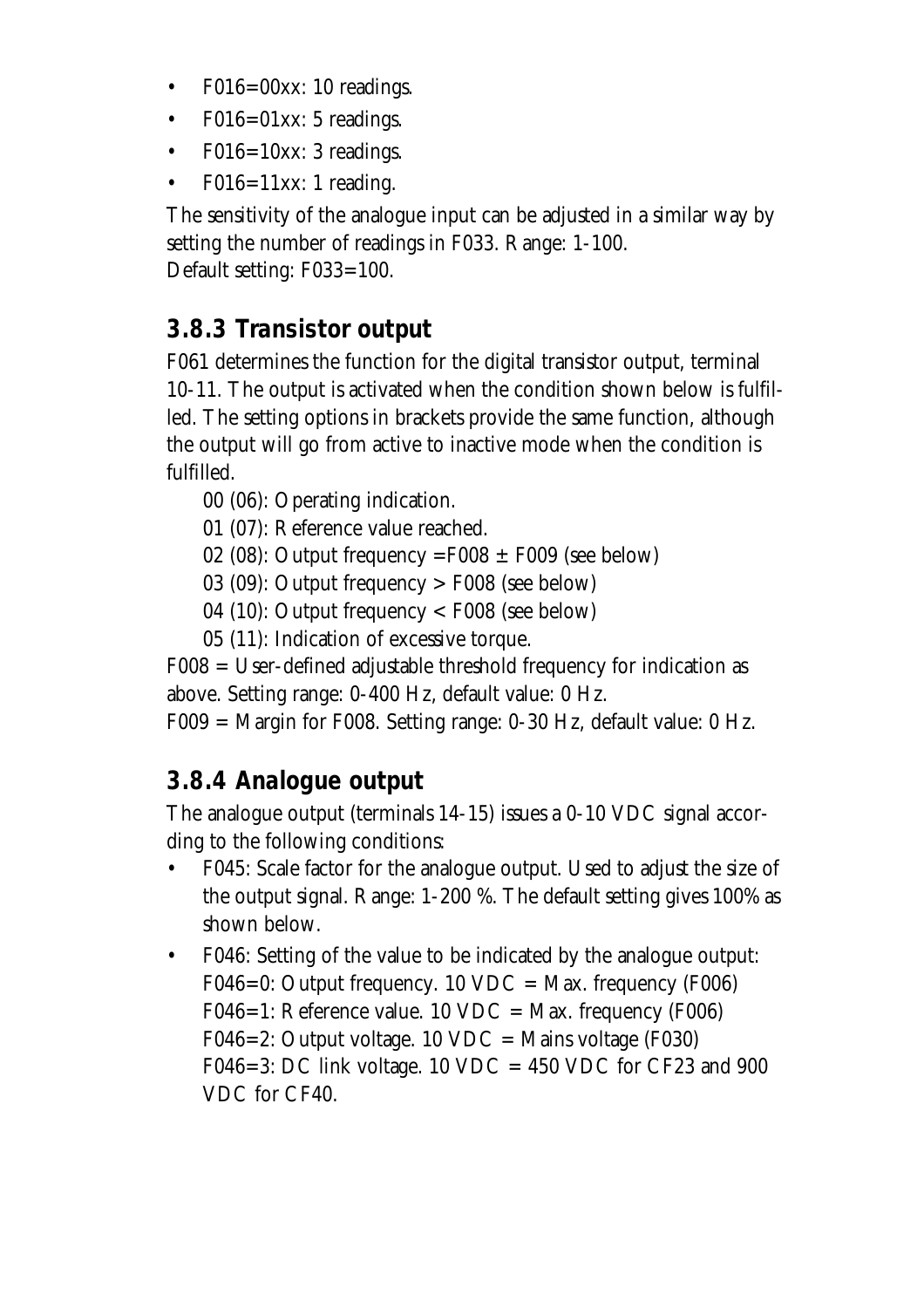### **3.8.5 Alarm relay**

The alarm relay's function can be set as shown below:

- F097=xxx0: Not normally activated at an "Automatic restart". When the number of restart attempts reaches the set value, the relay will be activated.
- F097=xxx1: Activated at an "Automatic restart"
- F097=xx0x: Not activated during temporary power failures.
- F097=xx1x: Activated during temporary power failures.
- F097=x0xx: Not activated when the input for "External (emergency) stop" is used.
- F097=x1xx:Activated when the input for "External (emergency) stop" is used.
- F097=0xxx: Not activated when the input for "freewheel stop" is used.
- F097=1xxx: Activated when the input for "freewheel stop" is used. Default setting: F097=0000.
- F098=xxx0: Not activated when the set torque limit is exceeded.
- F098=xxx1: Activated when the set torque limit is exceeded.
- F098=xx0x: Not activated when "Electronic motor protection  $I^2t$ " has been triggered.
- F098=xx1x: Activated when "Electronic motor protection  $I^2t$ " has been triggered.
- F098=x0xx: Relay contact normally open.
- F098=x1xx: Relay contact normally closed.
- F098=0xxx: Not activated when "Electronic inverter protection  $I^2t$ " has been triggered.
- F098=1xxx: Activated when "Electronic inverter protection  $I^2t$ " has been triggered.

Default setting F098=0000.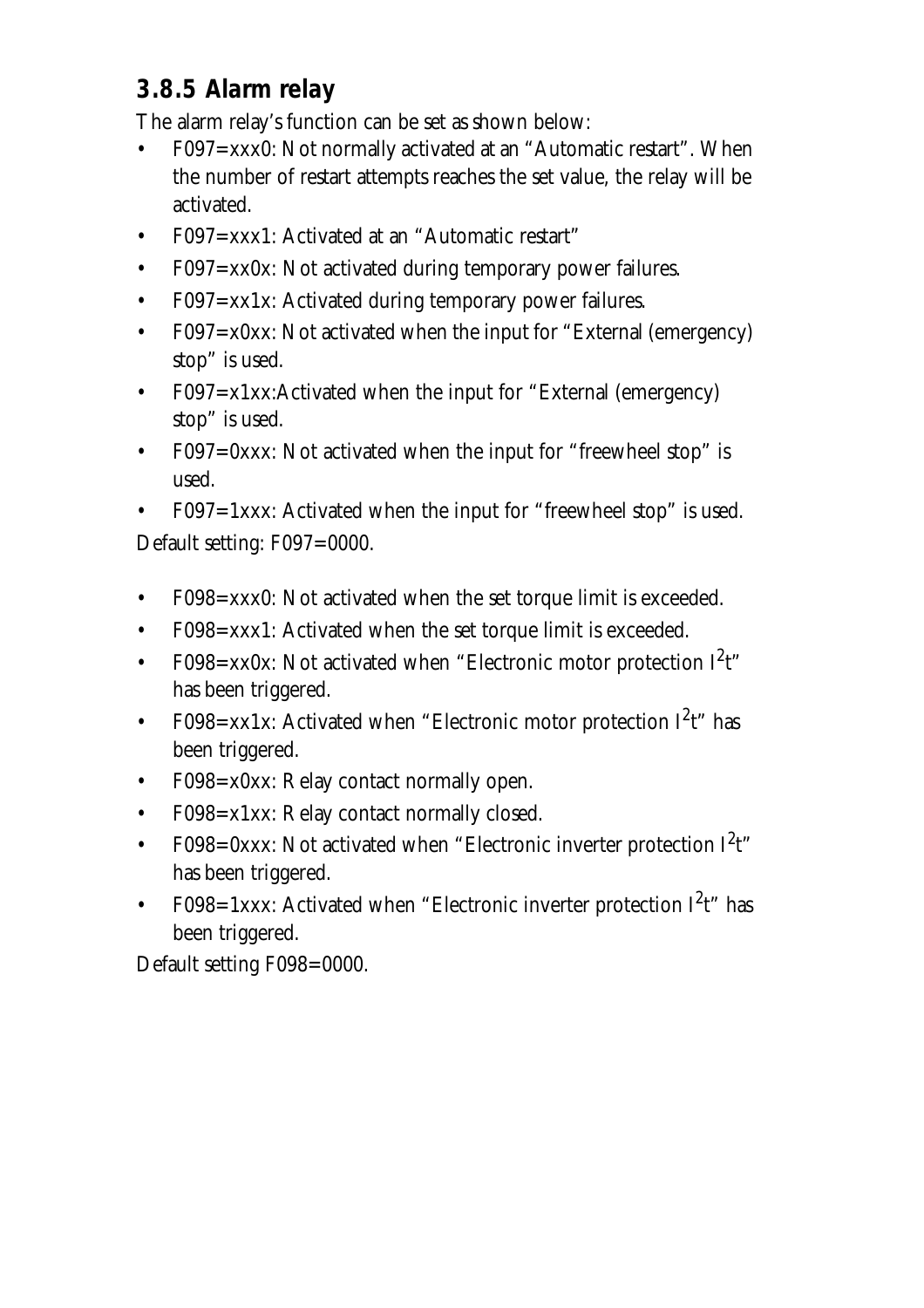# **3.9 Display functions**

#### **3.9.1 Displaying values**

The operator's panel can display a number of different values. You can switch between the different values by pressing the "DSP/FUN" key on the display. Each time you press the key, the display switches be-tween: one of the values selected in F051, display of parameter number (Fxxx), and display of the value(s) selected according to F047.

For F051, one of the following options can be selected. The default setting is 0.

- F051=0: Frequency display. The output frequency is displayed during operation; the reference value frequency is displayed in stop mode.
- F051=1: Speed display. Displays the motor's synchronous speed at the current output frequency. This assumes that the motor's number of poles has been set in F036.
- F051=2: Line speed without decimals. See also F052 below.
- F051=3: Line speed with one decimal. See also F052 below.
- F051=4: Line speed with two decimals. See also F052 below.
- F051=5: Line speed with three decimals. See also F052 below.
- F036: Specifies the motor's number of poles. (2 for a 3000rpm motor, 4 for a 1500rpm motor etc.). Range: 2-8. Default setting: 4
- F052: Specifies the scale factor for the line speed. The following formula applies: Displayed value =  $F052$  x output frequency/  $F006$  (max. frequency). N.B. The decimal place is determined by F051 as shown above. Range: 0-9999. Default setting: 1800.

For F047, 0-3 extra values can be added to the loop. The default setting is F047=0000.

- F047=xxx1: Output voltage (Vac) is displayed. F047=xxx0: Output voltage is not displayed.
- F047=xx1x: Intermediate voltage (Vdc) is displayed. F047=xx0x: Intermediate voltage is not displayed.
- F047=x1xx: Output current (Iac) is displayed. F047=x0xx: Output current is not displayed.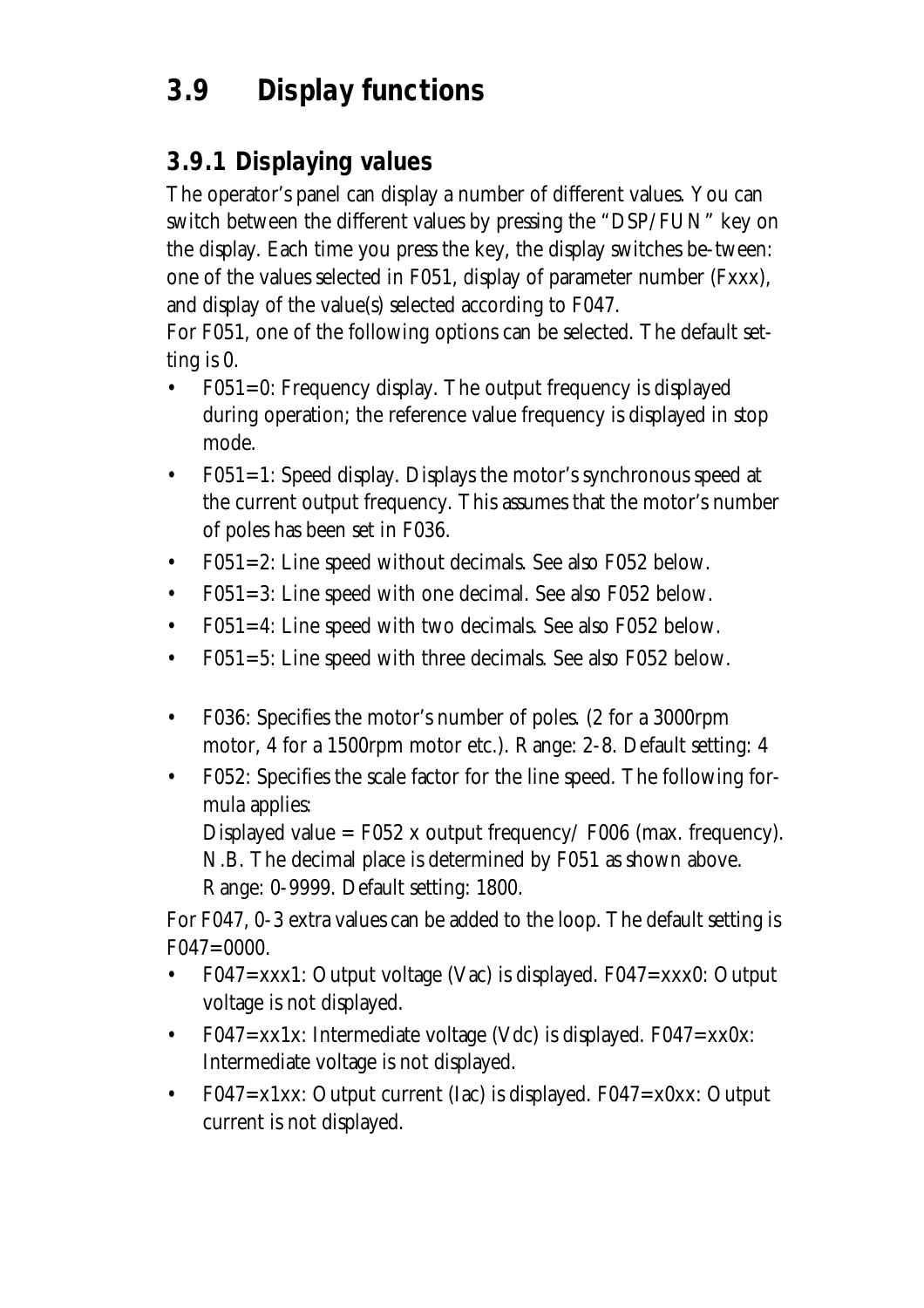## **3.9.2 Locking of the display panel**

F004: The display panel can be locked to prevent unauthorised changes to settings. The lock is divided into two groups for F017-25 (preset reference values, jog frequency, and reference value from the display panel) and F000-024/F026-125:

- F004=xxx0: No locking of F017-025.
- F004=xxx1: Locking of F017-025.
- F004=xx0x: No locking of other functions.
- F004=xx1x: Locking of other functions.

Default setting: F004=0000.

#### **3.9.3 The display panel's stop key**

F048: If the external control of start/stop is selected (F010=1), the display panel's stop key can still be used if F048=xx0x. Default setting: 0000.

### **3.9.4 Indicators**

In addition to the selected display of frequency, current, speed, etc. and error messages, messages for the indication of certain functions are also available. See the table below.

| <b>Indicators</b> |
|-------------------|
|                   |

| Code             | <b>Meaning</b><br>Cause                            |                                                                                                                                                                                         |
|------------------|----------------------------------------------------|-----------------------------------------------------------------------------------------------------------------------------------------------------------------------------------------|
| StP <sub>0</sub> | Automatic<br>stand-by at<br>low reference<br>value | When the min.-frequency<br>setting is <1% of the max.-<br>frequency and the refe-<br>rence value $is < min.$ fre-<br>quency a stand-by<br>command will be genera-<br>ted automatically. |
| StP1             | Control error                                      | Voltage switched on when<br>"Auto start" is blocked<br>$(F016=1)$ and the start<br>input is active.                                                                                     |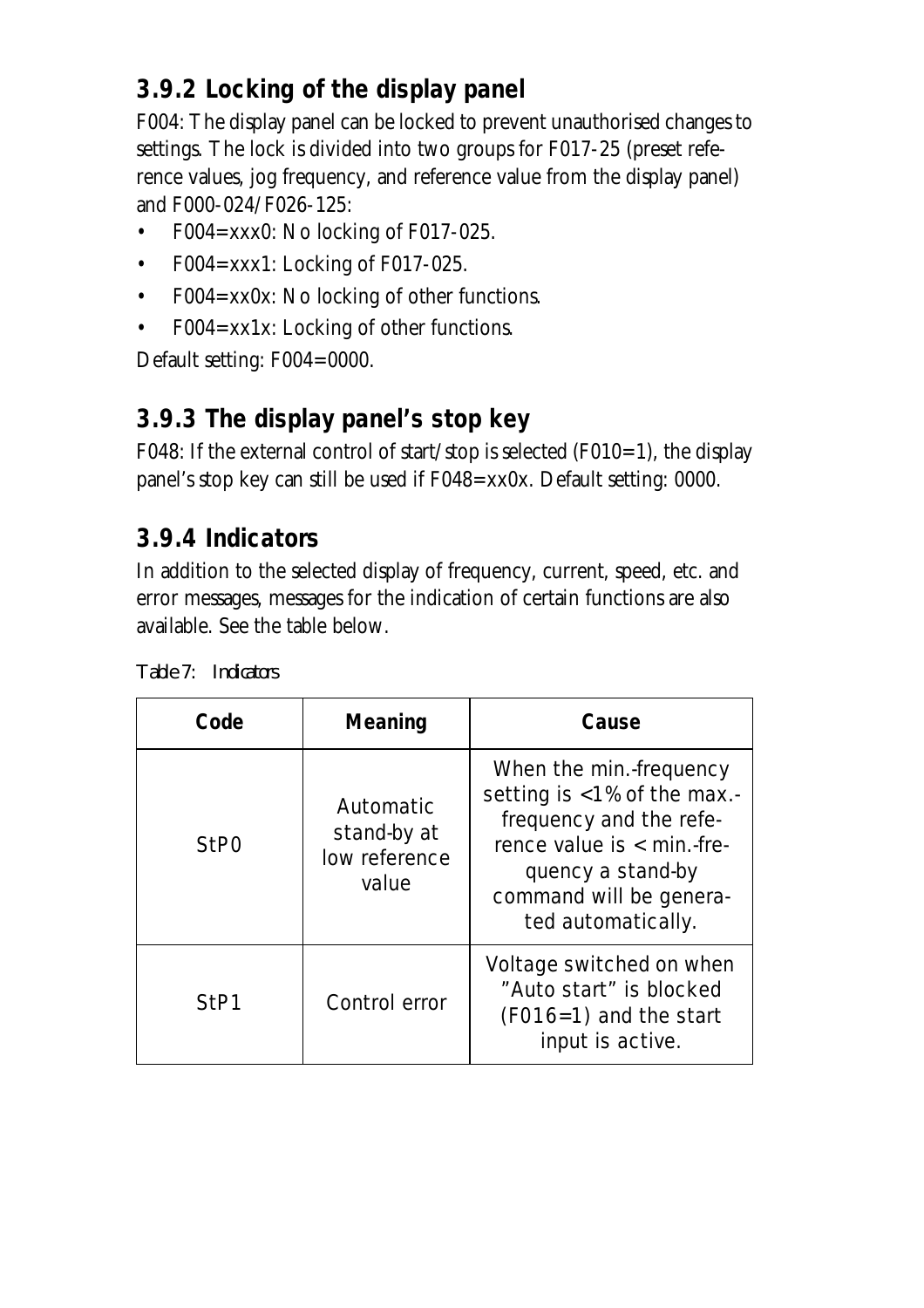*Table 7: Indicators*

| Code             | <b>Meaning</b>                                                | Cause                                                                                                                                                                       |
|------------------|---------------------------------------------------------------|-----------------------------------------------------------------------------------------------------------------------------------------------------------------------------|
| StP <sub>2</sub> | "Emergency<br>stop" from the<br>programming<br>unit.          | The stop key on the opera-<br>tors panel has been pres-<br>sed during operation via<br>terminals or via serial com-<br>munications. Valid only if<br>$F048 = x \times 0x$ . |
| E.S.             | "Ramp stop"<br>signal from<br>the control<br>terminal.        | An input programmed for<br>external (emergency) stop<br>has been activated.                                                                                                 |
| b.b.             | "Freewheel<br>stop" signal<br>from the con-<br>trol terminal. | An input programmed for<br>external freewheel stop<br>has been activated.                                                                                                   |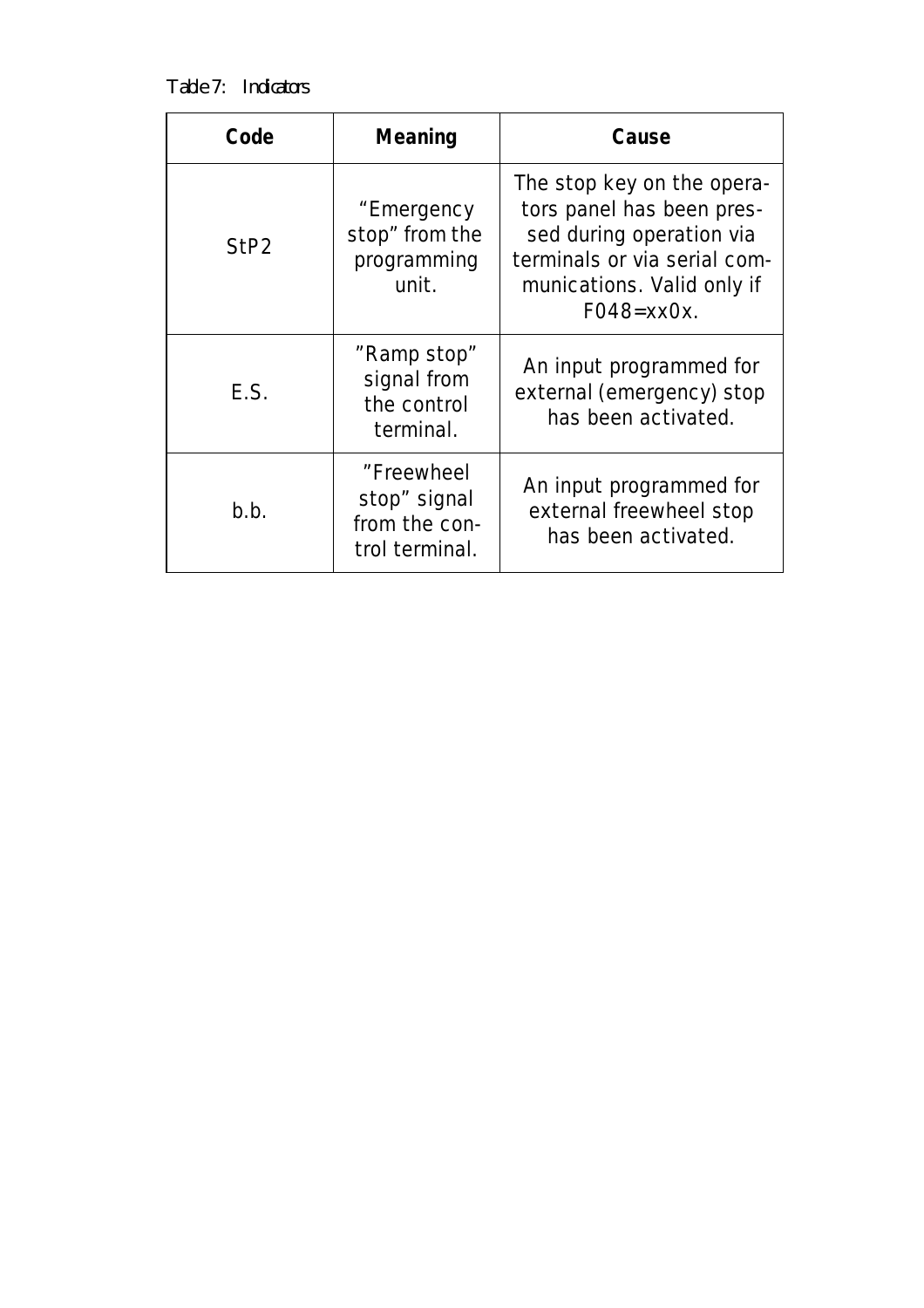## **3.10 Special functions**

#### **3.10.1 Switch frequency**

By adjusting the inverter's switch frequency, the motor's noise level can be reduced. The default setting is F043=14, i.e. 10 kHz. F043 can have the following settings:

| <b>F043</b>    | <b>Switch</b><br>frequency | <b>F043</b> | <b>Switch</b><br>frequency |
|----------------|----------------------------|-------------|----------------------------|
| ∩              | 1 kHz                      | 8           | 4.8 kHz                    |
| 1              | $1.2$ kHz                  | 9           | 5 kHz                      |
| 2              | 1.8 kHz                    | 10          | 6 kHz                      |
| 3              | 2 kHz                      | 11          | $7.2$ kHz                  |
| $\overline{4}$ | 2.4 kHz                    | 12          | 8 kHz                      |
| 5              | 3 kHz                      | 13          | 9 kHz                      |
| 6              | 3.6 kHz                    | 14          | 10 kHz                     |
| 7              | 4 kHz                      | 15          | 12 kHz                     |

*Table 8: Setting of switchfrequency.*

### **3.10.2 Inverter type**

The inverter's type designation can be read in F000, see table below:

*Table 9: Inverter types*

| <b>F000</b> | <b>Type</b> | <b>F000</b> |          |
|-------------|-------------|-------------|----------|
| 01          | CF23-05     | 11          | CF40-005 |
| 02          | CF23-07     | 12          | CF40-008 |
| 03          | CF23-11     | 13          | CF40-013 |
| 04          | CF23-16     | 14          | CF40-020 |
| 10          | CF40-03     | 15          | CF40-026 |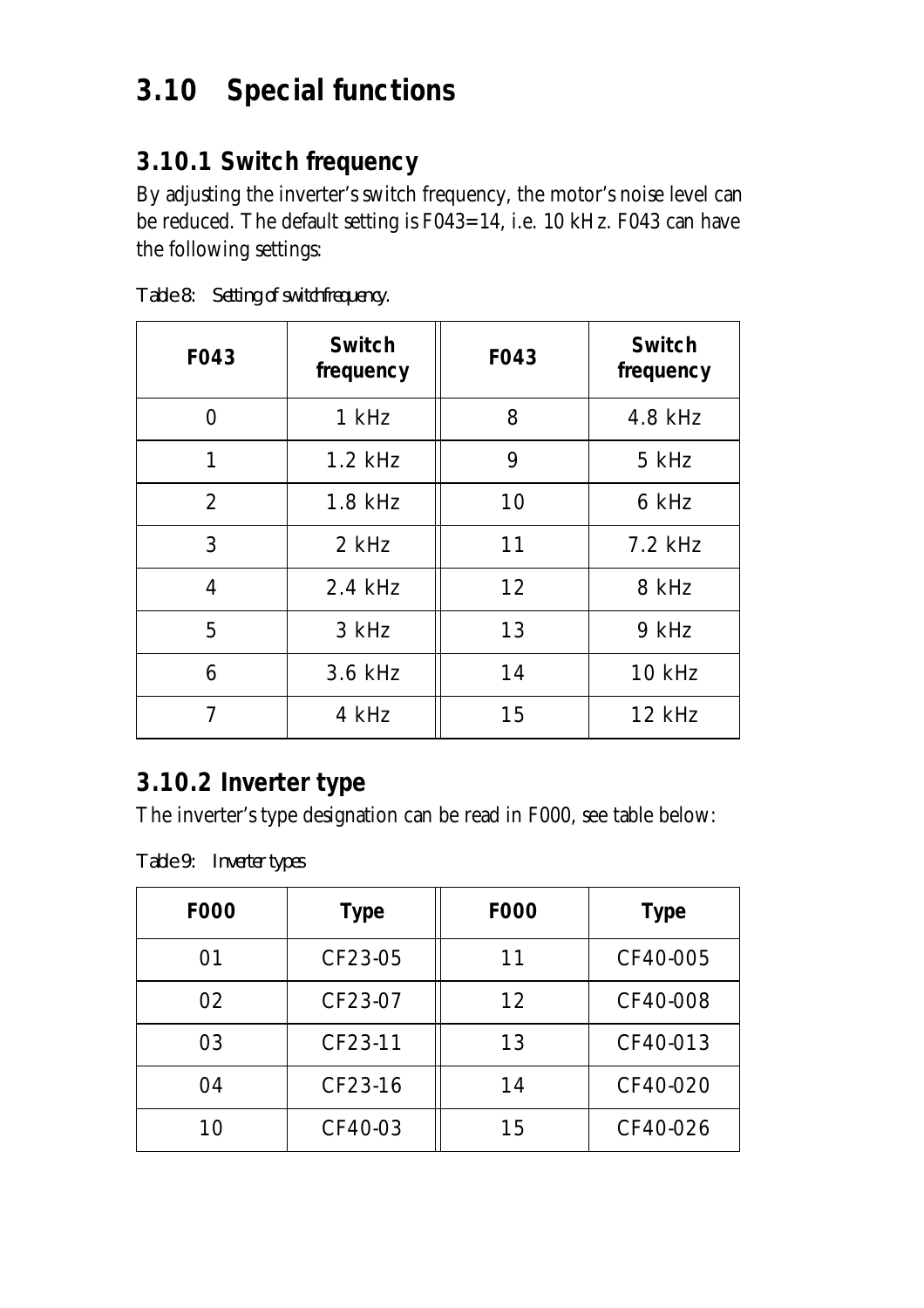#### **3.10.3 Processor version**

F124: Reading of the processor's version.

### **3.10.4 Stability adjustment**

Under certain circumstances, vibrations can occur in the motor. With this function, the vibrations can be trimmed. Procedure:

If the motor doesn't vibrate when F093=0 but vibrates when F093>0, adjust F094 from 0 up till vibration stops.

If the motor vibrates when F093=0, adjust F093 from 0 up till vibration is reduced to a minimum. If vibration cannot be reduced, set F093=10%.

Adjust F092 (higher or lower) to reduce vibration to a minimum.

Adjust F093 again (higher or lower) to reduce vibration to a minimum or stop vibratiions completely.

- F092: Sets the vibrations' cycle time divided by four (4). Range: 1- 100 (ms x 2). Default setting: 5 (10 ms).
- F093: Amplification factor. Adjusted to suit the vibrations' amplitude. Range: 0-100 %. Default setting: 0 %.
- F094: Bias factor. Range: 0-30 %, default setting: 0 %.

## **3.10.5 Serial communication**

Setting of serial communication parameters. To use serial communication, certain accessories are required. The following parameters must be adjusted to suit the PLC or PC connected. Additional information is provided with the accessories.

- F100: The inverter's address. Range: 1-32. Default setting: 1 N.B. If the address 33 is called, all inverters connected will react.
- Transfer rate.
	- F101=0 gives 4800 baud  $F101=1$  gives 9600 baud F101=2 gives 19200 baud F101=3 gives 38400 baud
- Transfer format.

 $F102=xxx0:1$  stop bit  $F102=xxx1: 2 stop bits$ F102=xx0x: Even parity F102=xx1x: Odd parity F102=x0xx: No parity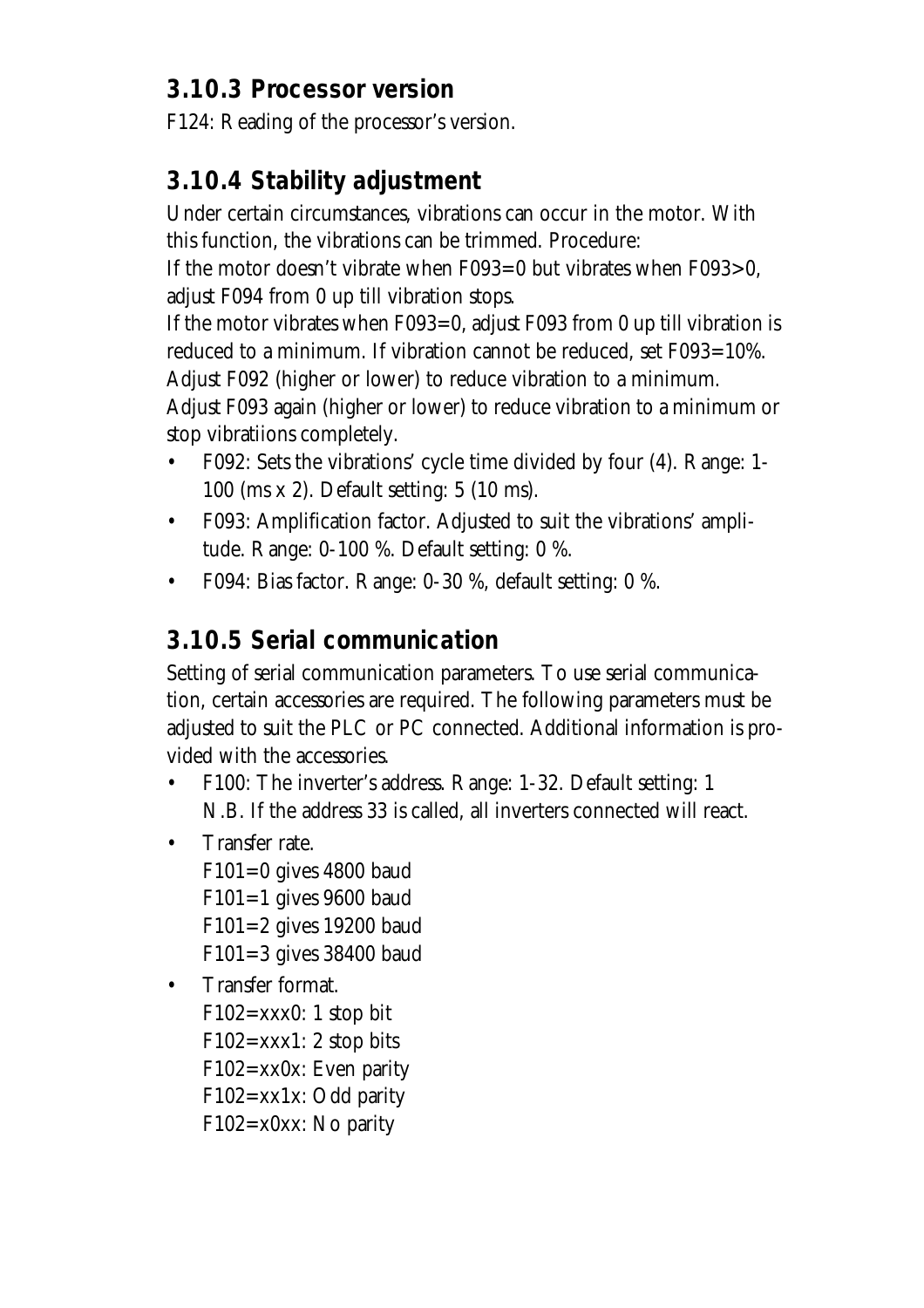F102=x1xx: Parity  $F102=0$ xxx: 8 data bits  $F102=1$ xxx: 7 data bits

### **3.10.6 Factory settings**

The restoration of factory-set values for all parameters can be obtained with F123:

F123=1111: Resetting to factory values intended for 60Hz motors.

F123=1110: Resetting to factory values intended for 50Hz motors. After resetting, F123 will return to the value 0000.

## **3.10.7 Sequence control**

With F84 it is possible to put the 8 pre-programmed reference values (see "3.3.5 Pre-programmable reference values") in a time controlled sequence (process timer). For each reference value a corresponding proces time can be set with F085 to F091.

When the proces timer is enabled, one of the digital inputs (F056-F058) must be set to function 14 "sequence control", see "3.8.1 Programmable digital inputs". After a normal RUN command a pulse on the digital input will trigger the sequence.

If one of the digital inputs (F056-F058) is set to function 0-2 "SP1, SP2, SP3" (see "3.8.1 Programmable digital inputs), then the set process time is valid for the reference value according to the SP1 to SP3 setting. When the sequence is ended it can be selected to continue with the normaal reference value or to jump back to zero speed.

- F084=xxx0 : proces timer disabled
- F084=xxx1 : proces timer enabled
- F084=xx0x : Normal reference value after proces timer finished counting
- F084=xx1x : Zero speed after proces timer finished counting.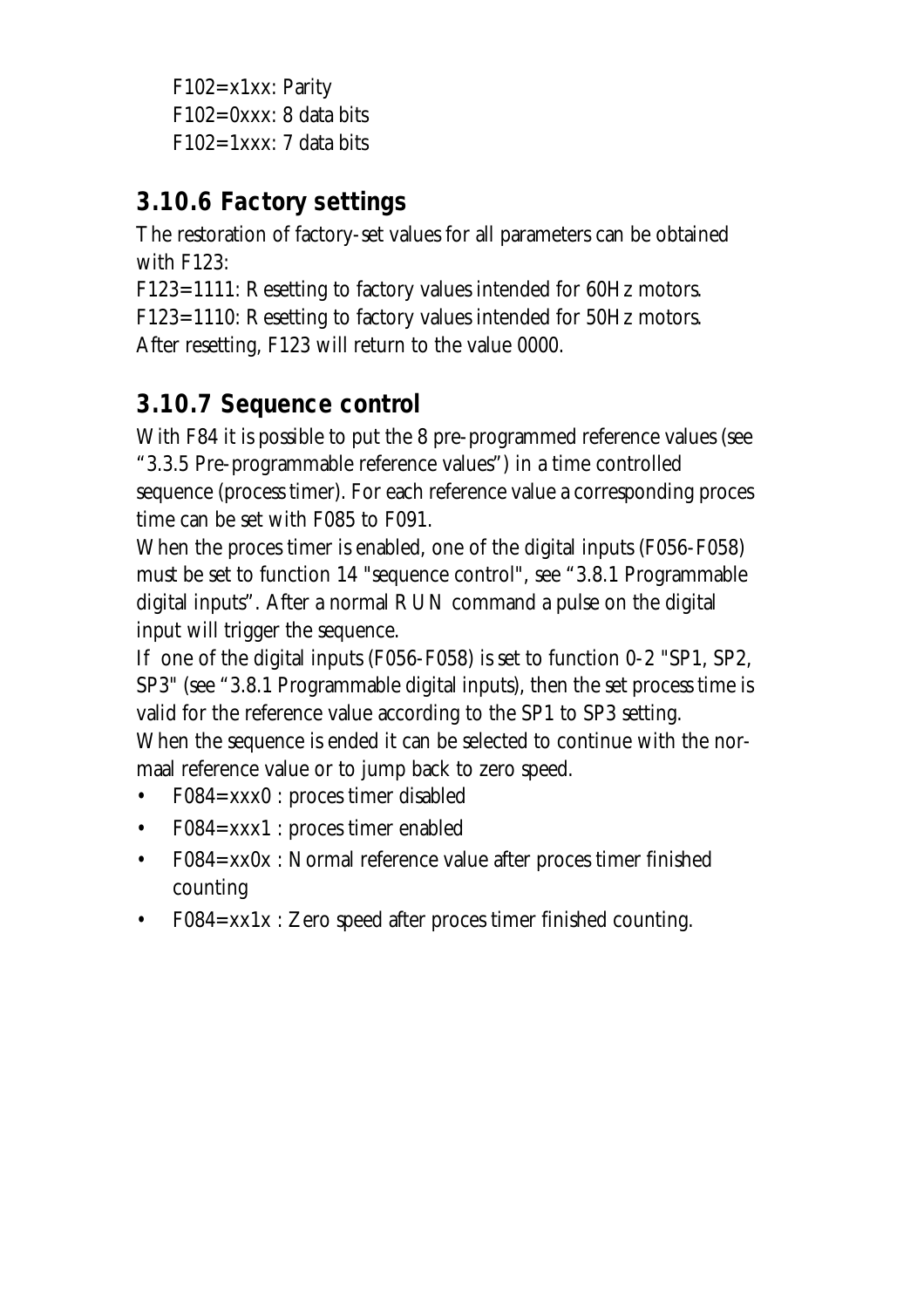

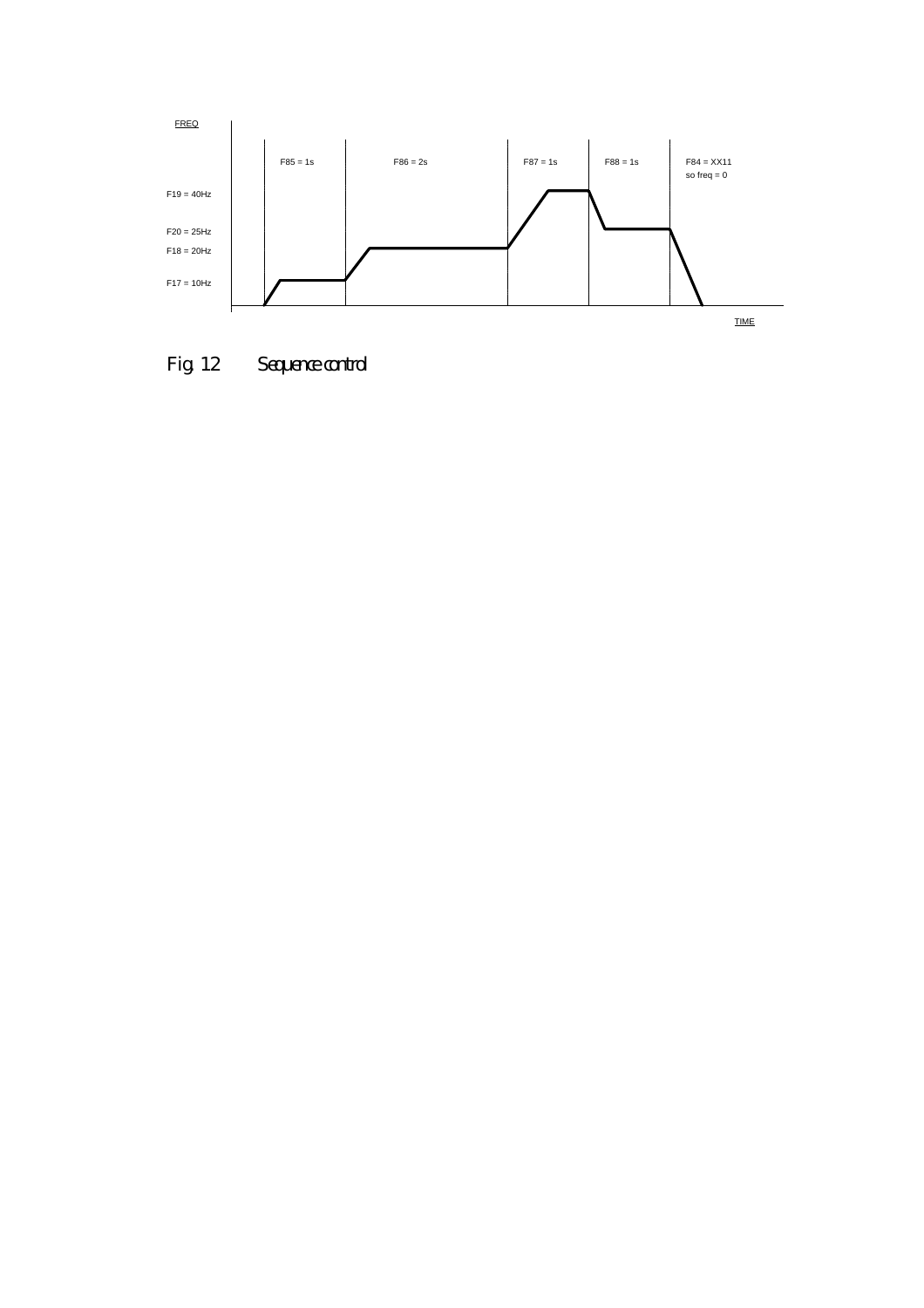## **4 . MAINTENANCE AND TROUBLESHOOTIN G**

The DIGIFLUX frequency inverter is designed to require no servicing or maintenance. There are however some things which should be checked regularly.



**Warning! Do not touch parts inside the enclosure of the frequency inverter when the power supply is switched on. Some components of the inverter remain live for a time after power has been switched off. Wait at least 5 minutes before touching anything inside the inverter.**

## **4.1 Regular maintenance**

- Check that nothing in the inverter has been damaged by vibration (loose screws or connections).
- Check external wiring, connections and control signals. Tighten terminal screws if necessary.
- Check that circuit boards and components are free from dust. Clean with compressed air if necessary. Make sure that circuit boards and components are undamaged.
- Check for signs of overheating (changes in colour on circuit boards, oxidation of solder points etc.). Check that the temperature is within permissible limits.

# **4.2 Troubleshooting**

In the event of a fault, you should first find out whether the fault occurred as a result of incorrect use, or whether it is a system fault. It is also important to find out whether the fault is of a temporary or permanent nature. The DIGIFLUX frequency inverter is equipped with functions designed to protect the inverter, motor and load. The protective functions indicate the occurrence of a fault situation. Problems and faults can be divided into two types:

• Faults indicated by the frequency inverter via the fault relay and programming unit. Most of them are registered in the alarm list.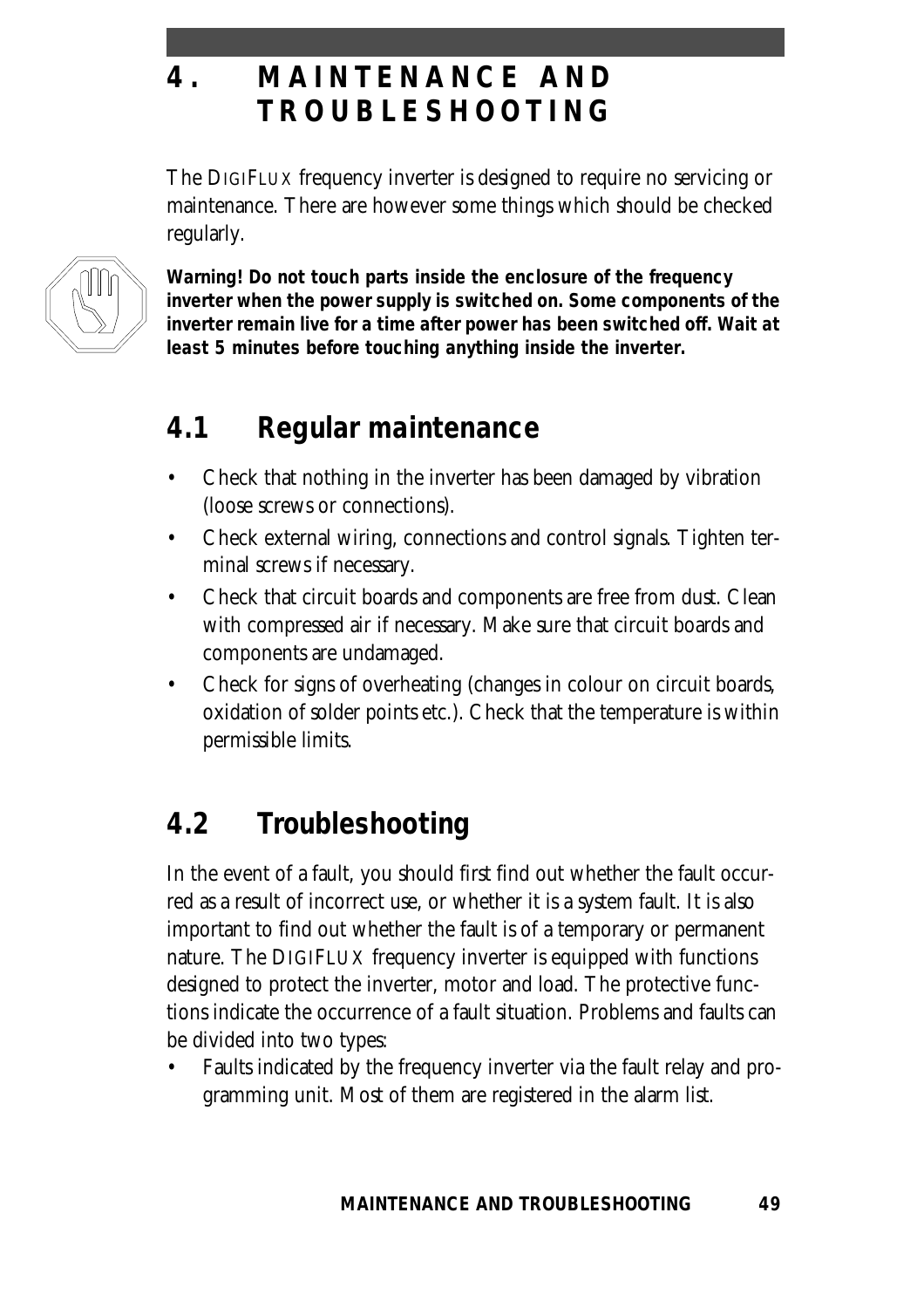• The desired performance or functions are not obtained, but the inverter does not give any alarm.

By thinking through the application and going through the connections and parameter settings, it is often possible to remedy this problem.

## **4.3 Alarm list**

F125: The three most recent alarm causes are saved and can be read subsequently.

| Alarm<br>code | Fault                                   | Possible cause                                                                                                                                | Remedy                                                                                                                   |
|---------------|-----------------------------------------|-----------------------------------------------------------------------------------------------------------------------------------------------|--------------------------------------------------------------------------------------------------------------------------|
| <b>CPF</b>    | Control board<br>failure.               | High electrical noise.                                                                                                                        | Install RC type suppress-<br>ors on all contactors/<br>brake coils.                                                      |
| <b>EPr</b>    | FFPROM error.                           | Component failure.                                                                                                                            | Contact your distributor.                                                                                                |
| $-OU-$        | Overvoltage in<br>STOP mode.            | Supply voltage too high.                                                                                                                      | Check the supply vol-<br>tage                                                                                            |
| $-LU-$        | Undervoltage                            | 1. Supply voltage too<br>low.<br>2. Current limit resistor<br>(R1) or fuse blown (only<br>CF40).<br>3. The measuring circuit<br>is defective. | 1. Connect the correct<br>supply voltage.<br>2. Check resistors and<br>fuses.<br>3. Contact your distribu-<br>tor.       |
| <b>OH</b>     | Heatsink over-<br>heat in STOP<br>mode. | 1. Ambient temperature<br>is to high.<br>2. Poor ventilation.<br>3. The measuring circuit<br>is defective.                                    | 1. Check the heatsink<br>and ambient tempera-<br>ture.<br>2. Check the ventilation.<br>3. Contact your distribu-<br>tor. |

*Table 10: Alarms that cannot be reset.*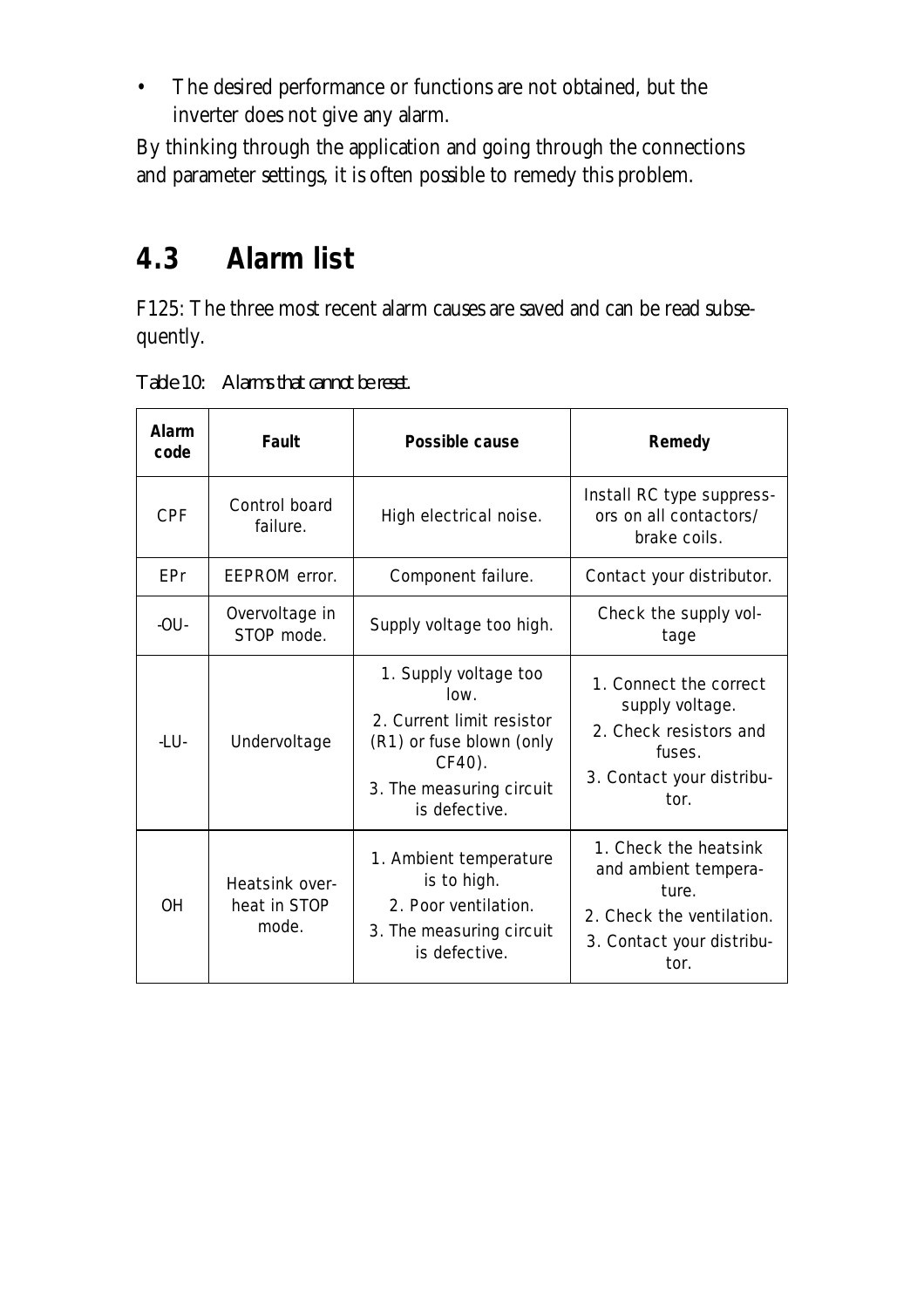| <b>Alarm</b><br>code | <b>Fault</b>                                   | Possible cause                                                                                                                                             | Remedy                                                                                                            |
|----------------------|------------------------------------------------|------------------------------------------------------------------------------------------------------------------------------------------------------------|-------------------------------------------------------------------------------------------------------------------|
| OC-S                 | Overcurrent at<br>start.                       | 1. Earth fault or short cir-<br>cuit in motor or motor<br>cable.<br>2. Output transistor<br>damaged.                                                       | 1. Find the short circuit<br>or earth fault and<br>exchange the faulty part.<br>2. Contact your distribu-<br>tor. |
| OC-A                 | Overcurrent<br>during accele-<br>ration.       | 1. Acceleration time is<br>set too short.<br>2. Incorrect V/Hz ratio.<br>3. Inverter rating is too<br>small.                                               | 1. Increase F001 (or<br>F049).<br>2. Select another V/Hz<br>ratio (F005).<br>3. Change to a larger<br>inverter.   |
| OC-C                 | Overcurrent<br>during cons-<br>tant frequency. | 1. Excessive load<br>changes.<br>2. Excessive supply vol-<br>tage fluctuations.                                                                            | 1. Check load condition.<br>2. Check supply voltage.                                                              |
| OC-d                 | Overcurrent<br>during decele-<br>ration.       | Deceleration time is set<br>too short.                                                                                                                     | Increase the decelera-<br>tion time.                                                                              |
| OC-b                 | Overcurrent<br>during DC bra-<br>king.         | 1. The DC brake's enga-<br>gement frequency is too<br>high.<br>2. The DC brake's vol-<br>tage level is too high.<br>3. The DC braking time<br>is too long. | 1. Reduce the engage-<br>ment frequency.<br>2. Reduce the voltage<br>level.<br>3. Reduce the braking<br>time.     |
| OU-C                 | Overvoltage<br>during cons-<br>tant speed.     | 1. Deceleration time is<br>set too short.<br>2. Supply voltage fluctu-<br>ates.                                                                            | 1. Increase the decelera-<br>tion time.<br>2. Check mains connec-<br>tions and contactors.                        |
| LU-C                 | Undervoltage<br>during cons-<br>tant speed.    | Supply voltage too low.                                                                                                                                    | Correct supply voltage.<br>Check mains connec-<br>tions and contactors.                                           |
| OH-C                 | Heatsink over-<br>heat at cons-<br>tant speed. | 1. Ambient temperature<br>is too high.<br>2. Load is too heavy.                                                                                            | 1. Check the heatsink<br>and ambient tempera-<br>ture.<br>2. Check the load.                                      |

#### *Table 11: Alarms that can be reset manually or automatically*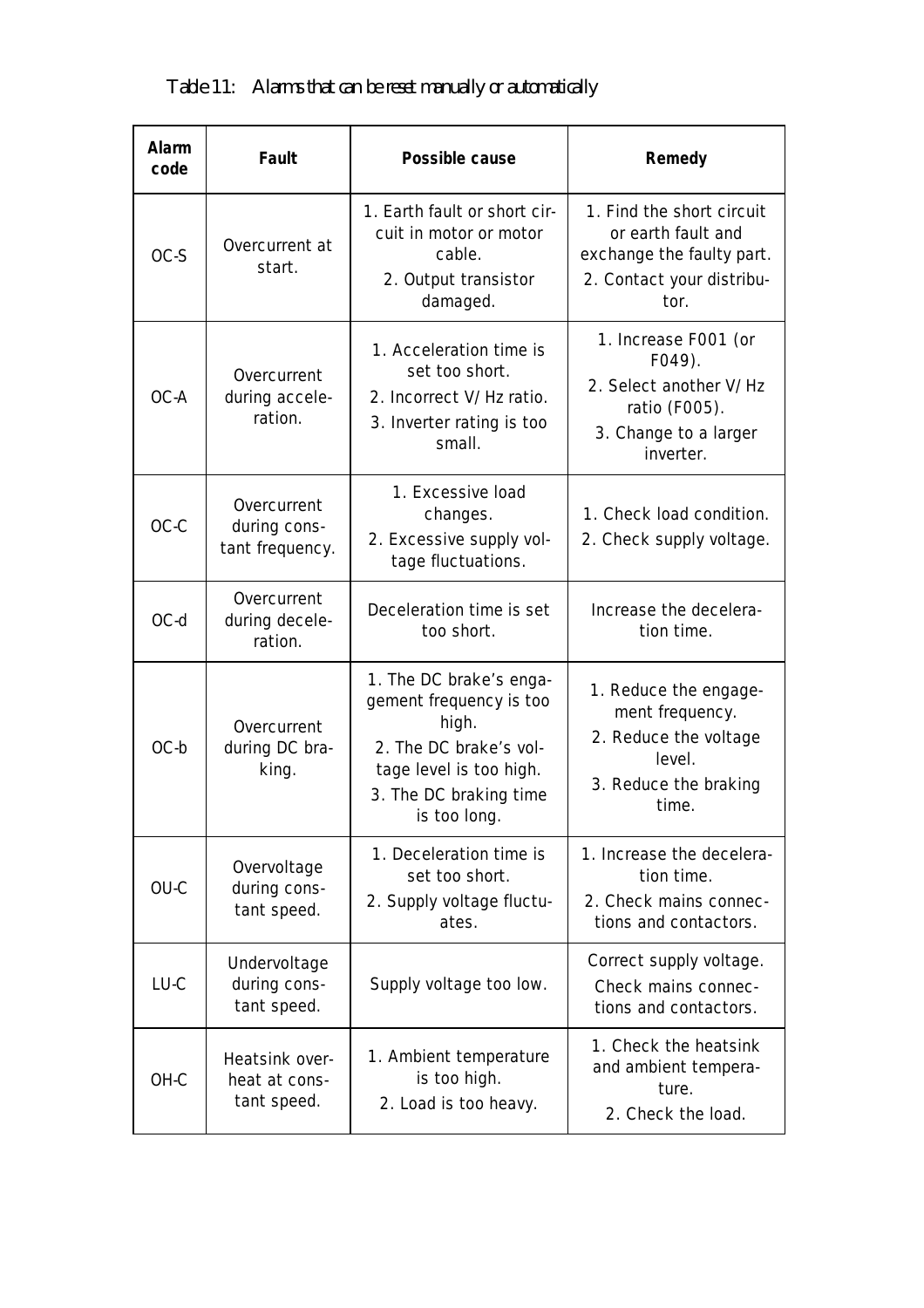| Alarm<br>code   | Fault                          | Possible cause                                                                                     | Remedy                                                                                |
|-----------------|--------------------------------|----------------------------------------------------------------------------------------------------|---------------------------------------------------------------------------------------|
| $-OC-$          | Overcurrent in<br>stop mode.   | Inverter fault.                                                                                    | Contact your distributor.                                                             |
| OL <sub>1</sub> | The motor is<br>overloaded.    | 1. The load is too great.<br>2. Incorrect V/Hz ratio.<br>3. Incorrect setting in<br>F069 and F070. | 1. Check the load.<br>2. Adjust the V/Hz set-<br>ting.<br>3. Adjust F069 and<br>F070. |
| OL2             | The inverter is<br>overloaded. | 1. The load is too great.<br>2. Incorrect V/Hz ratio.                                              | 1. Check the load.<br>2. Adjust the V/Hz set-<br>ting.                                |
| OL <sub>3</sub> | Torque limit<br>exceeded.      | 1. The load is too great.<br>2. Incorrect V/Hz ratio.<br>3. F078 and F079 are<br>set too low.      | 1. Check the load.<br>2. Adjust the V/Hz set-<br>ting.<br>3. Adjust F078 and<br>F079. |

*Table 12: Alarms that can only be reset manually*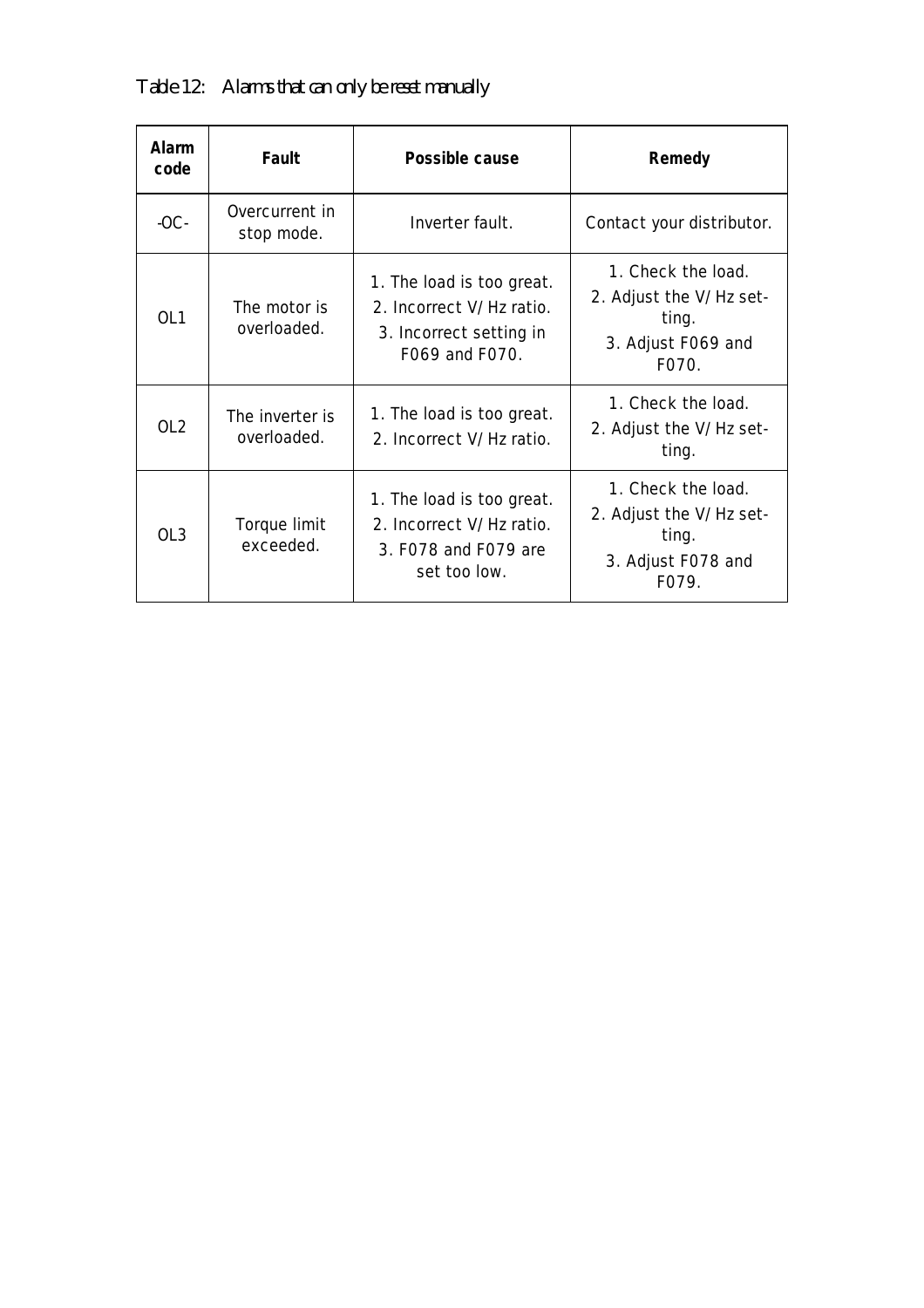*Table 13: Operating errors*

| Alarm<br>code    | <b>Fault</b>                           | Possible cause                                                                                                                                                                                                                                                        | Remedy                                                                                                    |
|------------------|----------------------------------------|-----------------------------------------------------------------------------------------------------------------------------------------------------------------------------------------------------------------------------------------------------------------------|-----------------------------------------------------------------------------------------------------------|
| <b>LOC</b>       | The desired<br>function is<br>blocked. | 1. Attempt to use a bloc-<br>ked function.<br>2. Reverse command<br>when reverse run is pro-<br>hibited                                                                                                                                                               | 1. Set F004=xxx0 or<br>xx0x.<br>2. Set F003=x0xx.                                                         |
| Err1             | Operation<br>error.                    | 1. Attempt to change fre-<br>quency by pressing "up"<br>or "down" key when<br>$Fn11=1.$<br>2. Attempt to change<br>CPU version by pressing<br>"up" or "down" key.<br>3. Attempt to change<br>parameter setting during<br>operation by pressing<br>"up" or "down" key. | 1. Set F011=0.<br>2. CPU version (F124)<br>cannot be changed.<br>3. Change possible in<br>STOP mode only. |
| Err <sub>2</sub> | Setting error.                         | F006 (max. freq.) is set<br>lower than F007 (min.<br>freq.)                                                                                                                                                                                                           | Set F006>F007.                                                                                            |
| Err <sub>3</sub> | Setting error.                         | When F005=18: V/Hz<br>curve is set too steep.                                                                                                                                                                                                                         | Change the setting of<br>F038-F040 to a lower V/<br>Hz curve.                                             |
| Err4             | Setting error.                         | Incorrect sequence of<br>F037-F041.                                                                                                                                                                                                                                   | Set F037>F039>0.1Hz<br>and F038>F040>F041.                                                                |
| Err <sub>5</sub> | Serial commu-<br>nication error.       | Refer to the serial com-<br>munications manual.                                                                                                                                                                                                                       | Refer to the serial com-<br>munications manual.                                                           |
| Err6             | Serial commu-<br>nication error.       | Refer to the serial com-<br>munications manual.                                                                                                                                                                                                                       | Refer to the serial com-<br>munications manual.                                                           |
| Err7             | Setting error.                         | An attempt has been<br>made to change F000 or<br>F096.                                                                                                                                                                                                                | Restore factory settings.                                                                                 |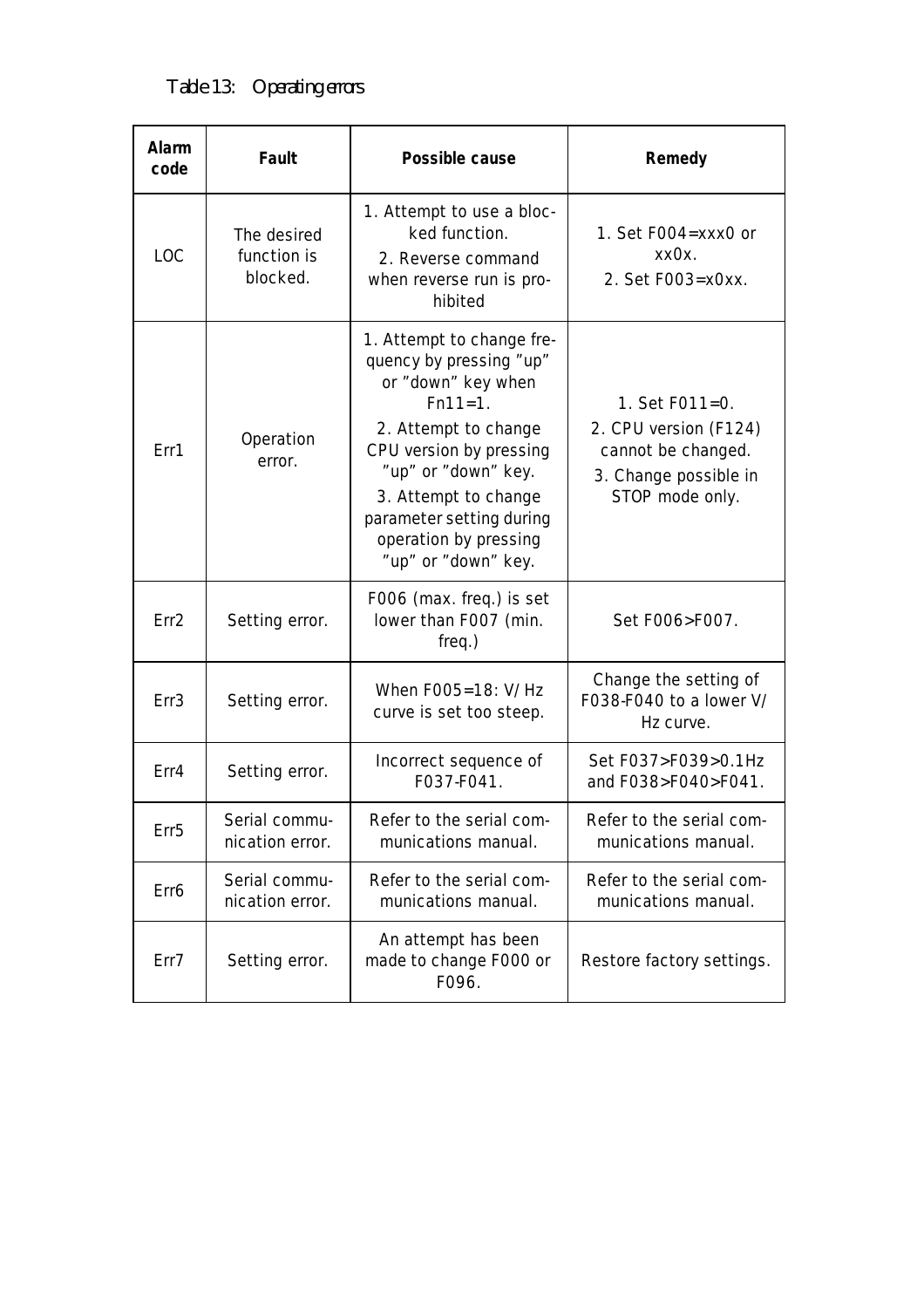# **4.4 Help from Emotron or a distributor**

If serious faults occur, or the cause of a problem cannot be found, contact Emotron or your Emotron distributor. Be ready to provide the following information when you call:

- Type of frequency inverter and serial number (on the marking plate).
- Type of motor and motor data.
- Type of application connection and mounting of motor and inverter.
- Any accessories used
- Detailed description of the problem.
- Data from the alarm list.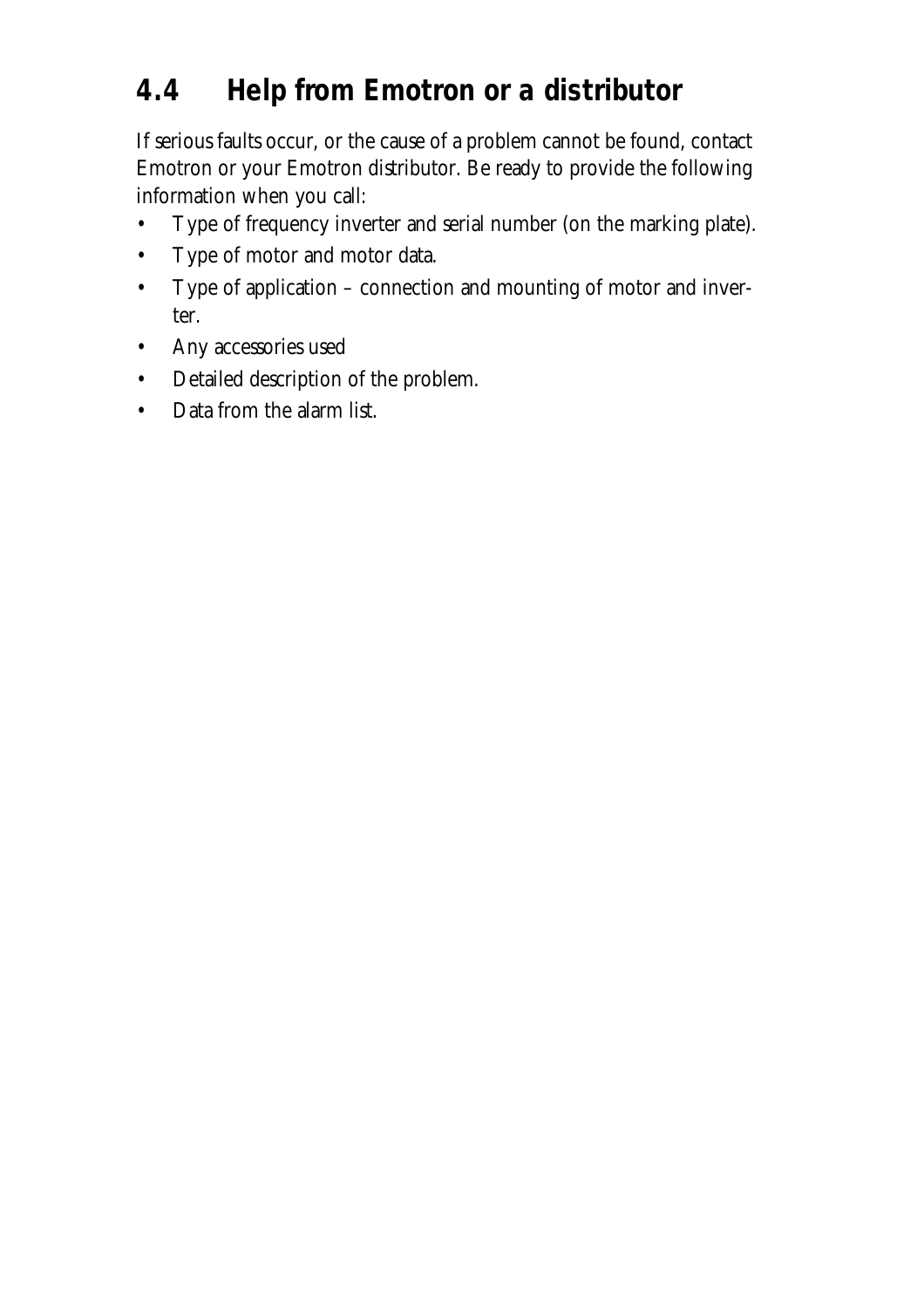## **5 . ACCESSORIE S**

### **5.1 Extension cable for display unit**

The display unit can be mounted remotely, i.e. in the door of the cabinet or in a separate control box near the operator. The extension cables are supplied in lengths of 1, 2 or 3 meters. Two adaptors are also supplied, one for the inverter and one for the display unit.

Note: CF40-020 and CF026 do not use the display unit adapter.



*Fig. 13 Display unit adapter*

### **5.2 Earth fault protection ZCT**

The DIGIFLUX CF is not earth fault safe\*, and it could be destroyed in the event of an earth fault. This option, a current transformer through which the output motor leads should be thread, will protect the inverter in case of an earth fault. Connect it to CON4, placed in the right lower part of the control board.

\*Exception: CF40-020 and CF40-026 are earth fault protected. (ZCT built in).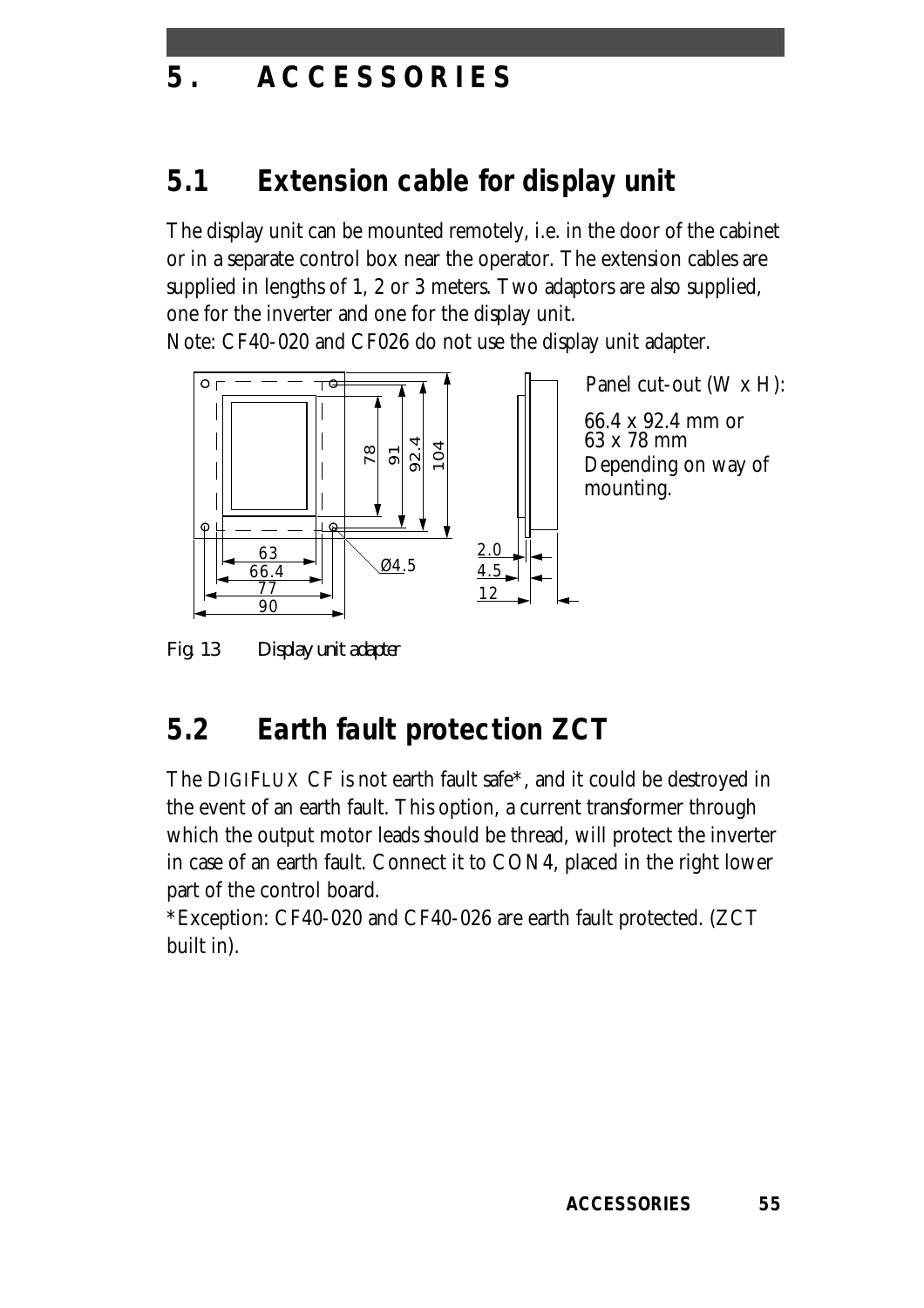## **5.3 RFI filter**

An RFI filter is needed to comply with the european standards for EMC (ElectroMagnetic Compatibility). Refer to "2.2.6 EMC Guidelines" for further information and for a list of recommended filters.

## **5.4 RS232 Serial link**

The option kit contains a convertor cable with one connector for the inverter and another (9 pole D-sub) for the RS232 communication port of a PC. A 3,5" diskette with a program for the PC is also included. With this tool it is possible to set inverter parameters on-line, store parameter sets in the PC and load settings from the PC or the inverter itself. It is also possible to control the inverter directly from the PC.

## **5.5 RS485 Serial link**

The option kit contains an RS485 converter, a cable with one connector for the inverter and another (9-pole D-sub) for the RS485 converter and a 3,5" diskette with a small demo and the RS485 protocol.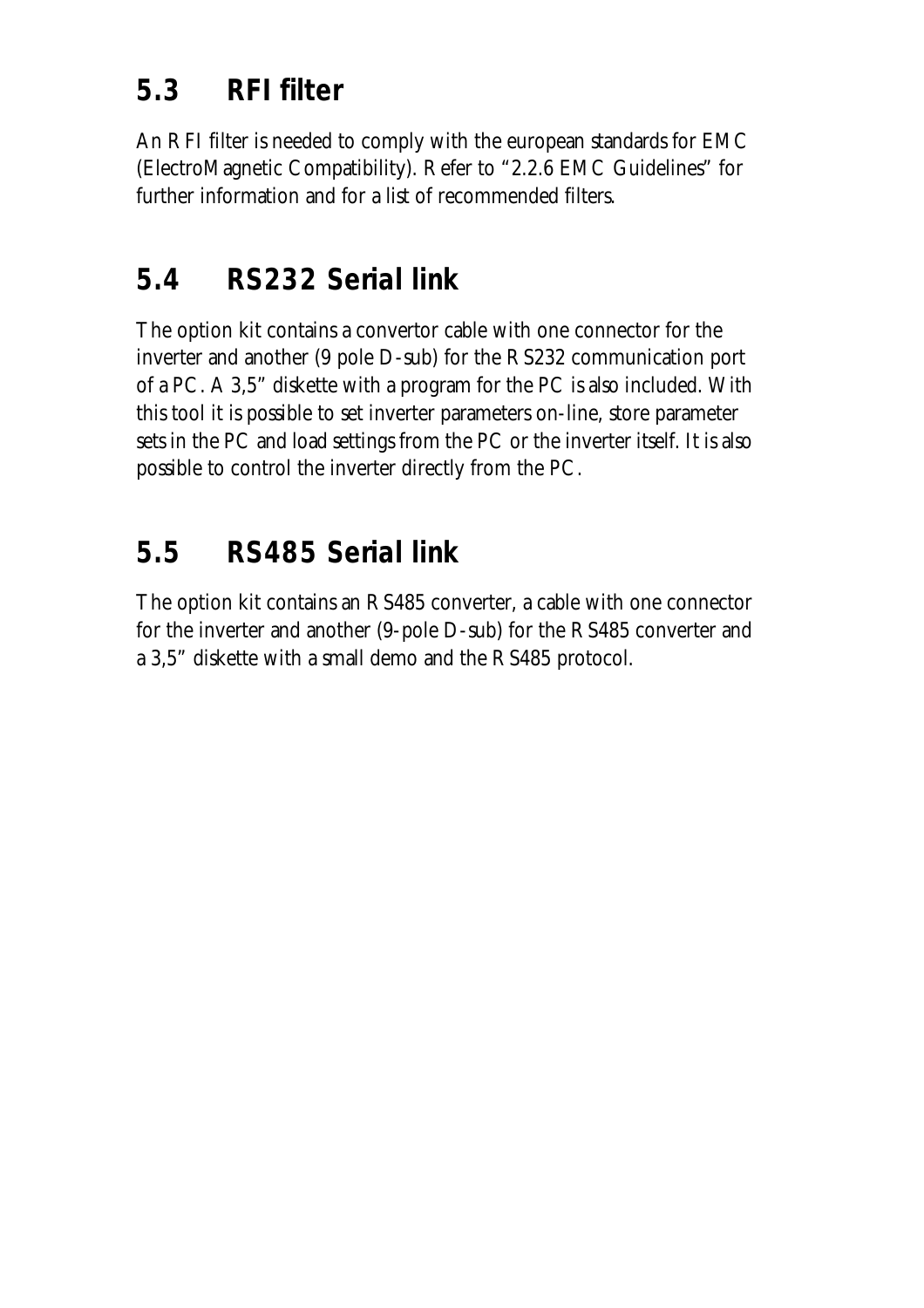# **6 . TECHNICAL DAT A**

# **6.1 General Specifications**

| Parameter                      | <b>Specification</b>                                                                                                                                                                                                                                                        |
|--------------------------------|-----------------------------------------------------------------------------------------------------------------------------------------------------------------------------------------------------------------------------------------------------------------------------|
| Supply voltage CF23            | 1(3) x 230 VAC (180 - 264 VAC), 50/60 Hz                                                                                                                                                                                                                                    |
| Supply voltage CF40            | 3 x 400 VAC (342 - 506 VAC), 50/60 Hz                                                                                                                                                                                                                                       |
| Output voltage                 | 0 - supply voltage                                                                                                                                                                                                                                                          |
| Output frequency               | $0 - 400$ Hz                                                                                                                                                                                                                                                                |
| V/Hz characteristics           | 18 preset V/Hz patterns + one programma-<br>ble pattern (in 3 points).                                                                                                                                                                                                      |
| Control mode                   | Frequency control.                                                                                                                                                                                                                                                          |
| Reference value setting        | By display unit; digitally via serial communi-<br>cation interface; by I/O via analog input<br>(potentiometer, 0-10 VDC, 0(4)-20 mA, all<br>with scaling and reversible functions); 7 pre-<br>programmed values selectable via digital<br>inputs; motor potentiometer.      |
| Configuration/set-up           | By keyboard or via serial communications.                                                                                                                                                                                                                                   |
| Acceleration/decelera-<br>tion | Individually adjustable times. Two different<br>times can be set for each mode (acc. and<br>dec.). Linear or "S" ramp shape.                                                                                                                                                |
| 1/0                            | 2 digital inputs for RUN FWD, RUN REV<br>1 digital input for RESET<br>3 programmable digital inputs.<br>1 analogue reference value input (0-10 VDC<br>$/ 0(4)$ -20 mA).<br>1 programmable digital output<br>1 analogue output, 0-10 VDC.<br>1 dedicated alarm relay output. |
| Dynamic (active) braking       | Brake chopper built in.                                                                                                                                                                                                                                                     |
| Static (passive) braking       | DC braking with adjustable time, current<br>and ingress level.                                                                                                                                                                                                              |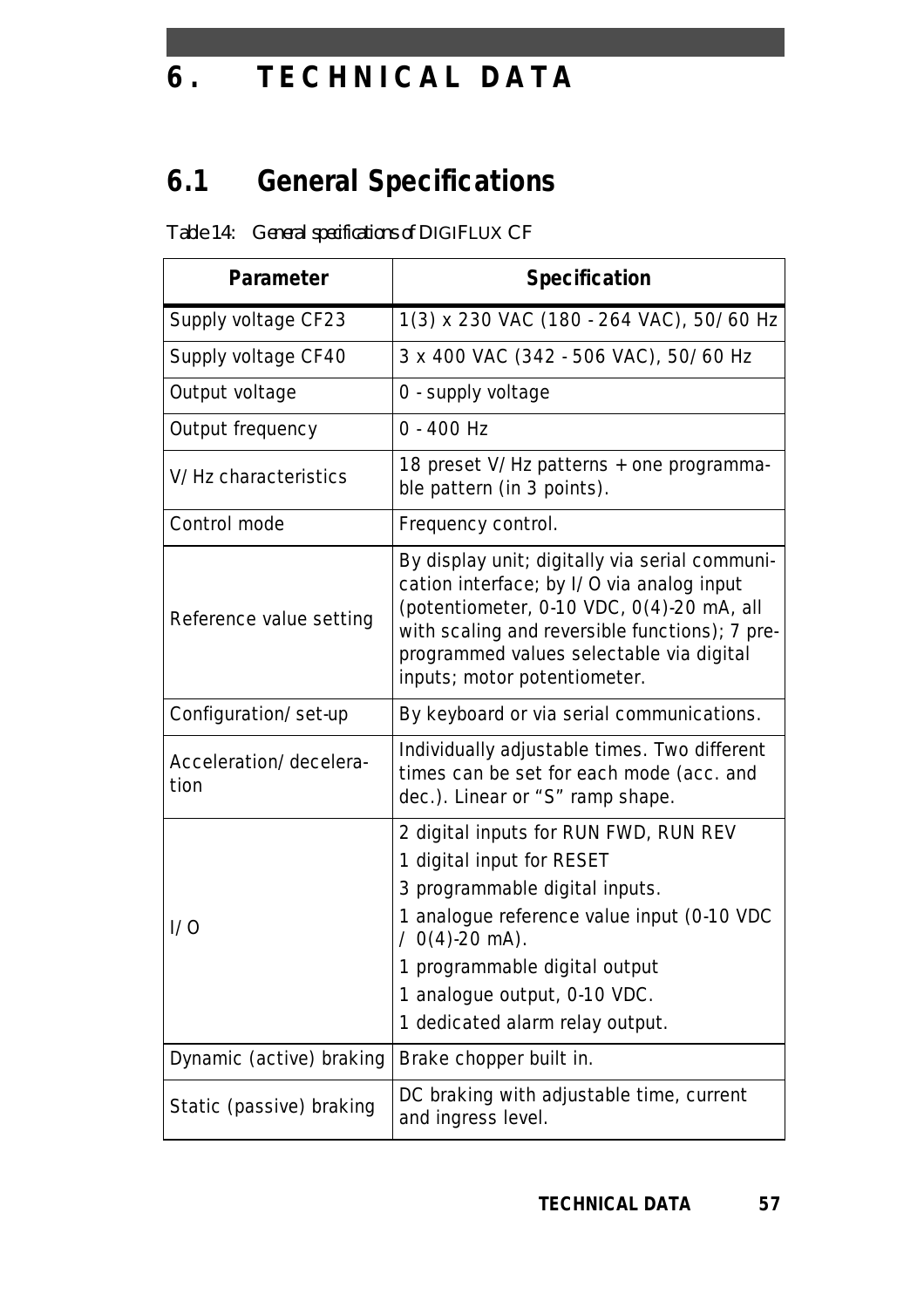*Table 14: General specifications of DIGIFLUX CF*

| Parameter              | <b>Specification</b>                                                               |
|------------------------|------------------------------------------------------------------------------------|
| Protection/limitation  | Stall preventive frequency control.                                                |
| Serial comm. interface | RS232 or RS485 with optional interface.                                            |
| Ambient temperature    | $0.40 \degree C$                                                                   |
| Storing temperature    | $-10 - +60$ °C                                                                     |
| Max relative humidity  | 95 %, non condensing                                                               |
| Max altitude           | 3000 m (1000 m without derating)                                                   |
| Encapsulation          | <b>IP 20</b>                                                                       |
| Emission               | According to EN50081-2/-1 with optional<br>filter and installation as recommended. |
| Immunity               | According to EN50082-2 with installation<br>according to recommendations.          |

# **6.2 Type specific data**

| <b>Type</b> | Motor<br>size (kW) | $I_{CONT}$ (A) | $I_{MAX}$ (A) | $P_f(W)$ |
|-------------|--------------------|----------------|---------------|----------|
| CF23-05     | 0.37               | 3.1            | 5             | 35       |
| CF23-07     | 0.75               | 4.5            | 7             | 45       |
| CF23-11     | 1.5                | 7.5            | 11            | 65       |
| CF23-16     | 2.2                | 10.5           | 16            | 90       |
| CF40-003    | 0.75               | 2.3            | 3.4           | 40       |
| CF40-006    | 1.5                | 3.8            | 5.7           | 60       |
| CF40-008    | 2.2                | 5.2            | 7.8           | 70       |
| CF40-013    | 4.0                | 8.8            | 13.2          | 135      |
| CF40-020    | 5.5                | 13.0           | 19.5          | ?        |
| CF40-026    | 7.5                | 17.5           | 26.2          | ?        |

*Table 15: Type specific data for DIGIFLUX CF23-40*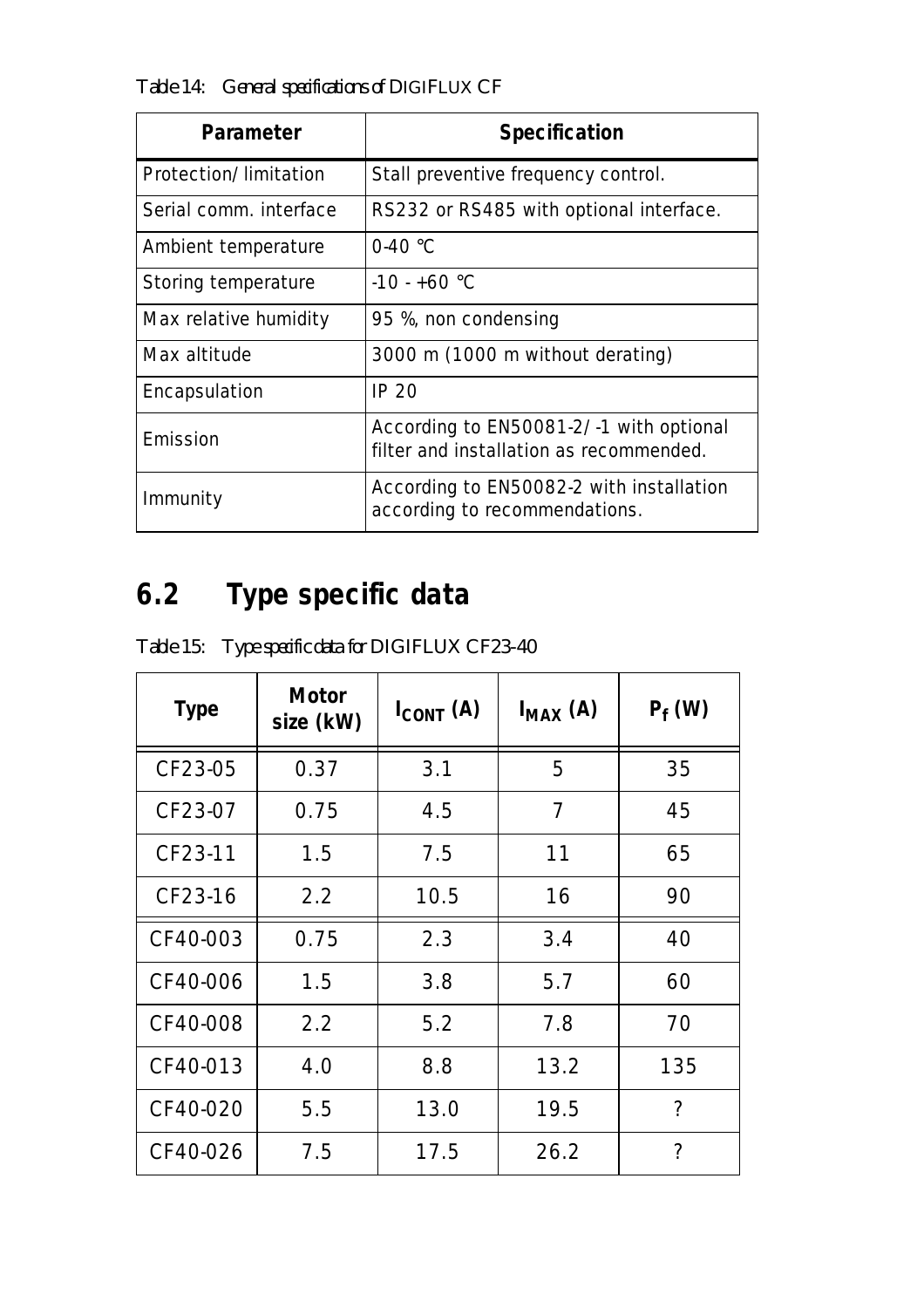# **6.3 Dimensions CF**

| <b>Type</b>                     | H<br>(mm) | W<br>(mm) | D<br>(mm) | h1<br>(mm) | w <sub>1</sub><br>(mm) | Weight<br>(kg) |
|---------------------------------|-----------|-----------|-----------|------------|------------------------|----------------|
| CF23-05<br>CF23-07              | 162       | 107       | 136       | 150        | 96                     | 1.4            |
| CF23-11<br>CF40-003<br>CF40-006 | 184       | 149       | 153       | 174        | 138                    | 2.5            |
| CF23-16<br>CF40-008<br>CF40-013 | 215       | 185       | 163       | 205        | 174                    | 3.8            |
| CF40-020<br>CF40-026            | 300       | 200       | 199       | 286        | 186                    | 6.3            |

*Table 16: Dimensions and weights for DIGIFLUX CF*





*Fig. 14 Inverter dimensions*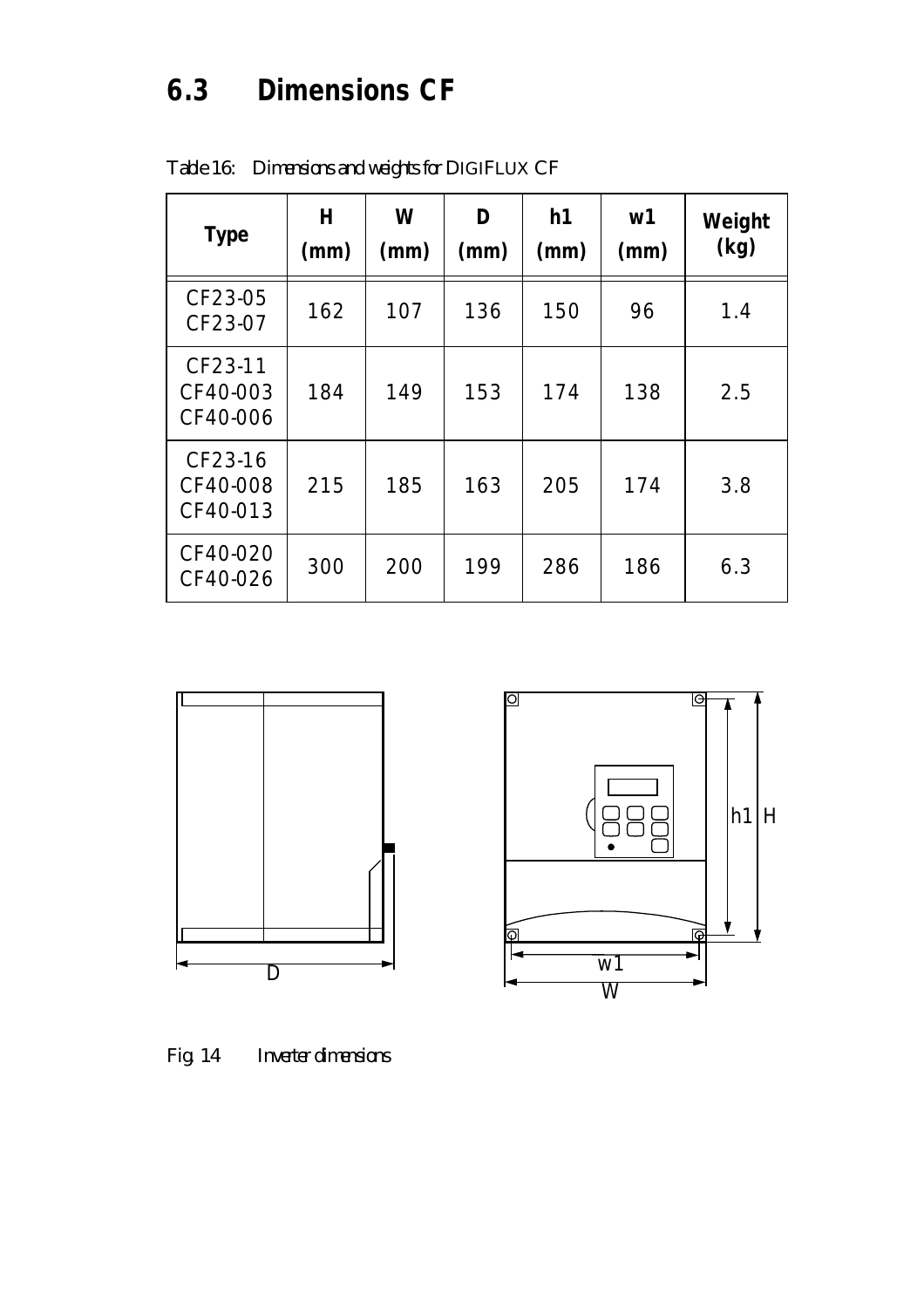## **6.4 Dimensions filter**

| <b>Filter</b><br>type<br><b>N2F-</b> | <b>For CF</b><br>type | н<br>(mm) | W<br>(mm) | D<br>(mm) | w1<br>(mm) | b1<br>(mm) | Weight<br>(kg) |
|--------------------------------------|-----------------------|-----------|-----------|-----------|------------|------------|----------------|
| 2102                                 | 23-05<br>23-07        | 199       | 114       | 30        | 183        | 96         | 0.9            |
| 2202A                                | 23-11                 | 228       | 159       | 45        | 208        | 138        | 1.8            |
| 4103A                                | 40-003<br>40-006      | 228       | 159       | 45        | 208        | 138        | 1.9            |
| 2202B                                | 23-16                 | 265       | 195       | 45        | 245        | 174        | 2.4            |
| 4103B                                | 40-008<br>40-013      | 265       | 195       | 45        | 245        | 174        | 2.4            |
| 4203                                 | 40-020<br>40-026      | 360       | 210       | 70        | 335        | 185        | ?              |

*Table 17: Dimensions and weights of filters*



*Fig. 15 Filter dimensions*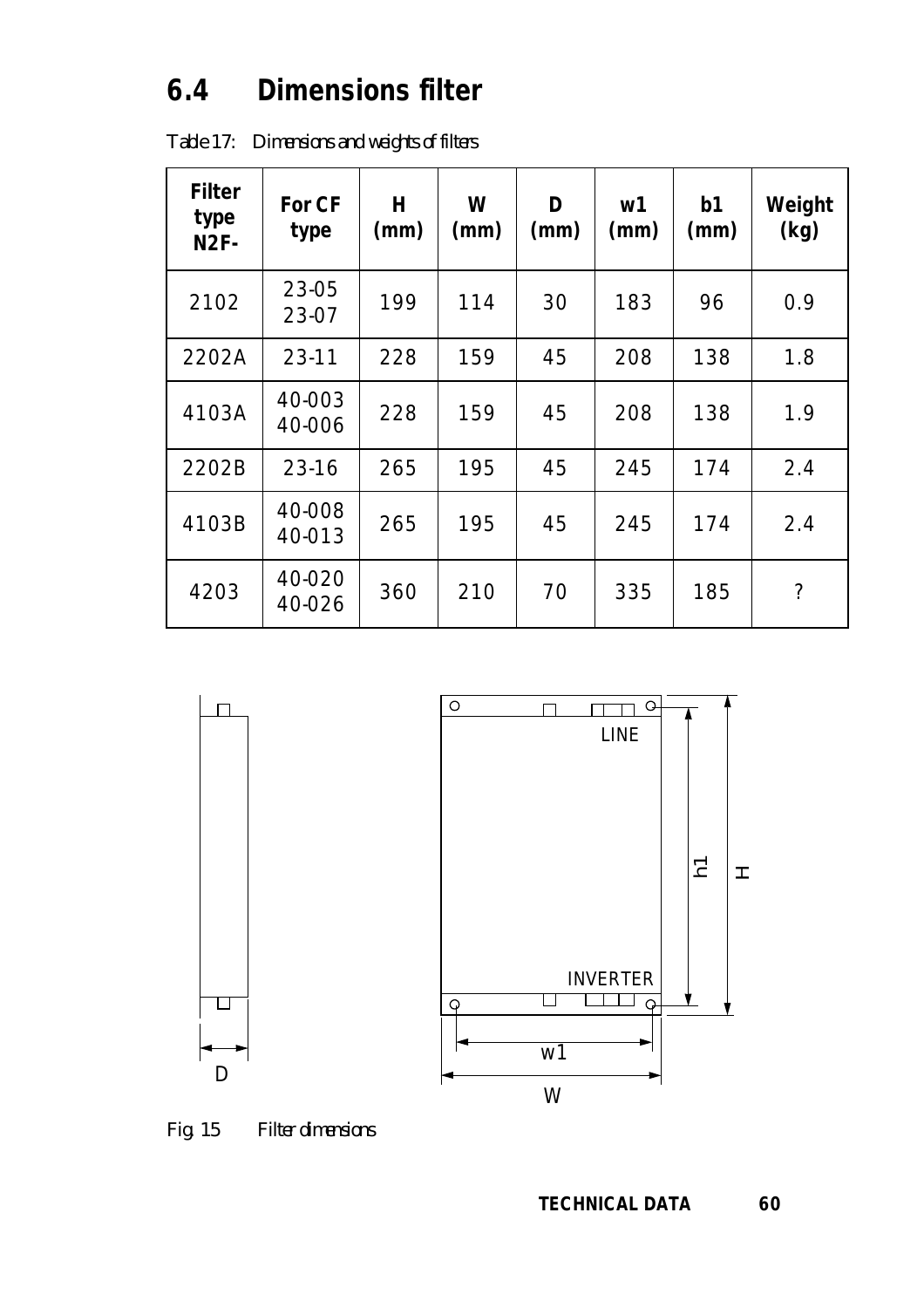**7 . PARAMETER SETTING RECOR D**

| Func.             | <b>Description</b>                                                                                    | Ref. to                  | <b>Default</b> | Change |
|-------------------|-------------------------------------------------------------------------------------------------------|--------------------------|----------------|--------|
| F000              | Inverter type                                                                                         | 3.10.2                   |                |        |
| F001 <sup>1</sup> | Acceleration time 1                                                                                   | 3.5                      | 10.0           |        |
| F002 <sup>1</sup> | Deceleration time 1                                                                                   | 3.5                      | 10.0           |        |
| F003              | Start/stop, fwd/rev signal type<br>Blocking the reversing function<br>Motor potentiometer start point | 3.4.2<br>3.4.3<br>3.3.6  | 0000           |        |
| F004              | Keyboard lock                                                                                         | 3.9.2                    | 0000           |        |
| F005 <sup>4</sup> | V/Hz pattern                                                                                          | 3.7.1                    | 0/9            |        |
| F006 <sup>4</sup> | Max. frequency                                                                                        | 3.3.2                    | 50/60          |        |
| F007              | Min. frequency                                                                                        | 3.3.2                    | 0.00           |        |
| F008              | Freq. threshold for digital output                                                                    | 3.8.3                    | 0.00           |        |
| F009              | Threshold detection width                                                                             | 3.8.3                    | 0.00           |        |
| F010              | Source of start/stop, fwd/rev                                                                         | 3.4.1                    | $\Omega$       |        |
| F011              | Source of reference value                                                                             | 3.3.1                    | $\mathbf 0$    |        |
| F012              | Protection during acc/dec/run                                                                         | 3.6.1                    | 0000           |        |
| F013              | Protection level during acc.                                                                          | 3.6.1                    | 110            |        |
| F014              | Protection level during running                                                                       | 3.6.1                    | 160            |        |
| F015 <sup>1</sup> | Protection deceleration time                                                                          | 3.6.1                    | 3.0            |        |
| F016              | Autostart at power-up<br>Alarm reset<br>Sensivity of digital inputs                                   | 3.4.7<br>3.4.11<br>3.8.2 | 0000           |        |
| F017 <sup>1</sup> | Pre-set frequency 1                                                                                   | 3.3.5                    | 5.00           |        |
| F018 <sup>1</sup> | Pre-set frequency 2                                                                                   | 3.3.5                    | 10.00          |        |
| F019 <sup>1</sup> | Pre-set frequency 3                                                                                   | 3.3.5                    | 20.00          |        |
| F020 <sup>1</sup> | Pre-set frequency 4                                                                                   | 3.3.5                    | 30.00          |        |
| FO21 <sup>1</sup> | Pre-set frequency 5                                                                                   | 3.3.5                    | 40.00          |        |

*Table 18: Parameter setting record table 1*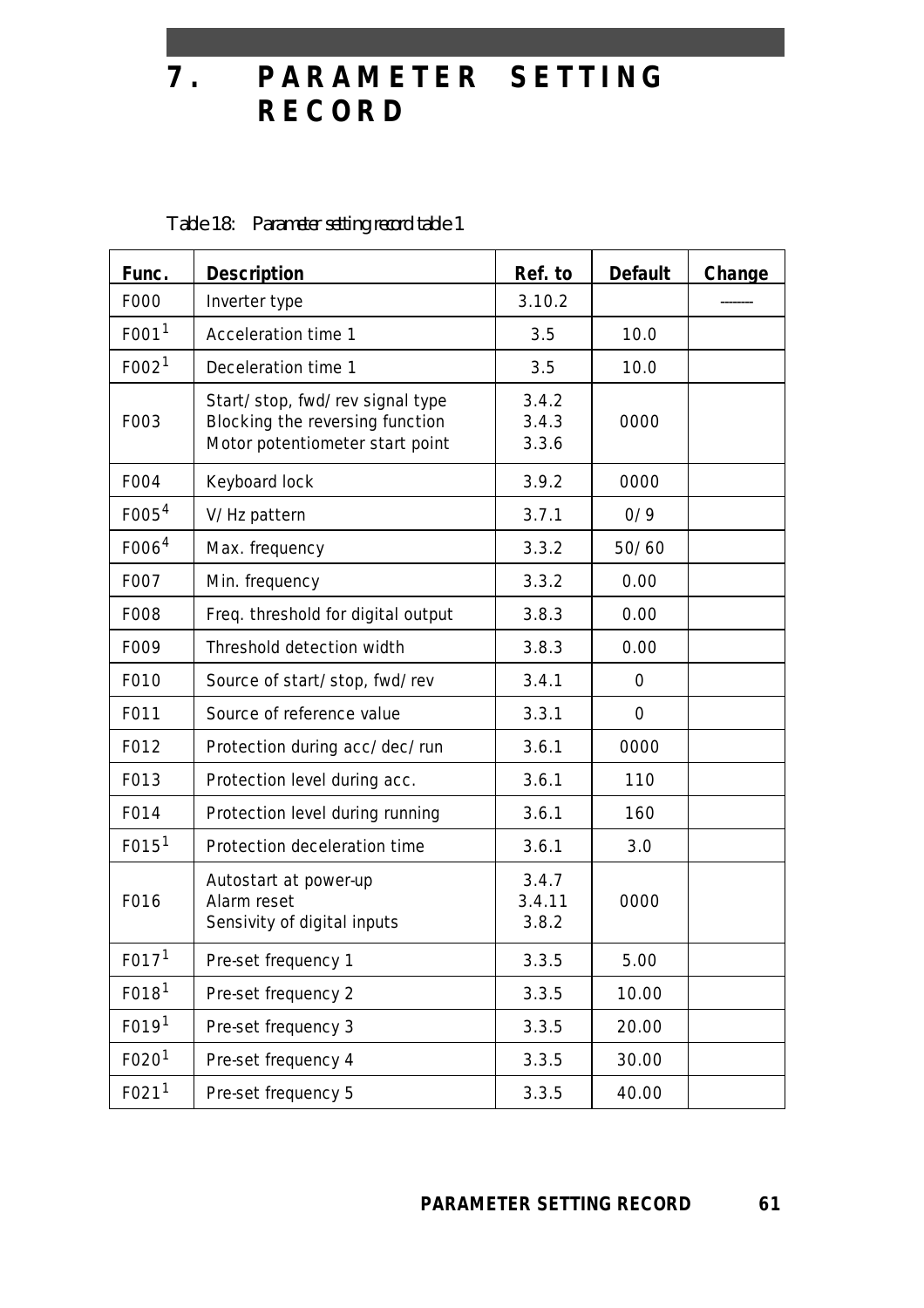| Func.             | <b>Description</b>             | Ref. to | <b>Default</b> | Change |
|-------------------|--------------------------------|---------|----------------|--------|
| F022 <sup>1</sup> | Pre-set frequency 6            | 3.3.5   | 50.00          |        |
| FO23 <sup>1</sup> | Pre-set frequency 7            | 3.3.5   | 60.00          |        |
| F024 <sup>1</sup> | Jog frequency                  | 3.3.7   | 2.00           |        |
| FO25 <sup>1</sup> | Reference from keypad          | 3.3.1   | 5.00           |        |
| F026 <sup>1</sup> | Scaling of analogue input      | 3.3.4   | 0.00           |        |
| F027 <sup>1</sup> | Scaling of analogue input      | 3.3.4   | 0.0            |        |
| FO28 <sup>1</sup> | Scaling of analogue input      | 3.3.4   | 100.0          |        |
| F029 <sup>1</sup> | Scaling of analogue input      | 3.3.4   | $\mathbf 0$    |        |
| F030              | Voltage of power supply        | 3.7.4   | 220            |        |
| F031              | Power loss ride through time   | 3.4.6   | 0.5            |        |
| F032              | Power loss ride through on/off | 3.4.6   | $\mathbf 0$    |        |
| F033              | Analogue input sensitivity     | 3.8.2   | 100            |        |
| F034              | Auto restart delay             | 3.4.8   | 0.0            |        |
| F035              | Auto restart attempts          | 3.4.8   | $\overline{O}$ |        |
| F036              | Motor poles                    | 3.9.1   | 4              |        |
| F037 <sup>4</sup> | V/Hz custom definition, Fmax   | 3.7.1/2 | 50/60          |        |
| F038              | V/Hz custom definition, Umax   | 3.7.1/2 | 100.0          |        |
| F039 <sup>4</sup> | V/Hz custom definition, Fmid   | 3.7.1/2 | 2.5/3.0        |        |
| F040              | V/Hz custom definition, Umid   | 3.7.1/2 | 7.5            |        |
| F041              | V/Hz custom definition, Umin   | 3.7.1/2 | 7.5            |        |
| F042              | Start frequency                | 3.4.4   | 1.00           |        |
| F043              | Switching frequency            | 3.10.1  | 14             |        |
| F044              | Stop mode                      | 3.4.9   | 0000           |        |
| FO45 <sup>1</sup> | Analogue output scaling        | 3.8.4   | 100            |        |
| F046 <sup>1</sup> | Analogue output value          | 3.8.4   | $\mathbf 0$    |        |
| FO47 <sup>1</sup> | Display value                  | 3.9.1   | 0000           |        |

*Table 19: Parameter setting record table 2*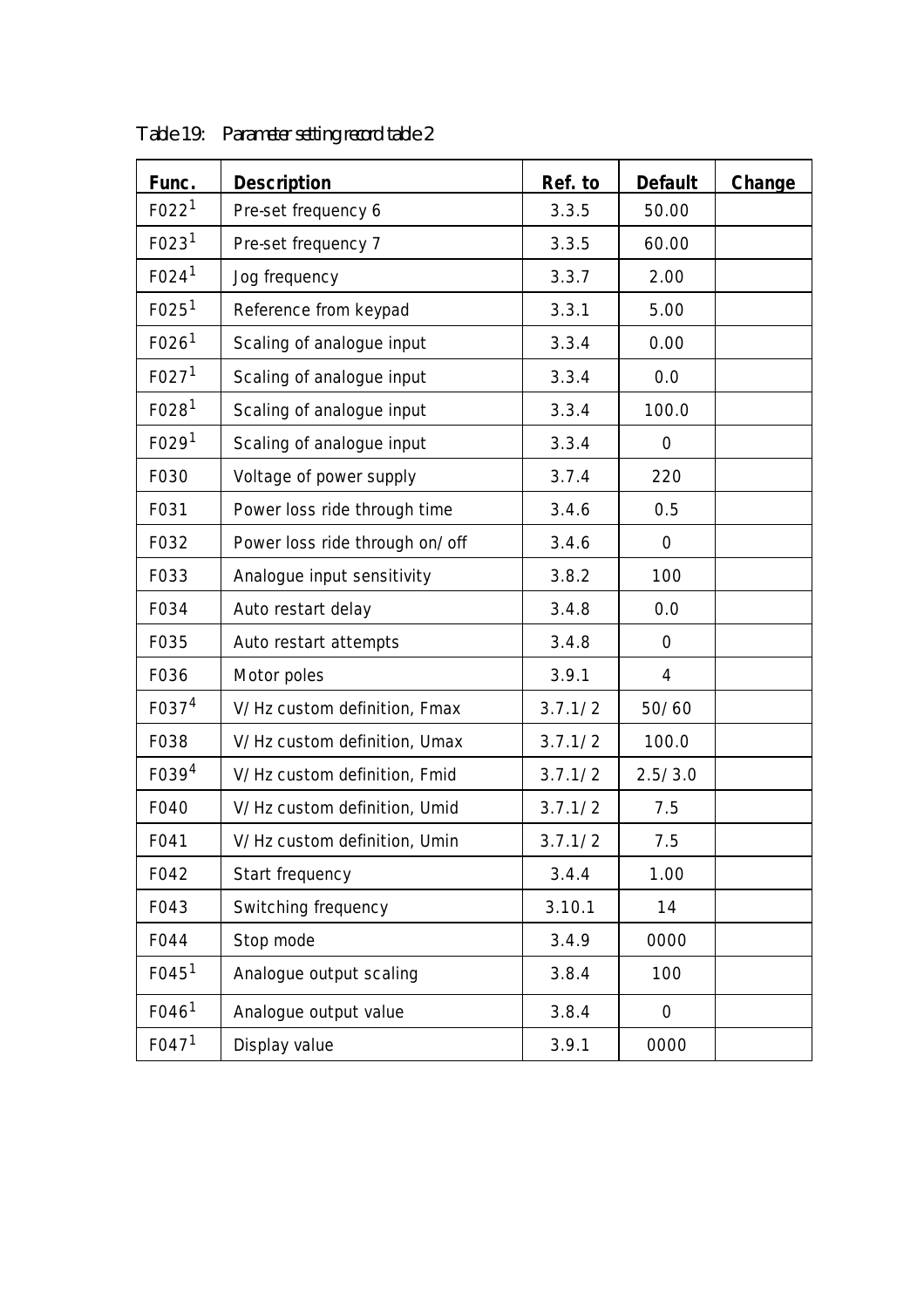| Func.             | <b>Description</b>                                                                         | Ref. to                          | <b>Default</b> | Change |
|-------------------|--------------------------------------------------------------------------------------------|----------------------------------|----------------|--------|
| F048              | Dynamic brake<br>Stop key on operators panel<br>Speed search<br>Mains voltage compensation | 3.5.7<br>3.9.3<br>3.4.5<br>3.7.4 | 0000           |        |
| F049 <sup>1</sup> | Acceleration time 2                                                                        | 3.5.4                            | 10.0           |        |
| F050 <sup>1</sup> | Deceleration time 2                                                                        | 3.5.5                            | 10.0           |        |
| F051 <sup>1</sup> | Display value                                                                              | 3.9.1                            | $\mathbf 0$    |        |
| F052 <sup>1</sup> | Line speed display scaling                                                                 | 3.9.1                            | 1800           |        |
| F053              | DC braking time                                                                            | 3.4.10                           | 0.5            |        |
| F054              | DC braking ingress threshold                                                               | 3.4.10                           | 1.5            |        |
| F055              | DC braking current                                                                         | 3.4.10                           | 8              |        |
| F056              | Programmable digital input (6)                                                             | 3.8.1                            | 00             |        |
| F057              | Programmable digital input (7)                                                             | 3.8.1                            | 01             |        |
| F058              | Programmable digital input (8)                                                             | 3.8.1                            | 02             |        |
| F061              | Programmable digital output                                                                | 3.8.3                            | $00\,$         |        |
| F065              | <b>Blocked frequency 1</b>                                                                 | 3.3.8                            | 0.00           |        |
| F066              | <b>Blocked frequency 2</b>                                                                 | 3.3.8                            | 0.00           |        |
| F067              | <b>Blocked frequency 3</b>                                                                 | 3.3.8                            | 0.00           |        |
| F068              | Range of blocked frequencies                                                               | 3.3.8                            | 0.00           |        |
| F069              | Motor $1^2$ t protection                                                                   | 3.6.2                            | 0000           |        |
| F070              | Motor I <sup>2</sup> t protection current                                                  | 3.6.2                            |                |        |
| F071              | Inverter $1^2$ t protection<br>IxR compensation auto/man                                   | 3.6.3<br>3.7.3                   | 0000           |        |
| F072 <sup>1</sup> | IxR compensation level (manual)                                                            | 3.7.3                            | 0.0            |        |
| F075              | No load current (Slip comp)                                                                | 3.7.5                            |                |        |
| F076 <sup>1</sup> | Motor slip (Slip comp)                                                                     | 3.7.5                            | 0.00           |        |
| F077              | Torque limit type                                                                          | 3.6.4                            | 0000           |        |
| F078              | Torque limit level                                                                         | 3.6.4                            | 160            |        |
| F079              | Torque limit delay                                                                         | 3.6.4                            | 0.1            |        |

*Table 20: Parameter setting record table 3*